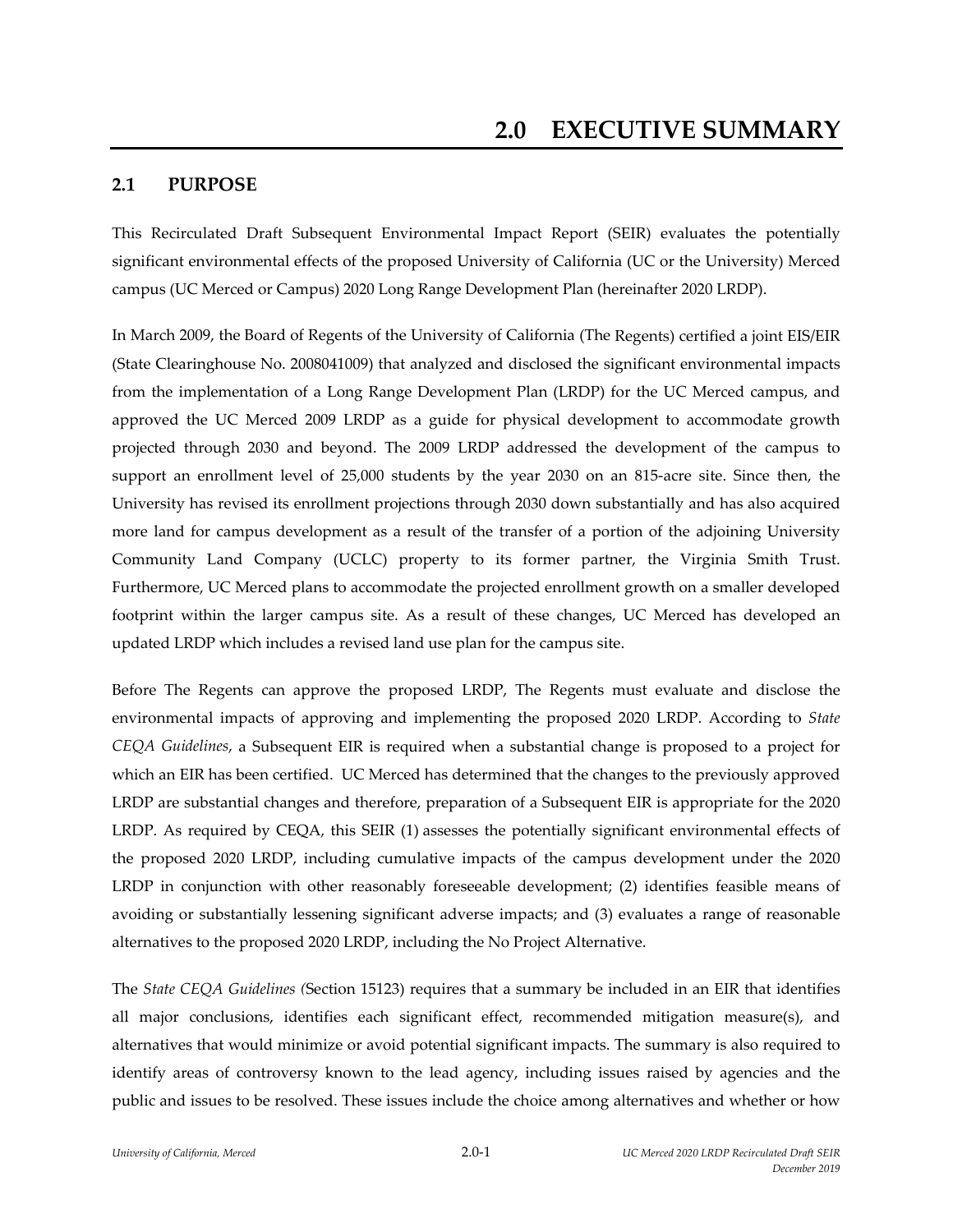*2.0 Executive Summary*

to mitigate significant effects. This Executive Summary is intended to address these CEQA requirements and provide the decision makers, responsible agencies, and the public with a clear, simple, and concise description of the proposed project and its potential significant environmental impacts.

The University of California (the University) is the CEQA lead agency for the proposed project. The Regents has the principal responsibility for approving the proposed 2020 LRDP.

This 2020 LRDP SEIR is a First Tier/Program SEIR that evaluates the effects of LRDP implementation at a program level for all environmental topics except aesthetics, agricultural and forest resources, cultural resources, geology and soils, hazardous materials, land use and planning, and minerals which are adequately addressed in the 2009 LRDP EIS/EIR. The 2009 LRDP EIS/EIR, and all addenda that modify the 2009 LRDP, will continue to serve as a First Tier/Program EIR for those topics. With respect to specific development projects that may be proposed during the planning horizon of the 2020 LRDP, CEQA and the *State CEQA Guidelines* state that subsequent projects should be examined in light of the Program EIR to determine whether additional environmental documentation must be prepared. If no new significant effects would occur, all significant effects have been adequately addressed, and no new mitigation measures would be required, the subsequent projects within the scope of the approved LRDP could rely on the environmental analysis provided in the Program EIR, and no additional environmental documentation would be required. On the other hand, if it is determined that subsequent environmental documentation must be prepared, UC Merced will prepare additional CEQA documentation. These additional documents would tier from the 2009 LRDP EIS/EIR or the 2020 LRDP SEIR, as appropriate, for general discussions and for the analysis of cumulative impacts while focusing on more project- and sitespecific impacts.

This SEIR also serves as the CEQA document for small‐scale development projects proposed on the campus under the 2020 LRDP. This project type would include, but not be limited to, small solar and alternative energy projects, educational and research projects, and small ancillary buildings and structures and their associated infrastructure (i.e., utilities and roads). The projects would be small, involving less than 10,000 square feet of building space or less than 2 acres of ground disturbance, and would be proposed on the campus lands within three specific land use designations: (Campus Mixed Use [CMU], Campus Building Reserve and Support Land [CBRSL], or Research Open Space [ROS]). This project type is analyzed generically in this SEIR for its environmental impacts. As and when a small project is proposed, UC Merced will confirm that it meets the criteria for a small project and is located within these land use designations. If so, no further CEQA documentation would be prepared.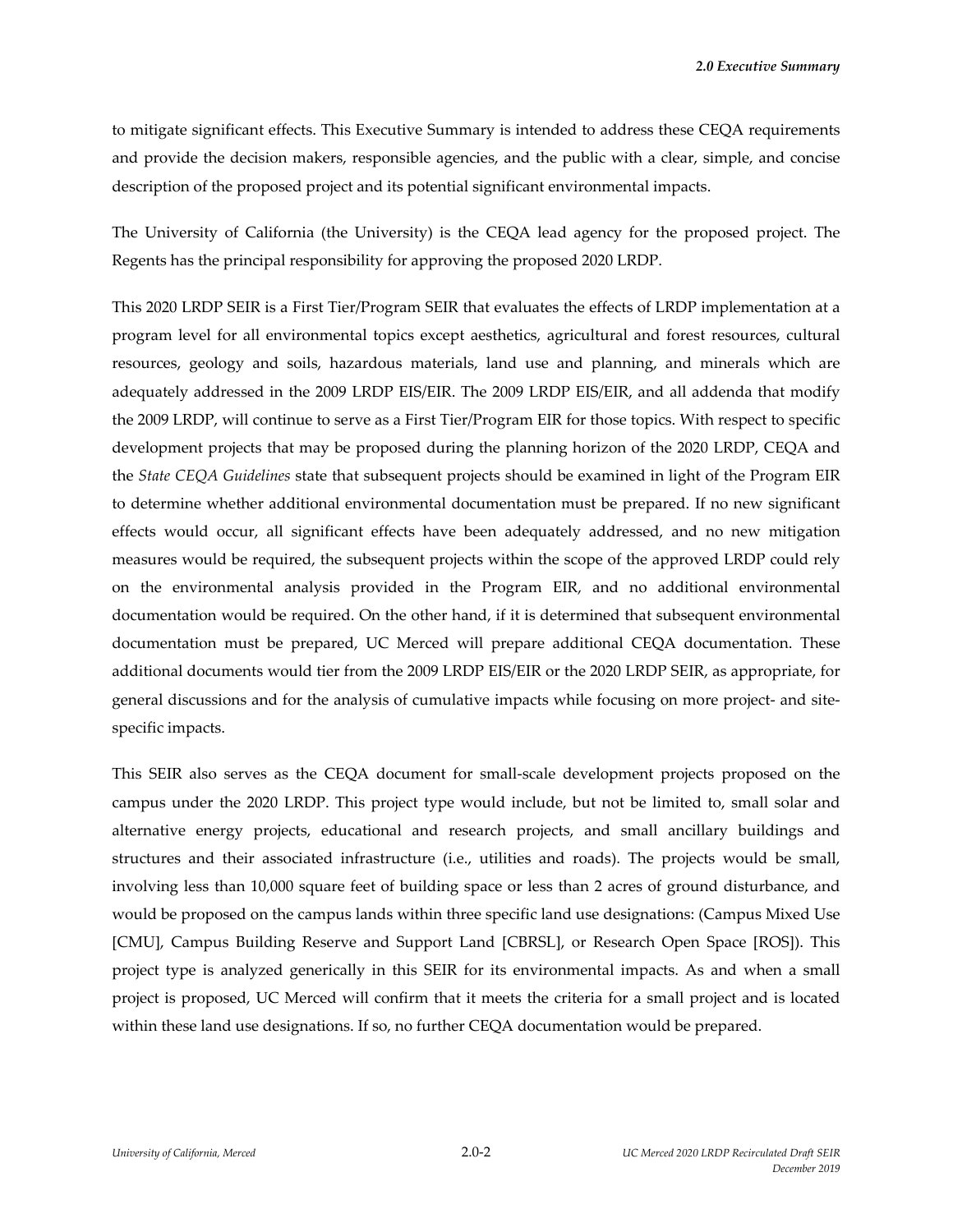*2.0 Executive Summary*

#### **2.2 PROJECT LOCATION**

The approximately 1,026‐acre project site is the Merced campus of the University of California. The campus is located in eastern Merced County, within the sphere of influence (SOI) of the City of Merced, approximately 2 miles northeast of the city limits. The campus occupies portions of Sections 26, 27, 34, and 35, Township 6 South, Range 14 East; and Sections 3 and 2, Township 7 South, Range 14 East. The site is south southeast of Lake Yosemite Regional Park and east of Lake Road. State Route 99 provides regional access to the project site.

#### **2.3 PROJECT DESCRIPTION**

Each campus in the UC system is required to periodically examine its academic goals, and to support those goals, formulate a land use plan in an LRDP. An LRDP is defined by statute (Public Resources Code [PRC] 21080.09) as a "physical development and land use plan to meet the academic and institutional objectives for a particular campus or medical center of public higher education." As noted above, The Regents approved the 2009 LRDP for the UC Merced campus as a guide for physical development to accommodate enrollment growth projected through 2030. For reasons stated above and described in detail in **Section 1.0, Introduction**, the University determined that an updated LRDP must be prepared to better reflect the revised campus site and changed conditions in the area.

The proposed 2020 LRDP substantially revises the 2009 LRDP with the objective of accommodating projected increases in programs and providing appropriate space and infrastructure for existing and new initiatives on the campus, while allowing for more flexibility in the manner in which facilities are added to the campus to serve the projected enrollment growth. The salient features of the 2020 LRDP are described in **Sections 2.3.1** through **2.3.3** below.

### **2.3.1 Enrollment Projections**

The 2009 LRDP was designed to accommodate an on-campus population of 25,000 students and an associated faculty and staff of 6,560 employees, for a total of 31,560 persons by 2030. UC Merced has revised its enrollment projection for 2030 to 15,000 students (headcount)<sup>1</sup>. The 2020 LRDP has been designed to accommodate this level of enrollment and associated smaller increases in faculty and staff

<sup>1</sup> Enrollment at UC campuses is calculated using two metrics. The first metric is headcount which is the actual number of students enrolled at the campus in a given semester or quarter and includes all students that are enrolled whether they are a full-time or a part-time student. The second metric is full-time equivalent (FTE). For this metric, all part‐time students are converted into full‐time equivalent students using a formula and that number is added to the number of full-time students enrolled at the campus, to get a total FTE count. For most UC campuses including UC Merced, because the majority of the students are full‐time students, the headcount is only slightly higher than the FTE number. All analysis in this SEIR is based on headcount.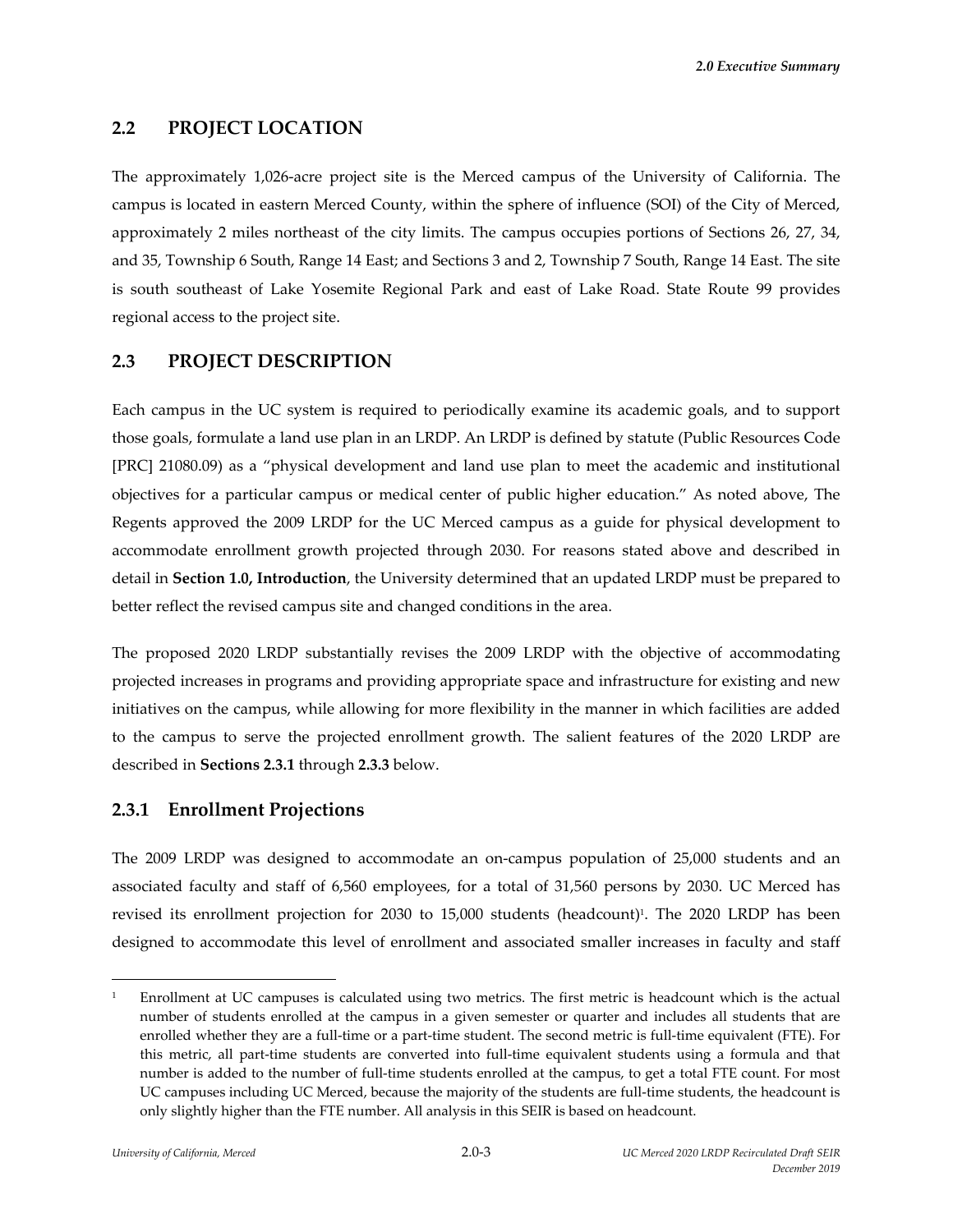compared to the previous projections used in the design of the 2009 LRDP for 2030. Campus growth and development through 2020 will be addressed by the ongoing UC Merced 2020 Project which will add an adequate amount of facilities to the campus to accommodate up to 10,000 students by 2020, although when the analysis for this SEIR was commenced, the 2020 enrollment was projected to be 9,700 students. The 2020 LRDP is designed to address campus growth between 2020 and 2030. Between these years, based on an enrollment of 9,700 students in 2020, enrollment is projected to increase by about 5,300 students, and employment at the campus is projected to increase by 1,131 faculty and staff.<sup>2</sup>

# **2.3.2 Building Space**

Given the lower total enrollment by 2030, UC Merced now projects that it will need to add about 1.83 million gross square feet (gsf) of building space to the campus between 2020 and 2030 to accommodate the projected enrollment increase and expanding academic programs. The 2020 LRDP identifies land area for the development of this amount of additional building space.

# **2.3.3 Land Use Designations and Map**

The proposed 2020 LRDP sets forth a revised land use map to inform the pattern of development on the campus. This land use map replaces the prior 2009 LRDP land use map in full and establishes new land use designations. **Table 2.0‐1** below presents a summary of campus land use designations and acres of land under each designation per the proposed 2020 LRDP land use map.

| <b>Land Use Category</b>                         | Acres |
|--------------------------------------------------|-------|
| Campus Mixed Use (CMU)                           | 274   |
| Campus Building Reserve and Support Land (CBRSL) | 306   |
| Research Open Space (ROS)                        | 135   |
| Active Open Space (AOS)                          | 9     |
| Passive Open Space (POS)                         | 283   |
| Campus Parkway Open Space (CPOS)                 | 19    |
| Total                                            | 1.026 |

**Table 2.0‐1 Land Use Summaries and Acreages**

<u> 1989 - Johann Barn, mars eta bainar eta industrial eta bainar eta baina eta baina eta baina eta baina eta ba</u>

<sup>&</sup>lt;sup>2</sup> At the time that the analysis in this SEIR was commenced, UC Merced was projecting an enrollment level of 9,700 students by 2020. However, based on Fall 2019 enrollment, the Campus is now expected to have an enrollment of 9,400 students in 2020. This does not affect the 2030 enrollment projection which UC Merced still projects will be 15,000 students. That number is used in the SEIR for all impact analysis.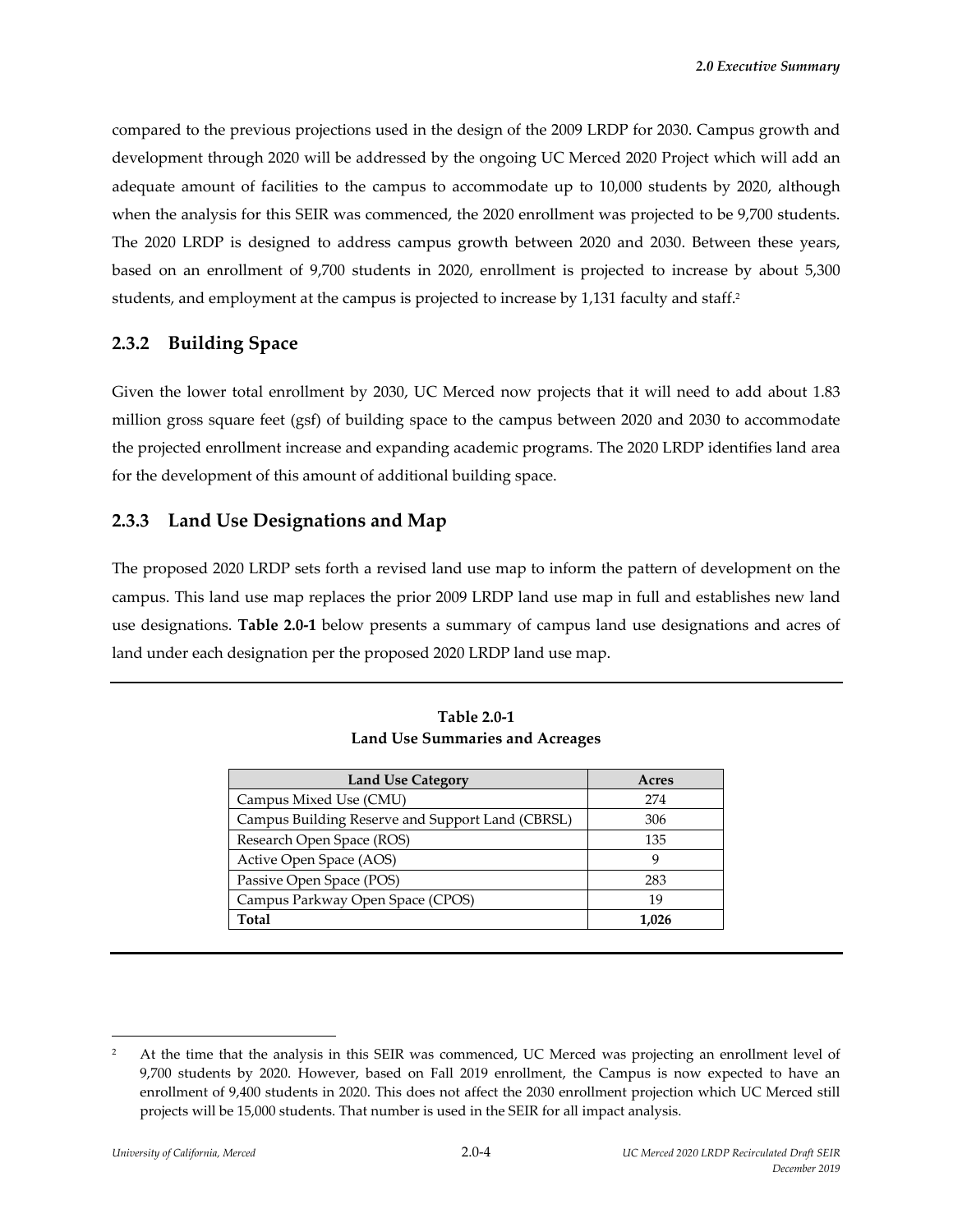# **2.4 PROJECT NEED AND OBJECTIVES**

The overall goal of the project is to continue the growth of UC Merced as a premier research university, consistent with the University of California's mission of teaching, research, and service excellence. The overarching objective of the 2020 LRDP is to provide an up‐to‐date land use plan to guide the physical planning and development of the next phase of campus growth from about 10,000 to 15,000 students, as well as to establish a paradigm for the campus' character.

The following are the specific project objectives that will facilitate accomplishment of the overarching project objective:

- Provide the physical planning framework to guide development that would be needed to accommodate anticipated increases in enrollment demand for the University of California system, both short‐term and long‐term.
- Reduce the costs of the next phase of campus development.
- Plan for a compact, pedestrian-oriented campus that reduces the need for new infrastructure.
- Plan and develop the campus to facilitate faculty-student interaction, ease and enjoyment of use of academic facilities, and an environment conducive to learning.
- Offer attractive and centrally located on-campus housing, consistent with UC-wide student housing policies.
- Provide opportunities for on‐campus academic field research.
- Provide sufficient athletic facilities to offer high-quality NCAA, recreational, and club athletic programs commensurate with other premier universities.
- To the extent practicable, plan and develop the campus with sustainable design by incorporating energy efficiency, water conservation, protection of biological resources, waste reduction and minimization, on‐site stormwater management and reduced dependence on automobiles.
- Promote community integration and reflect the landscape, history, resources, and diverse cultures of the San Joaquin Valley in terms of physical development.

# **2.5 TOPICS OF KNOWN CONCERN**

To determine which environmental topics should be addressed in this SEIR, UC Merced circulated a Notice of Preparation (NOP) in order to receive input from interested public agencies and private parties. A copy of the NOP is presented in **Appendix 1.0** of this SEIR. Based on the NOP comments and the analysis in the Initial Study that accompanied the NOP, this SEIR addresses the following environmental topics in depth: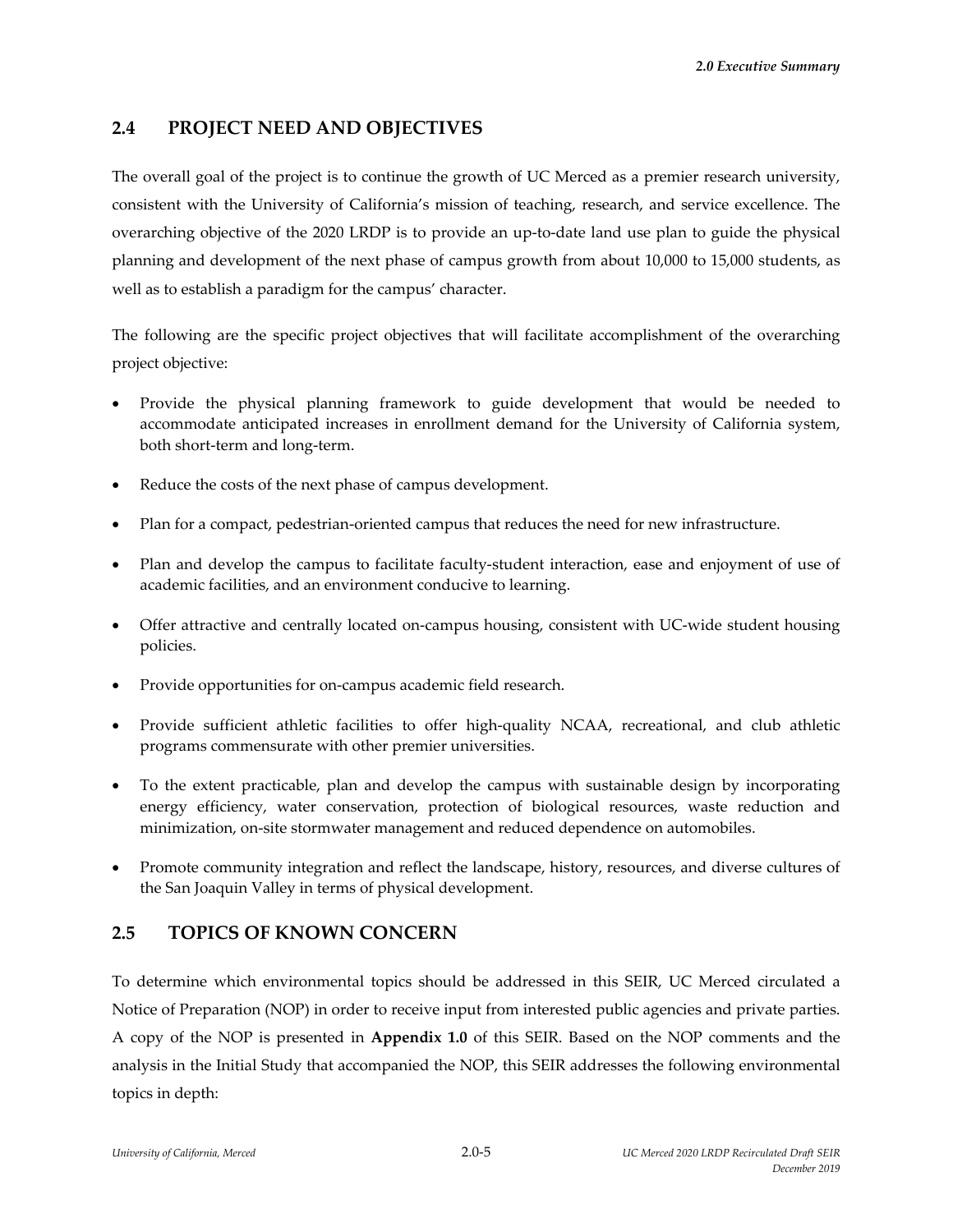- 
- Biological Resources **Transportation**
- 
- Hydrology and Water Quality **Canadian Control** Utilities
- 
- Population and Housing
- Air Quality Public Services and Recreation
	-
- Greenhouse Gas Emissions **State Accord Culture** Tribal Cultural Resources
	-
- Noise **Energy**

# **2.6 ISSUES TO BE RESOLVED/AREAS OF CONTROVERSY**

Specific issues that were raised in scoping comments include the following:

- Impacts of campus demand on water supply, especially in light of the Sustainable Groundwater Management Act;
- Impact of the higher density, high‐rise campus development under the 2020 LRDP on aesthetics, including light and glare.
- Impacts on study area housing resources given the increase in student population and the fact that a University Community is unlikely to be developed adjacent to the campus within the timeframe of the LRDP;
- Impacts on public services, especially fire service provided by both the City and the County;
- Impacts on water and wastewater infrastructure from the growth of the campus under the 2020 LRDP;
- Impacts of increased campus‐related traffic on the transportation system, including traffic impacts that would result if the portion of Campus Parkway north of Yosemite Avenue is not built;
- Consideration of mitigation measures put forth by Merced Irrigation District (MID) for potential effects on MID facilities on the campus;
- Recommendation by the Native American Heritage Commission (NAHC) that UC Merced conduct consultation with California Native American Tribes that are traditionally and culturally affiliated with the geographic area of the proposed project as early as possible to avoid inadvertent discoveries of Native American human remains and best protect tribal cultural resources; and
- Recommendation by the California Department of Toxic Substances Control (DTSC) to confirm the absence of prior releases of hazardous materials on development sites on the campus.

All applicable scoping comments are addressed in the impact analysis. The visual effects from increasing building density and building heights on the campus were analyzed by the University in an addendum to the 2009 LRDP EIR at the time that the 2020 Project was planned. The proposed heights and densities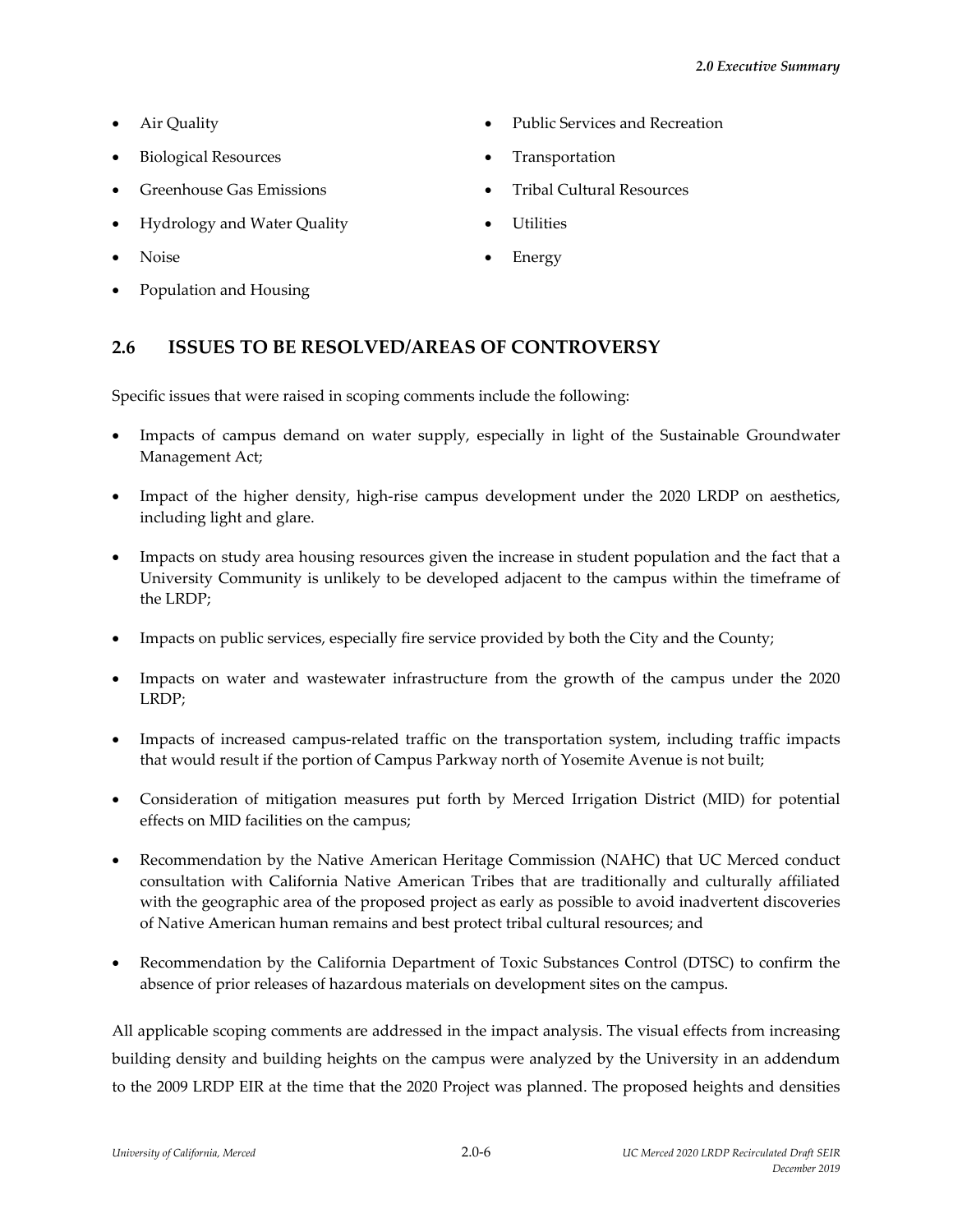under the 2020 LRDP are consistent with those approved and developed by the University in conjunction with the 2020 Project. Further evaluation is not required. Regarding the recommendation from the DTSC, there have been no releases of hazardous substances on the campus. Other than the barn, which has been demolished, there are no older structures on the campus site that could contain asbestos and/or lead based paint. Further, historical agricultural uses of the campus lands have included grazing and irrigated pasture and have not involved the use of fertilizers or pesticides.

#### **2.7 ALTERNATIVES**

Consistent with CEQA requirements, a reasonable range of alternatives were considered and evaluated in this SEIR. Two alternatives that were considered were found to be infeasible and were not carried forth for detailed evaluation. Two alternatives that were considered feasible were evaluated in detail along with the mandated No Project Alternative. The alternatives evaluated in detail are presented below.

#### **2.7.1 Alternative 1: No Project**

*State CEQA Guidelines* require the analysis of a No Project Alternative (Section 15126.6(e)). The analysis must discuss existing conditions, as well as what would be reasonably expected to occur in the foreseeable future if the proposed project were not to be approved, based on current plans, site zoning, and consistent with available infrastructure and community services. If a project is a development project on an identifiable site, *State CEQA Guidelines* Section 15126.6(e)(3)(B) provides that the discussion of the No Project Alternative should compare the environmental effects of the site remaining in its existing state against environmental effects which would occur if the project is approved.

The proposed 2020 LRDP is a land use plan and policy document to guide campus development. An LRDP does not limit or induce enrollment growth. Instead, using the enrollment and employment growth projections, UC Merced has estimated the amount of additional building space (academic, administrative, housing, student services, athletics, and support) that would be needed to accommodate the projected growth. Using the estimated building space and program needs, UC Merced has prepared the LRDP land use diagram that identifies areas within the campus site where the new building space or facilities could or should be built. Given that the LRDP is only a planning document that plans for but does not cause enrollment growth, if the proposed 2020 LRDP is not approved, enrollment and employment at UC Merced would continue to grow as currently projected to 15,000 students by 2030, and campus development would be guided by the previously approved 2009 LRDP, as amended in 2013 and 2017.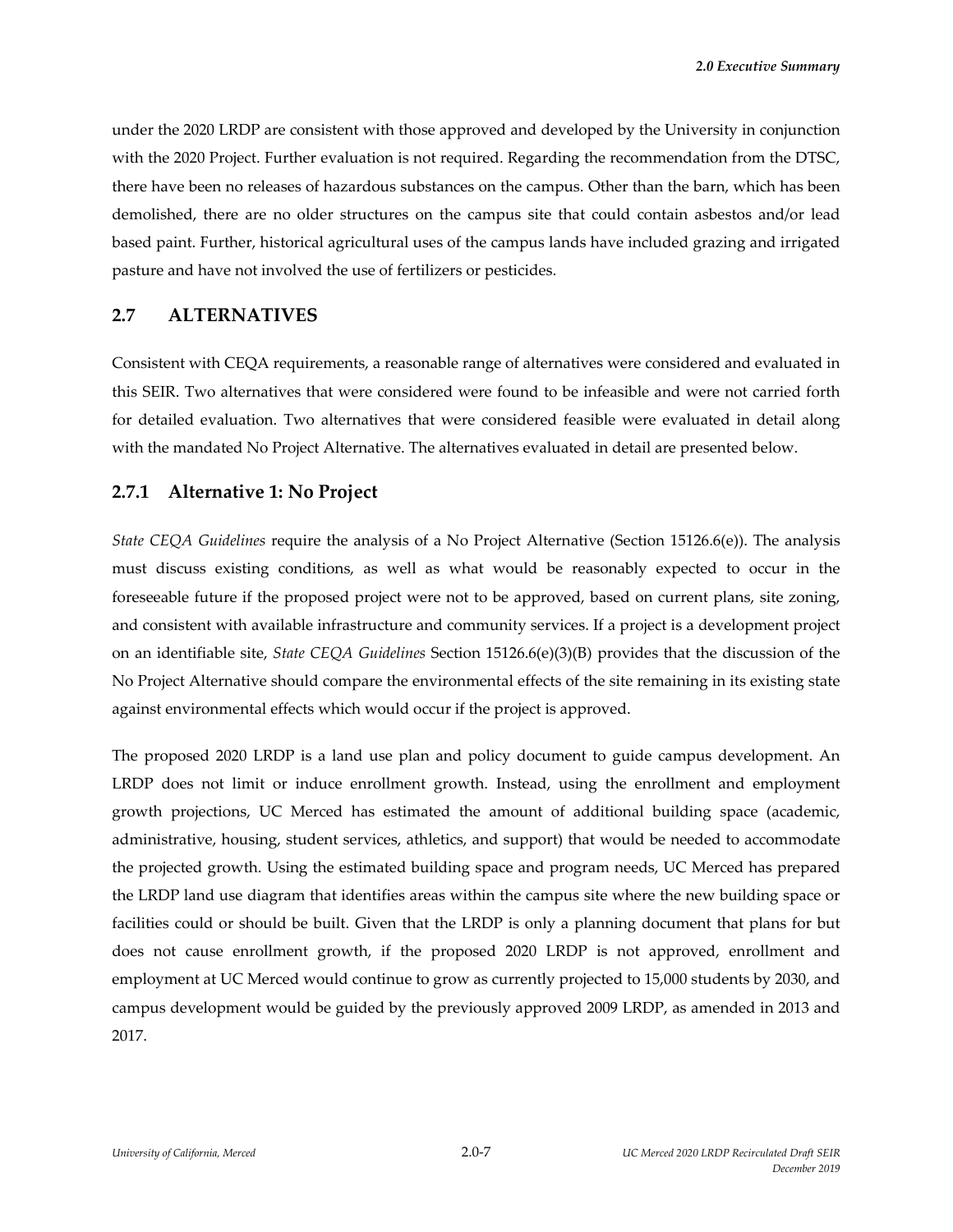*2.0 Executive Summary*

#### *Building Program*

Under the No Project Alternative, UC Merced would continue to grow at a rate similar to the rate of enrollment and employment growth analyzed for the proposed 2020 LRDP and the same amount of building space (about 1.83 million gsf) would be constructed on the campus site to accommodate the projected growth.

#### *Campus Population*

For reasons presented above, under the No Project Alternative, campus enrollment would grow to 15,000 students by 2030, and the faculty and staff would increase to about 2,411 employees.

#### *Land Use Diagram*

Development of the new facilities within the campus site under this alternative would be guided by the land use plan included in the 2009 LRDP as amended. That LRDP includes a land use plan for the 815‐ acre site but does not include 211 acres that are now a part of the campus. As there is no land use plan to guide the development of new facilities on the newly added 211 acres, projects within the newly added area would be developed without the benefit of a land use plan as the University Community Plan is for the development of a mixed-use community on the University Community North site and is not applicable or relevant to campus development. Compared to the proposed 2020 LRDP which limits the siting of new campus buildings to an approximately 274-acre area designated CMU, this alternative would allow campus buildings to be located on all lands except those designated Passive Open Space, and a dispersed and less dense development would likely result under this alternative.

#### **2.7.2 Alternative 2: Reduced Development**

The Reduced Development Alternative was developed in order to reduce the increase in vehicle trips to the campus and traffic‐related impacts of the proposed project. Under this alternative, future campus development would be planned to accommodate a lower enrollment level by 2030.

#### *Building Program*

The proposed 2020 LRDP plans building space to accommodate the projected growth in enrollment between 2020 and 2030, after the completion of the 2020 Project. Similarly, this alternative also plans for the growth in enrollment between 2020 and 2030 but at a lower annual rate such that by 2030, there would be 12,500 students. To accommodate this lower enrollment level, the building program for academic and housing space under the Reduced Development Alternative would be about 45 percent less than analyzed for the 2020 LRDP. Therefore, instead of the addition of about 1.83 million gsf of new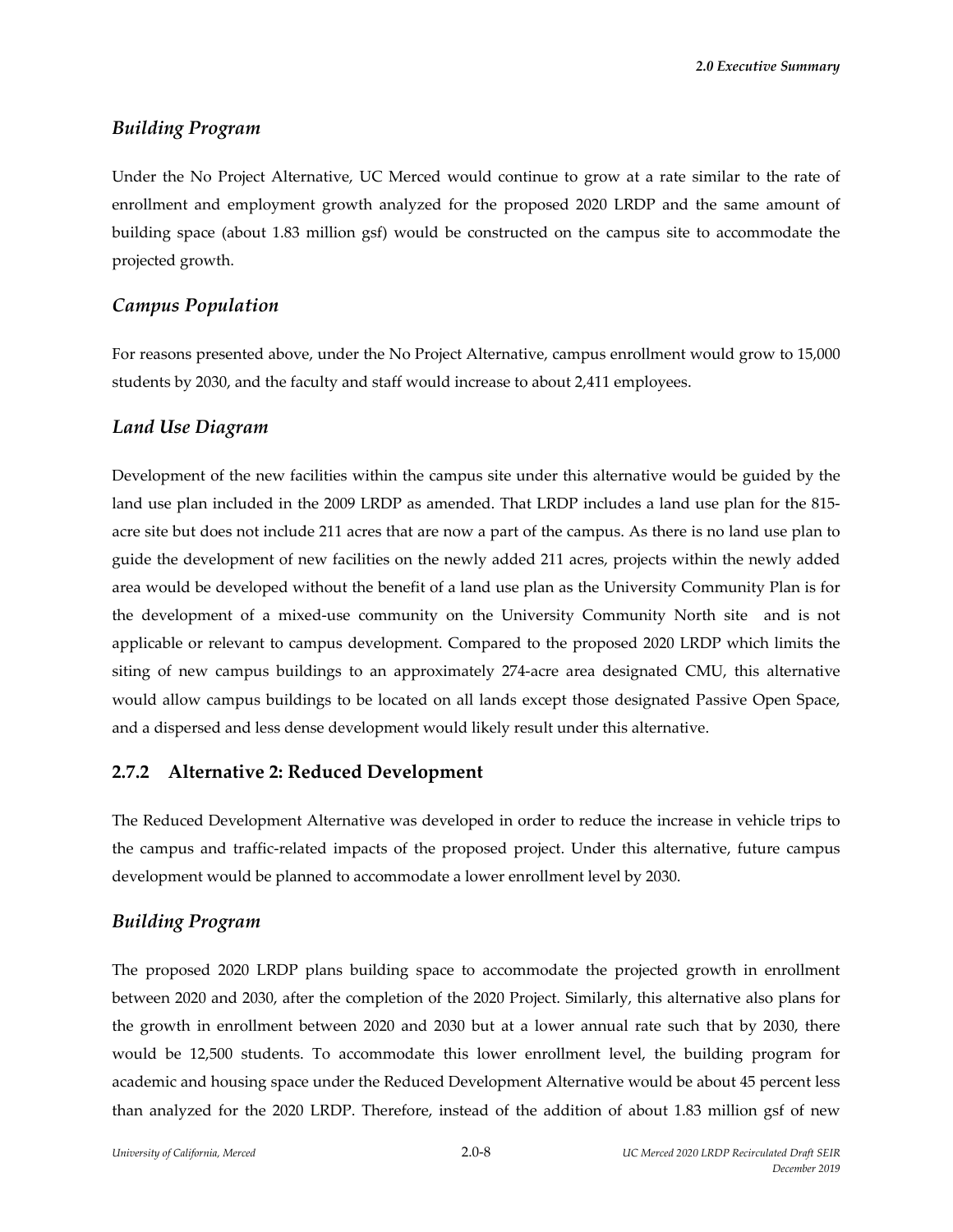building space, UC Merced would add approximately 1.01 million gsf of new building space between 2020 and 2030.

### *Campus Population*

Under this alternative, the enrollment would increase from about 9,700 students in 2020 to 12,500 students in 2030, an increase of about 2,800 new students. Similar to the proposed project, it is assumed that slightly more than half of the new students would be housed on the campus and the rest of the new students would live off‐campus.

Assuming that the same student to faculty/staff ratio is maintained under this alternative as is represented by the proposed project, approximately 734 new on‐campus employees would be added under this alternative. Therefore, under this alternative a total of 3,534 new students and employees would be added to the campus between 2020 and 2030.

The campus population increase would be about 45 percent less than the increase of 6,431 new students and employees analyzed for the 2020 LRDP. The total on‐campus population by 2030 under this alternative (that is, existing population plus projected growth) would be approximately 14,514 persons, which is about 17 percent lower than the 2030 population of about 17,411 persons analyzed for the 2020 LRDP.

# *Land Use Diagram*

With regard to the land use diagram, it is assumed that the diagram under this alternative would be the same as the land use diagram under the proposed 2020 LRDP. As with the proposed 2020 LRDP, the new facilities would be built within the 274‐acre area designated CMU. With the building program reduced by about 45 percent under this alternative compared to the proposed project, less acreage within the CMU area would be developed with new facilities under this alternative.

### **2.7.3 Alternative 3: Distributed Employment Location Alternative**

The Distributed Employment Location Alternative was developed to reduce the increase in the number of daily and peak hour vehicle trips to the campus and traffic-related impacts. Under this alternative, about 35 percent of the new staff employees would be located off campus.

### *Building Program*

As a result of locating some of the new staff off campus under this alternative, the building program would be slightly reduced compared to that analyzed for the 2020 LRDP. Therefore, instead of the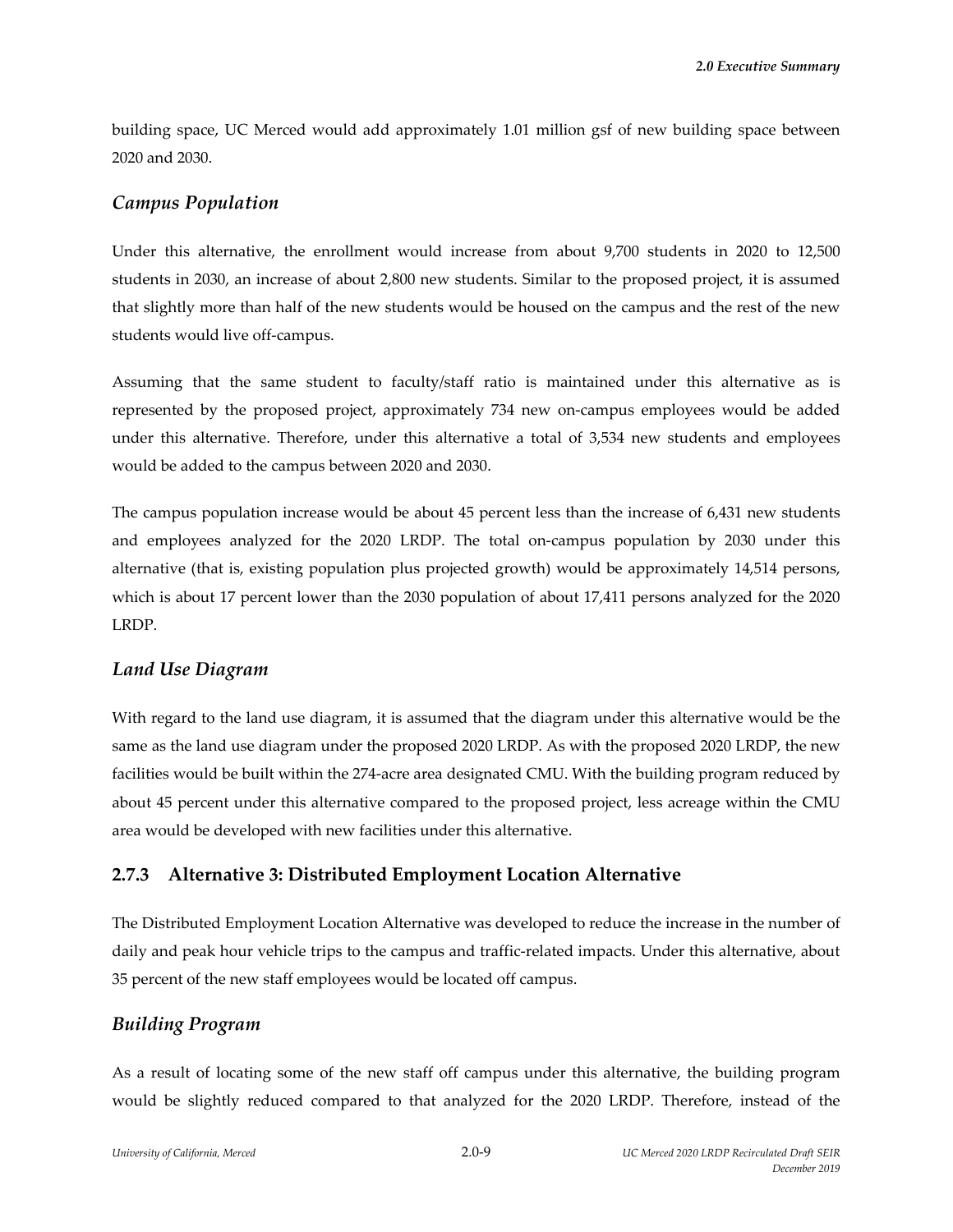addition of about 1.83 million gsf of new building space to the campus, UC Merced would add approximately 1.78 million gsf of new building space to the campus and would lease or construct about 45,0003 square feet of building space in Merced to house the 267 new employees who would be located off campus.

### *Campus Population*

Under this alternative, enrollment at the campus would increase at the same rate as analyzed for the 2020 LRDP such that there would be 15,000 students by 2030, an increment of 5,300 students between 2020 and 2030. On-campus resident students would be the same as analyzed for the 2020 LRDP. The increase in faculty and staff would also be the same, with 346 new faculty and 785 new staff added between 2020 and 2030. However, while all of the additional faculty would be located on the campus, 65 percent of the new staff (518 new staff) would be located on the campus and about 267 of the new staff would be located off campus.

# *Land Use Diagram*

With regard to the land use diagram, it is assumed that the diagram under this alternative would be the same as the land use diagram under the proposed 2020 LRDP. With the building program reduced by about 2 percent under this alternative compared to the proposed project, slightly less area within the 274‐ acre CMU area would be developed with new facilities under this alternative.

# **2.8 IMPACT SUMMARY**

A detailed discussion regarding potential environmental impacts of the proposed project is provided in **Section 4.0 Environmental Setting, Impacts and Mitigation Measures.** A summary of the impacts of the proposed 2020 LRDP is provided in **Table 2.0‐2, Summary of LRDP Impacts and Mitigation Measures**. Also provided in **Table 2.0‐2** are mitigation measures that are proposed to avoid or reduce significant project impacts. The table indicates whether implementation of the recommended mitigation measures would reduce the impact to a less than significant level. **Table 2.0‐3, Summary Comparison of Alternatives**, presents the environmental impacts of each alternative to allow the decision makers, agencies and the public to compare and contrast these alternatives and weigh their relative merits and demerits.

<sup>&</sup>lt;sup>3</sup> Calculated based on a rate of 165 square feet per employee. The rate was derived from the Downtown Center, which is a 75,000 gsf building for 454 employees.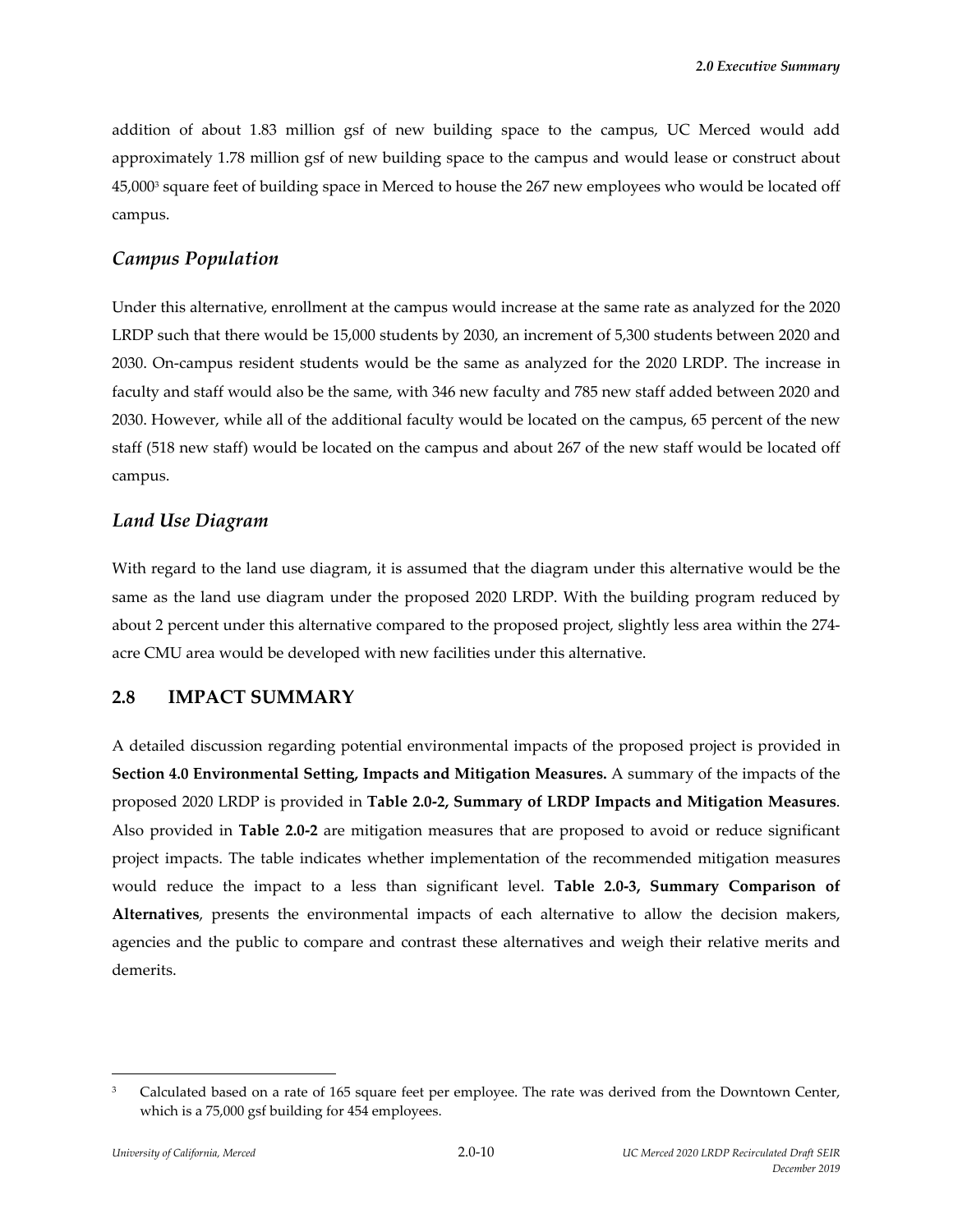|                                                                                                                                                                                                                                         | <b>Significance Before</b> |                                                                                                                                                                                                                                                                                                                                                                                                    | <b>Significance After</b> |
|-----------------------------------------------------------------------------------------------------------------------------------------------------------------------------------------------------------------------------------------|----------------------------|----------------------------------------------------------------------------------------------------------------------------------------------------------------------------------------------------------------------------------------------------------------------------------------------------------------------------------------------------------------------------------------------------|---------------------------|
| <b>Project Impacts</b>                                                                                                                                                                                                                  | Mitigation                 | <b>Mitigation Measures</b>                                                                                                                                                                                                                                                                                                                                                                         | Mitigation                |
| Air Quality                                                                                                                                                                                                                             |                            |                                                                                                                                                                                                                                                                                                                                                                                                    |                           |
| LRDP Impact AQ-1: Campus development<br>under the 2020 LRDP would not result in<br>construction emissions that would result in a<br>cumulatively considerable net increase of criteria<br>pollutants for which the air basin is in non- | Less than Significant      | LRDP MM AQ-1a: The construction contractors shall be<br>required via contract specifications to use construction<br>equipment rated by the U.S. EPA as meeting Tier 4<br>(model year 2008 or newer) emission limits for engines<br>between 50 and 750 horsepower.                                                                                                                                  | N/A                       |
| attainment.                                                                                                                                                                                                                             |                            | LRDP MM AQ-1b: UC Merced shall include in all<br>construction contracts the measures specified in<br>SJVAPCD Regulation VIII (as it may be amended for<br>application to all construction projects generally) to<br>reduce fugitive dust impacts, including but not limited<br>to the following:                                                                                                   |                           |
|                                                                                                                                                                                                                                         |                            | All disturbed areas, including storage piles, which<br>are not being actively utilized for construction<br>purpose, shall be effectively stabilized of dust<br>emissions using water, chemical stabilizer/<br>suppressant, or vegetative ground cover.                                                                                                                                             |                           |
|                                                                                                                                                                                                                                         |                            | All on-site unpaved roads and off-site unpaved<br>access roads shall be effectively stabilized of dust<br>emissions using water or chemical stabilizer/<br>suppressant.                                                                                                                                                                                                                            |                           |
|                                                                                                                                                                                                                                         |                            | All land clearing, grubbing, scraping, excavation,<br>land leveling, grading, cut and fill, and demolition<br>activities shall be effectively controlled of fugitive<br>dust emissions using application of water or by<br>presoaking.                                                                                                                                                             |                           |
|                                                                                                                                                                                                                                         |                            | When materials are transported off-site, all material<br>٠<br>shall be covered, effectively wetted to limit visible<br>dust emissions, or at least 6 inches of freeboard space<br>from the top of the container shall be maintained.                                                                                                                                                               |                           |
|                                                                                                                                                                                                                                         |                            | All operations shall limit or expeditiously remove<br>the accumulation of mud or dirt from adjacent<br>public streets at least once every 24 hours when<br>operations are occurring. (The use of dry rotary<br>brushes is expressly prohibited except where<br>preceded or accompanied by sufficient wetting to<br>limit visible dust emissions. Use of blower devices<br>is expressly forbidden.) |                           |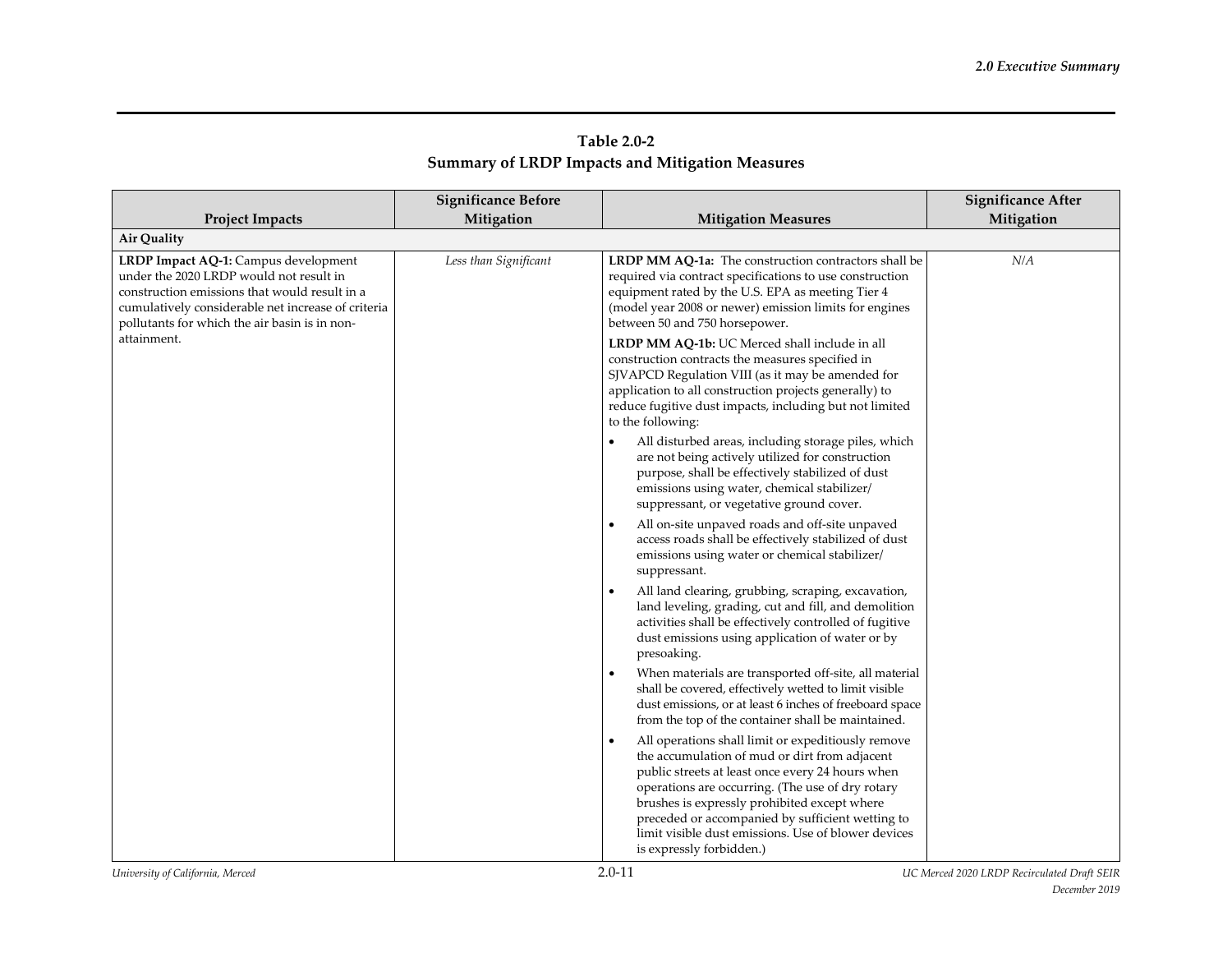| Table 2.0-2                                            |  |
|--------------------------------------------------------|--|
| <b>Summary of LRDP Impacts and Mitigation Measures</b> |  |

|                                                                                                                                                   | <b>Significance Before</b> |                                                                                                                                                                                                                                                                    | <b>Significance After</b>   |
|---------------------------------------------------------------------------------------------------------------------------------------------------|----------------------------|--------------------------------------------------------------------------------------------------------------------------------------------------------------------------------------------------------------------------------------------------------------------|-----------------------------|
| <b>Project Impacts</b>                                                                                                                            | Mitigation                 | <b>Mitigation Measures</b>                                                                                                                                                                                                                                         | Mitigation                  |
|                                                                                                                                                   |                            | Following the addition of materials to, or the<br>removal of materials from, the surface of outdoor<br>storage piles, storage piles shall be effectively<br>stabilized of fugitive dust emissions by using<br>sufficient water or chemical stabilizer/suppressant. |                             |
| LRDP Impact AQ-2: Campus development<br>under the 2020 LRDP would result in                                                                       | Significant                | LRDP MM AQ-2a: UC Merced shall implement the<br>following measures to reduce emissions from vehicles:                                                                                                                                                              | Significant and Unavoidable |
| operational emissions that would involve a<br>cumulatively considerable net increase of criteria<br>pollutants for which the air basin is in non- |                            | Provide pedestrian-enhancing infrastructure to<br>encourage pedestrian activity and discourage<br>vehicle use.                                                                                                                                                     |                             |
| attainment.                                                                                                                                       |                            | Provide bicycle facilities to encourage bicycle use<br>$\bullet$<br>instead of driving, such as bicycle parking, bicycle<br>lanes, bicycle lockers; and showers and changing<br>facilities for employees.                                                          |                             |
|                                                                                                                                                   |                            | Provide preferential carpool and vanpool parking<br>$\bullet$<br>for non-residential uses.                                                                                                                                                                         |                             |
|                                                                                                                                                   |                            | Provide transit-enhancing infrastructure to<br>$\bullet$<br>promote the use of public transportation, such as<br>covered bus stops and information kiosks.                                                                                                         |                             |
|                                                                                                                                                   |                            | Provide facilities, such as electric car charging<br>$\bullet$<br>stations and a CNG refueling station, to encourage<br>the use of alternative-fuel vehicles.                                                                                                      |                             |
|                                                                                                                                                   |                            | Improve traffic flows and congestion by timing of<br>traffic signals at intersections adjacent to the<br>campus to facilitate uninterrupted travel.                                                                                                                |                             |
|                                                                                                                                                   |                            | Work with campus transit provider to replace<br>$\bullet$<br>CatTracks buses with either electric buses or buses<br>operated on alternative fuels.                                                                                                                 |                             |
|                                                                                                                                                   |                            | Work with the City of Merced to establish park<br>$\bullet$<br>and ride lots and provide enhanced transit service<br>between the park and ride lots and the campus.                                                                                                |                             |
|                                                                                                                                                   |                            | Replace campus fleet vehicles with electric vehicles<br>$\bullet$<br>or vehicles that operate on alternative fuels.                                                                                                                                                |                             |
|                                                                                                                                                   |                            | Reduce the number of daily vehicle trips by<br>$\bullet$<br>providing more housing on campus.                                                                                                                                                                      |                             |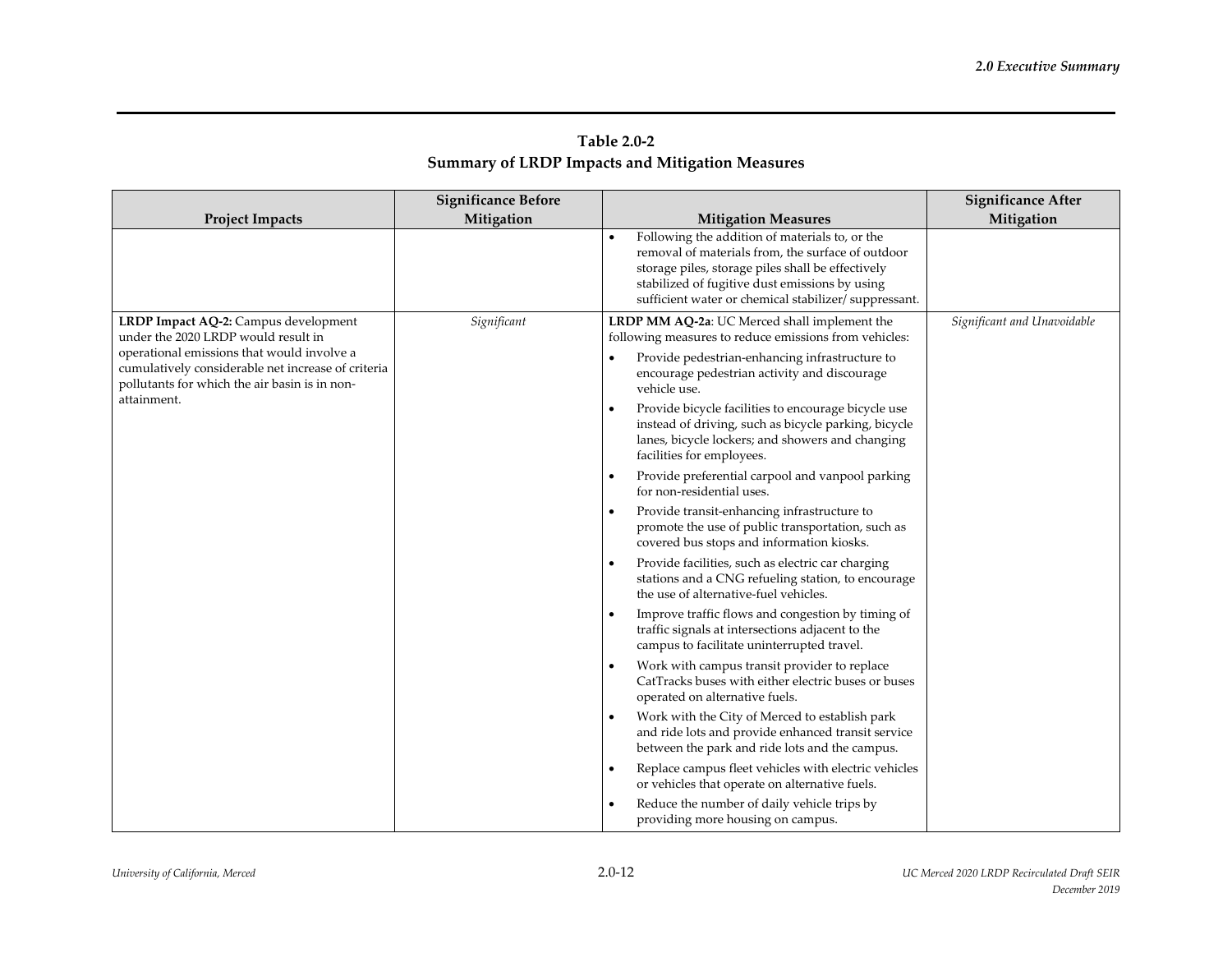| Table 2.0-2                                            |  |
|--------------------------------------------------------|--|
| <b>Summary of LRDP Impacts and Mitigation Measures</b> |  |

|                                                                                                                                                                                                                                                                                                                | <b>Significance Before</b> |                                                                                                                                                                                                                                                       | <b>Significance After</b>   |
|----------------------------------------------------------------------------------------------------------------------------------------------------------------------------------------------------------------------------------------------------------------------------------------------------------------|----------------------------|-------------------------------------------------------------------------------------------------------------------------------------------------------------------------------------------------------------------------------------------------------|-----------------------------|
| <b>Project Impacts</b>                                                                                                                                                                                                                                                                                         | Mitigation                 | <b>Mitigation Measures</b>                                                                                                                                                                                                                            | Mitigation                  |
|                                                                                                                                                                                                                                                                                                                |                            | LRDP MM AQ-2b: UC Merced shall implement the<br>following measures to reduce emissions from area and<br>energy sources, as feasible:<br>Utilize low-VOC cleaning supplies and low-VOC<br>paints (100 grams/liter or less) in building<br>maintenance. |                             |
|                                                                                                                                                                                                                                                                                                                |                            | Utilize electric equipment for landscape<br>maintenance.                                                                                                                                                                                              |                             |
|                                                                                                                                                                                                                                                                                                                |                            | Plant low maintenance landscaping.<br>$\bullet$                                                                                                                                                                                                       |                             |
|                                                                                                                                                                                                                                                                                                                |                            | Implement a public information program for<br>resident students to minimize the use of personal<br>consumer products that result in ROG emissions,<br>including information on alternate products.                                                    |                             |
|                                                                                                                                                                                                                                                                                                                |                            | Instead of natural gas water heaters, install solar<br>water heating systems.                                                                                                                                                                         |                             |
| LRDP Impact AQ-3: Implementation of the 2020<br>LRDP would not expose sensitive receptors to<br>substantial pollutant concentrations of carbon<br>monoxide.                                                                                                                                                    | Less than Significant      | No mitigation is required.                                                                                                                                                                                                                            | N/A                         |
| LRDP Impact AQ-4: Implementation of the 2020<br>LRDP would not conflict with or obstruct<br>implementation of the applicable air quality<br>plan.                                                                                                                                                              | Less than Significant      | No mitigation is required.                                                                                                                                                                                                                            | N/A                         |
| LRDP Impact AQ-5: Implementation of the 2020<br>LRDP would not result in odors adversely<br>affecting a substantial number of people.                                                                                                                                                                          | Less than Significant      | No mitigation is required.                                                                                                                                                                                                                            | N/A                         |
| Cumulative Impact C-AQ-1: The construction<br>and operation of the campus under the 2020<br>LRDP, in conjunction with other past, present,<br>and reasonably foreseeable future development<br>in the project area, could hinder air quality<br>attainment and maintenance efforts for criteria<br>pollutants. | Significant                | Cumulative MM C-AQ-1: Implement LRDP MM AQ-2a<br>and AQ-2b. No additional mitigation is available.                                                                                                                                                    | Significant and Unavoidable |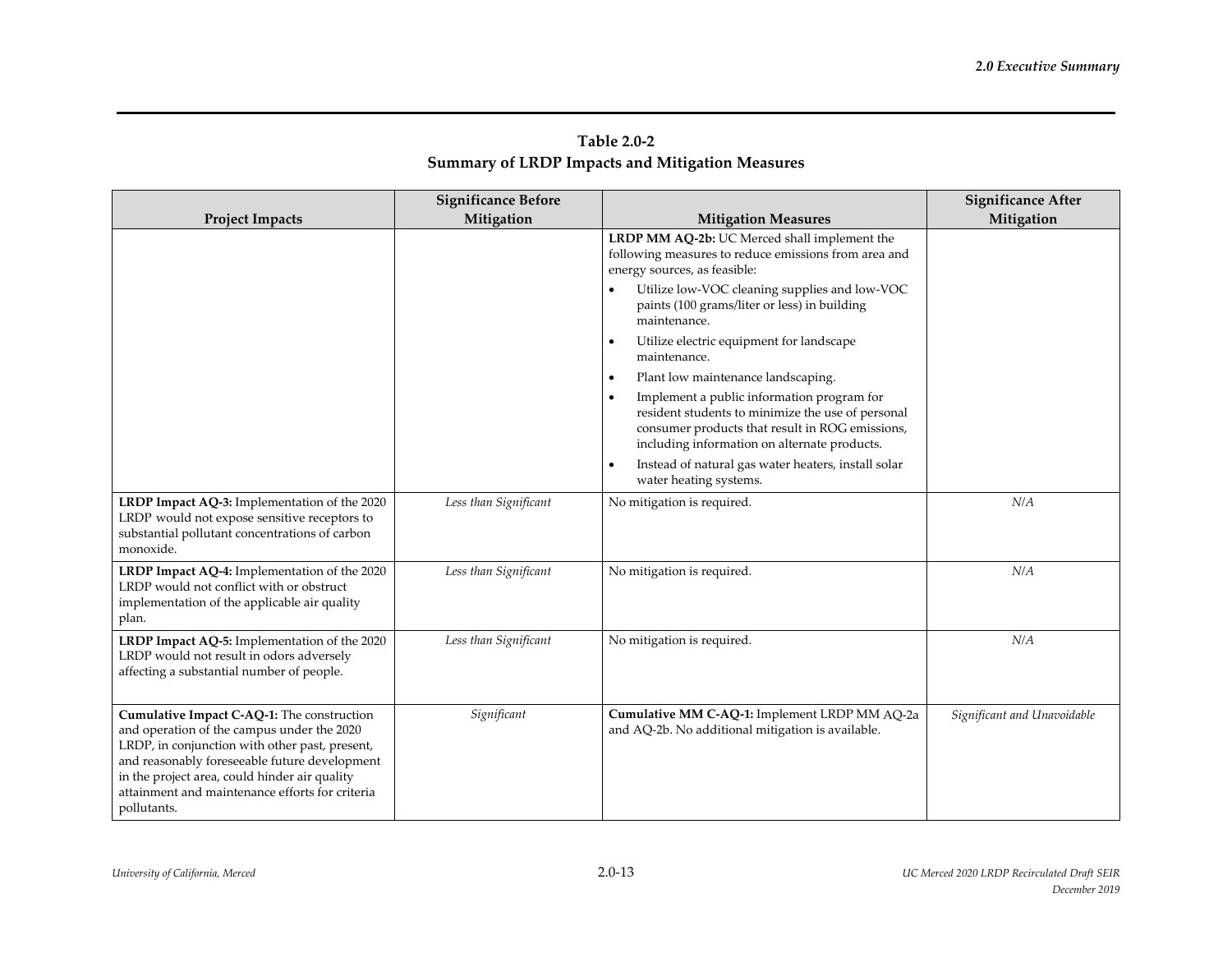|                                                                                                                                                                                                                                                                                                          | <b>Significance Before</b> |                                                                                                                                                                                                                                                                                                                                                                                                                                                                                                                                                                                                                                                                                                                                                                                                                                                                                                                                                                                                                                                                                                                                                                                                                                                                | <b>Significance After</b> |
|----------------------------------------------------------------------------------------------------------------------------------------------------------------------------------------------------------------------------------------------------------------------------------------------------------|----------------------------|----------------------------------------------------------------------------------------------------------------------------------------------------------------------------------------------------------------------------------------------------------------------------------------------------------------------------------------------------------------------------------------------------------------------------------------------------------------------------------------------------------------------------------------------------------------------------------------------------------------------------------------------------------------------------------------------------------------------------------------------------------------------------------------------------------------------------------------------------------------------------------------------------------------------------------------------------------------------------------------------------------------------------------------------------------------------------------------------------------------------------------------------------------------------------------------------------------------------------------------------------------------|---------------------------|
| <b>Project Impacts</b>                                                                                                                                                                                                                                                                                   | Mitigation                 | <b>Mitigation Measures</b>                                                                                                                                                                                                                                                                                                                                                                                                                                                                                                                                                                                                                                                                                                                                                                                                                                                                                                                                                                                                                                                                                                                                                                                                                                     | Mitigation                |
| <b>Biological Resources</b>                                                                                                                                                                                                                                                                              |                            |                                                                                                                                                                                                                                                                                                                                                                                                                                                                                                                                                                                                                                                                                                                                                                                                                                                                                                                                                                                                                                                                                                                                                                                                                                                                |                           |
| LRDP Impact BIO-1: Implementation of the<br>2020 LRDP would not have a substantial<br>adverse effect on state or federally protected<br>wetlands (including, but not limited to, marsh,<br>vernal pool, coastal, etc.) through direct<br>removal, filling, hydrological interruption, or<br>other means. | Less than Significant      | No mitigation is required.                                                                                                                                                                                                                                                                                                                                                                                                                                                                                                                                                                                                                                                                                                                                                                                                                                                                                                                                                                                                                                                                                                                                                                                                                                     | N/A                       |
| LRDP Impact BIO-2: Implementation of the<br>2020 LRDP would not result in adverse impacts<br>on special-status plant species.                                                                                                                                                                            | Less than Significant      | No mitigation is required.                                                                                                                                                                                                                                                                                                                                                                                                                                                                                                                                                                                                                                                                                                                                                                                                                                                                                                                                                                                                                                                                                                                                                                                                                                     | N/A                       |
| LRDP Impact BIO-3: Implementation of the<br>2020 LRDP would not result in a substantial<br>adverse impact on special-status invertebrate<br>species due to the loss of vernal pool ecosystems<br>or designated critical habitat for the species.                                                         | Less than Significant      | No mitigation is required.                                                                                                                                                                                                                                                                                                                                                                                                                                                                                                                                                                                                                                                                                                                                                                                                                                                                                                                                                                                                                                                                                                                                                                                                                                     | N/A                       |
| LRDP Impact BIO-4: Implementation of the<br>2020 LRDP would result in a potentially<br>significant adverse impact on nesting and<br>overwintering habitat for the Crotch bumble<br>bee.                                                                                                                  | Potentially Significant    | LRDP MM BIO-4: A qualified wildlife biologist shall<br>conduct visual surveys of the development area during<br>the flight season for the Crotch bumble bee (late<br>February through late October). Between two and four<br>evenly spaced surveys shall be conducted for the<br>highest detection probability, including surveys in early<br>spring (late March/early April) and early summer (late<br>June/July). Surveys shall take place when temperatures<br>are above 60°F, preferably on sunny days with low<br>wind speeds (e.g., less than 8 miles per hour) and at<br>least 2 hours after sunrise and 3 hours before sunset. On<br>warm days (e.g., over 85°F), bumble bees will be more<br>active in the mornings and evenings. Surveyors shall<br>conduct transect surveys focusing on detection of<br>foraging bumble bees and underground nests using<br>visual aids such as butterfly binoculars. If no Crotch<br>bumble bees or potential Crotch bumble bees are<br>detected, no further mitigation is required.<br>If Crotch bumble bees or potential Crotch bumble bees<br>are observed within the development area, a plan to<br>protect Crotch bumble bee nests and individuals shall<br>be developed and implemented in consultation with | Less than Significant     |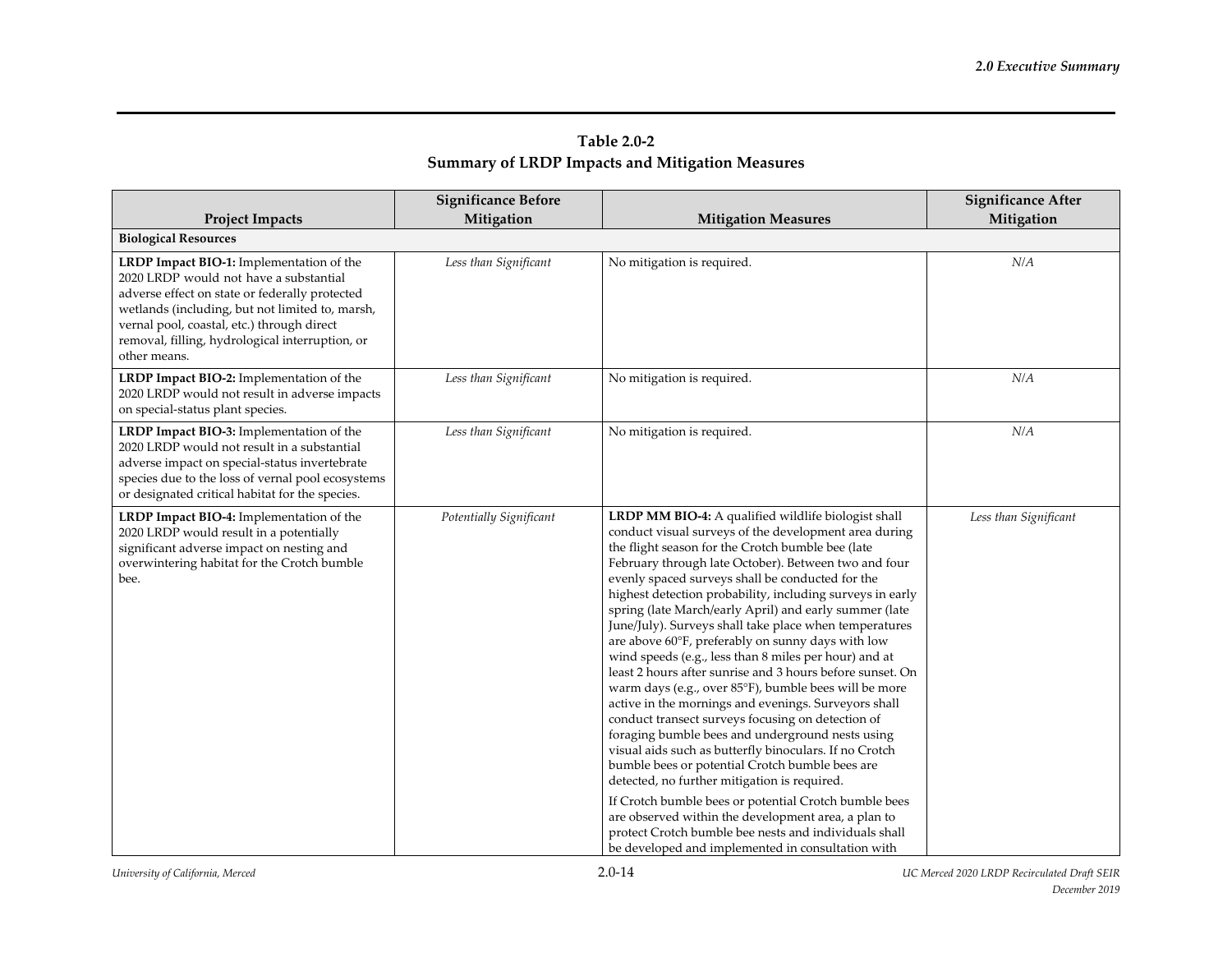| Table 2.0-2                                            |  |
|--------------------------------------------------------|--|
| <b>Summary of LRDP Impacts and Mitigation Measures</b> |  |

|                        | <b>Significance Before</b> |                                                                                                                                                                                                                                                                                                                                                                         | <b>Significance After</b> |
|------------------------|----------------------------|-------------------------------------------------------------------------------------------------------------------------------------------------------------------------------------------------------------------------------------------------------------------------------------------------------------------------------------------------------------------------|---------------------------|
| <b>Project Impacts</b> | Mitigation                 | <b>Mitigation Measures</b>                                                                                                                                                                                                                                                                                                                                              | Mitigation                |
|                        |                            | CDFW. The plan shall include, but not be limited to, the<br>following measures:<br>Specifications for construction timing and<br>sequencing requirements (e.g., avoidance of                                                                                                                                                                                            |                           |
|                        |                            | raking, mowing, tilling, or other ground<br>disturbance until late March to protect<br>overwintering queens);                                                                                                                                                                                                                                                           |                           |
|                        |                            | Preconstruction surveys conducted within 30 days<br>٠<br>and consistent with any current available CDFW<br>standards prior to the start of ground disturbing<br>activities to identify active nests;                                                                                                                                                                    |                           |
|                        |                            | Establishment of appropriate no-disturbance<br>$\bullet$<br>buffers for nest sites and construction monitoring<br>by a qualified biologist to ensure compliance;                                                                                                                                                                                                        |                           |
|                        |                            | Restrictions associated with construction practices,<br>$\bullet$<br>equipment, or materials that may harm bumble<br>bees (e.g., avoidance of pesticides/herbicides,<br>BMPs to minimize the spread of invasive plant<br>species);                                                                                                                                      |                           |
|                        |                            | Provisions to avoid Crotch bumble bees or<br>potential Crotch bumble bees if observed away<br>from a nest during project activity (e.g., ceasing of<br>project activities until the animal has left the work<br>area on its own volition); and                                                                                                                          |                           |
|                        |                            | Prescription of an appropriate restoration seed mix<br>$\bullet$<br>targeted for the Crotch bumble bee, including<br>native plant species known to be visited by native<br>bumble bee species and containing a mix of<br>flowering plant species with continual floral<br>availability through the entire active season of the<br>Crotch bumble bee (March to October). |                           |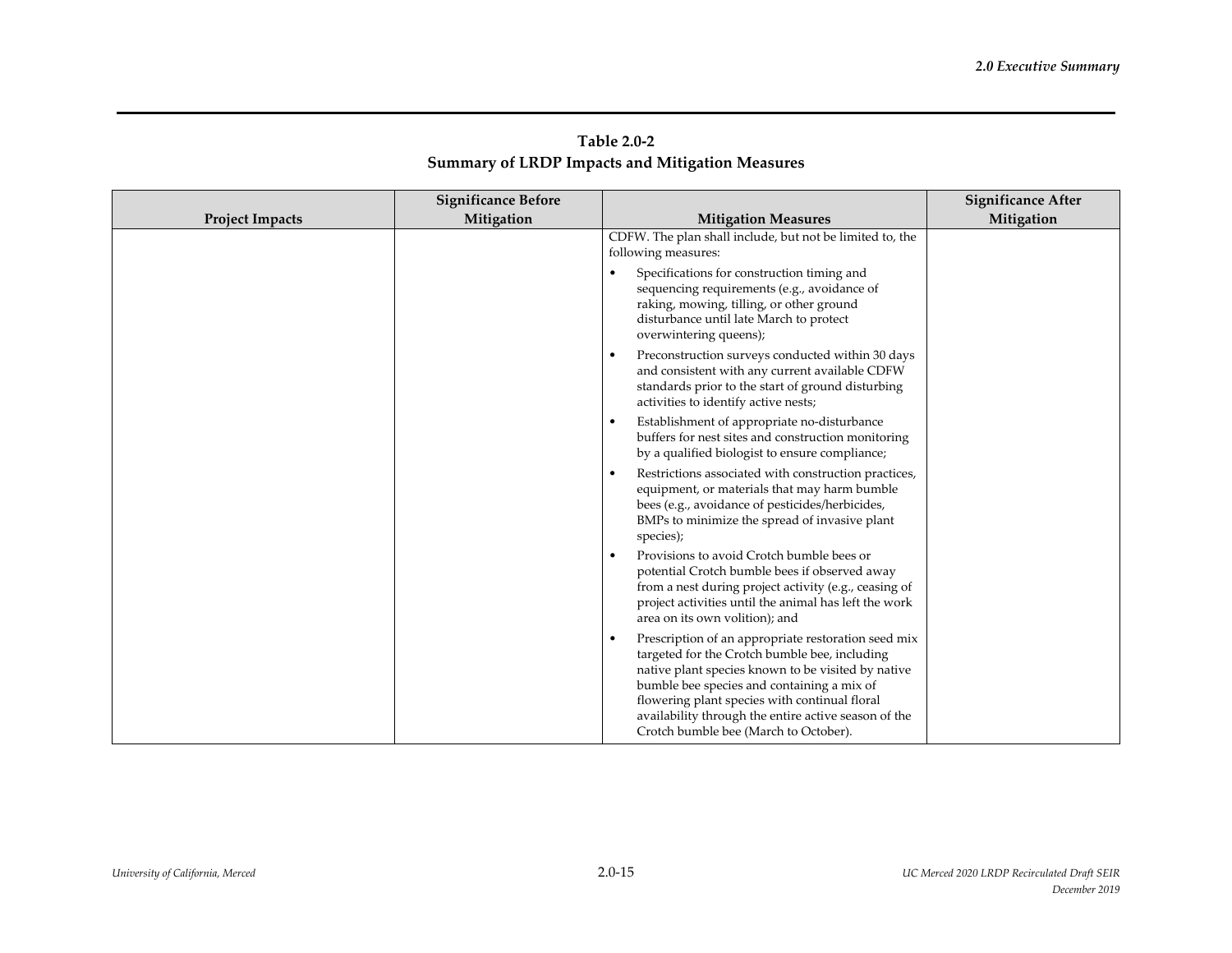|                                                                                                                                                                                                                                                                                                                                                                                                                                                                | <b>Significance Before</b> |                                                                                                                                                                                                                                                                                                                                                                                                                                                                                                                                                                                                                                                                                                                                                                                          | <b>Significance After</b> |
|----------------------------------------------------------------------------------------------------------------------------------------------------------------------------------------------------------------------------------------------------------------------------------------------------------------------------------------------------------------------------------------------------------------------------------------------------------------|----------------------------|------------------------------------------------------------------------------------------------------------------------------------------------------------------------------------------------------------------------------------------------------------------------------------------------------------------------------------------------------------------------------------------------------------------------------------------------------------------------------------------------------------------------------------------------------------------------------------------------------------------------------------------------------------------------------------------------------------------------------------------------------------------------------------------|---------------------------|
| <b>Project Impacts</b>                                                                                                                                                                                                                                                                                                                                                                                                                                         | Mitigation                 | <b>Mitigation Measures</b>                                                                                                                                                                                                                                                                                                                                                                                                                                                                                                                                                                                                                                                                                                                                                               | Mitigation                |
| LRDP Impact BIO-5: Implementation of the 2020<br>LRDP would not result in a substantial<br>adverse impact on special-status amphibians<br>(California tiger salamanders and western<br>spadefoot) dependent on vernal pool<br>ecosystems, annual grasslands, and stock ponds<br>due to the loss of these habitats and would not<br>result in mortality of individual amphibians<br>during construction of campus facilities due to<br>compliance with permits. | Less than Significant      | No mitigation is required.                                                                                                                                                                                                                                                                                                                                                                                                                                                                                                                                                                                                                                                                                                                                                               | N/A                       |
| LRDP Impact BIO-6: Implementation of the<br>2020 LRDP would not result in a substantial<br>adverse impact on western pond turtle from the<br>loss or disturbance of ponds and seasonal<br>freshwater marsh communities.                                                                                                                                                                                                                                        | Less than Significant      | No mitigation is required.                                                                                                                                                                                                                                                                                                                                                                                                                                                                                                                                                                                                                                                                                                                                                               | N/A                       |
| LRDP Impact BIO-7: Implementation of the<br>2020 LRDP would not result in a substantial<br>adverse impact on Swainson's hawk from the<br>loss of suitable foraging or nesting habitat.                                                                                                                                                                                                                                                                         | Less than Significant      | No mitigation is required.                                                                                                                                                                                                                                                                                                                                                                                                                                                                                                                                                                                                                                                                                                                                                               | N/A                       |
| LRDP Impact BIO-8: Implementation of the 2020<br>LRDP would not result in a substantial<br>adverse impact on special-status avian species<br>from the loss of foraging habitat.                                                                                                                                                                                                                                                                                | Less than Significant      | No mitigation is required.                                                                                                                                                                                                                                                                                                                                                                                                                                                                                                                                                                                                                                                                                                                                                               | N/A                       |
| LRDP Impact BIO-9: Implementation of the<br>2020 LRDP would result in potentially<br>significant adverse impacts on special-status<br>bird species and non-special-status migratory<br>birds and raptors.                                                                                                                                                                                                                                                      | Potentially Significant    | LRDP MM BIO-9a: Avoid and minimize impacts on<br>native birds protected under the MBTA, including listed<br>species, fully protected species, special-status species of<br>concern, and raptors and passerines.<br>Limit ground disturbance activities to the non-<br>(a)<br>breeding season and remove potential unoccupied<br>breeding habitat during the non-breeding season if<br>possible. If breeding season work is required,<br>conduct take avoidance (tree, shrub, and ground)<br>nest surveys to identify and avoid active nests.<br>If feasible, UC Merced shall conduct all<br>project-related activities including (but not<br>limited to) tree and shrub removal, other<br>vegetation clearing, grading, or other ground<br>disturbing activities during the non-breeding | Less than Significant     |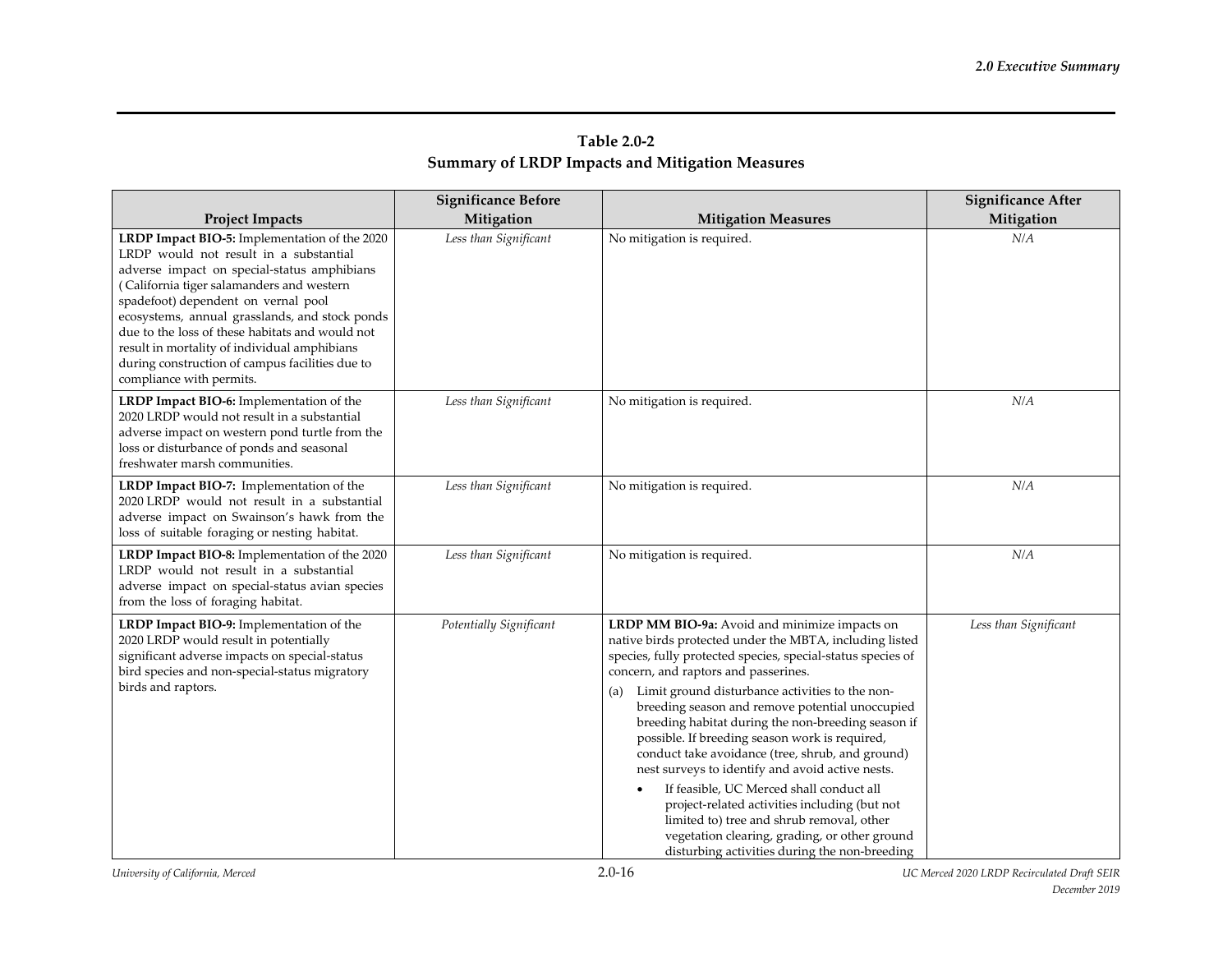| Table 2.0-2                                            |  |
|--------------------------------------------------------|--|
| <b>Summary of LRDP Impacts and Mitigation Measures</b> |  |

|                        | <b>Significance Before</b> |                                                                                                                                                                                                                                                                                                                                                                                                                                                                                                                                                                                                                                                                                                                                                                                                                                                                           | <b>Significance After</b> |
|------------------------|----------------------------|---------------------------------------------------------------------------------------------------------------------------------------------------------------------------------------------------------------------------------------------------------------------------------------------------------------------------------------------------------------------------------------------------------------------------------------------------------------------------------------------------------------------------------------------------------------------------------------------------------------------------------------------------------------------------------------------------------------------------------------------------------------------------------------------------------------------------------------------------------------------------|---------------------------|
| <b>Project Impacts</b> | Mitigation                 | <b>Mitigation Measures</b>                                                                                                                                                                                                                                                                                                                                                                                                                                                                                                                                                                                                                                                                                                                                                                                                                                                | Mitigation                |
|                        |                            | season (typically between September 16 and<br>February 14).                                                                                                                                                                                                                                                                                                                                                                                                                                                                                                                                                                                                                                                                                                                                                                                                               |                           |
|                        |                            | If activities are scheduled to occur during the<br>breeding season (typically between February<br>15 through September 15), applicable CDFW<br>and/or USFWS permit conditions in the<br>permits issued to the University related to bird<br>surveys must be followed. In addition, a UC<br>Merced-approved qualified avian biologist,<br>with knowledge of the species to be surveyed,<br>shall conduct focused nesting surveys within<br>15 days prior to the start of project or ground-<br>disturbing activities and within the appro-<br>priate habitat. The qualified avian biologist<br>shall determine the exact survey duration and<br>location (typically 500 feet around the work<br>area) based on the work conditions and shall<br>take into account existing applicable CDFW or<br>USFWS permit conditions.<br>If an unoccupied nest (without birds or eggs) |                           |
|                        |                            | of a non-listed or fully protected species (as<br>determined by the qualified avian biologist) is<br>found, the nest shall be removed under the<br>direction of the qualified avian biologist.                                                                                                                                                                                                                                                                                                                                                                                                                                                                                                                                                                                                                                                                            |                           |
|                        |                            | If an active nest is located, a qualified avian<br>biologist shall establish an appropriate no-<br>disturbance buffer around the nest making<br>sure that any buffer width required by the<br>University's permit obligations is followed. A<br>500-foot buffer is recommended for listed or<br>fully protected nesting birds (or another<br>buffer determined in consultation with<br>CDFW and/or USFWS), a 250-foot buffer<br>around raptors, and a 75-foot buffer around<br>passerines. If work activities cause or<br>contribute to a bird being flushed from a nest,<br>the buffer width shall be adjusted to avoid<br>and minimize impacts to nesting birds.                                                                                                                                                                                                        |                           |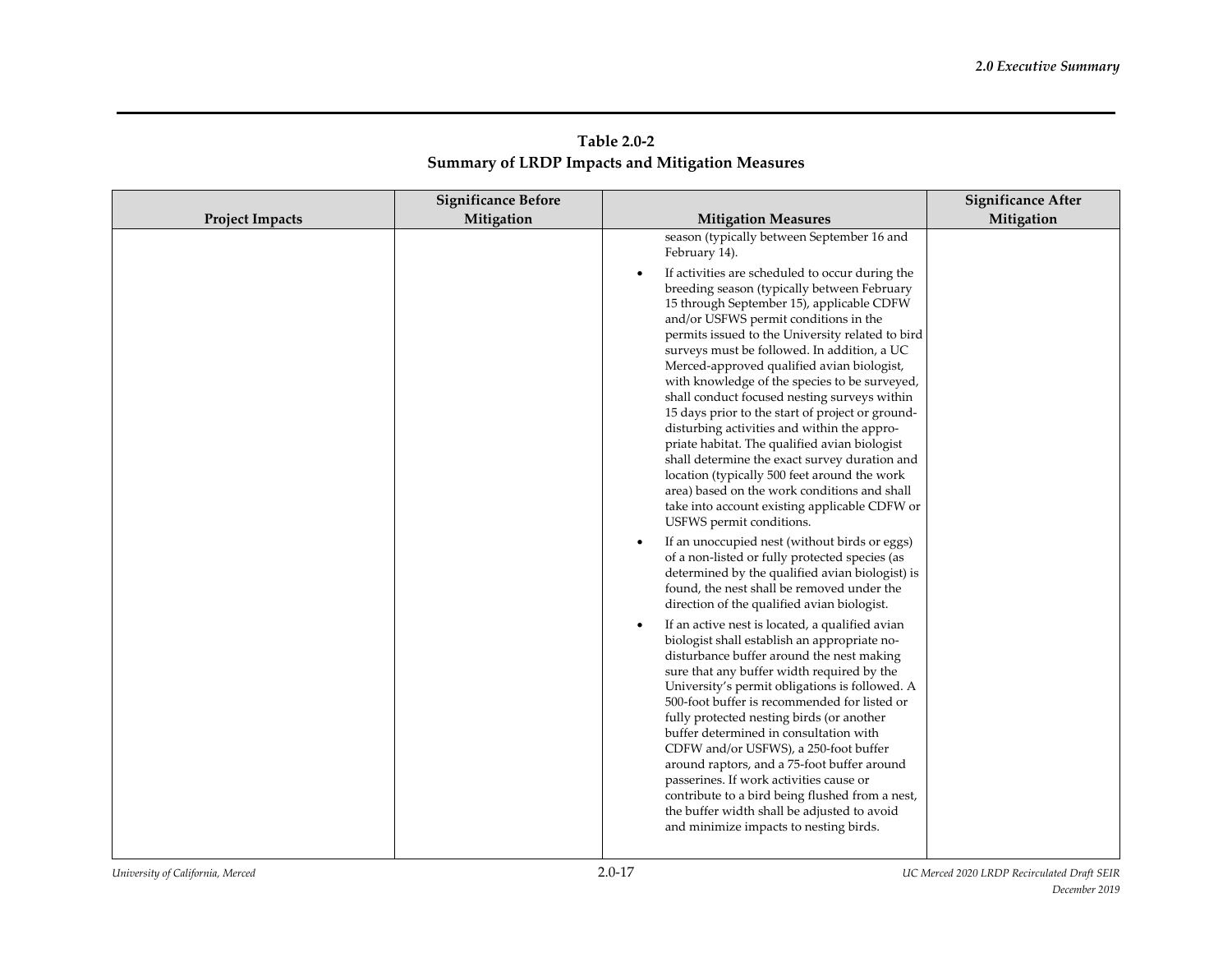| Table 2.0-2                                     |  |
|-------------------------------------------------|--|
| Summary of LRDP Impacts and Mitigation Measures |  |

|                        | <b>Significance Before</b> |                                                                                                                                                                                                                                                                                                                                                                                                                                                                                                                                                                                                                                                                                                                                                                                                                                                                                       | <b>Significance After</b> |
|------------------------|----------------------------|---------------------------------------------------------------------------------------------------------------------------------------------------------------------------------------------------------------------------------------------------------------------------------------------------------------------------------------------------------------------------------------------------------------------------------------------------------------------------------------------------------------------------------------------------------------------------------------------------------------------------------------------------------------------------------------------------------------------------------------------------------------------------------------------------------------------------------------------------------------------------------------|---------------------------|
| <b>Project Impacts</b> | Mitigation                 | <b>Mitigation Measures</b>                                                                                                                                                                                                                                                                                                                                                                                                                                                                                                                                                                                                                                                                                                                                                                                                                                                            | Mitigation                |
|                        |                            | A qualified avian biologist shall monitor the<br>$\bullet$<br>nest site regularly during work activities to<br>ensure that the nest site is not disturbed, the<br>buffer is maintained and the success or failure<br>of the nest is documented.<br>If UC Merced elects to remove a nest tree,<br>$\bullet$                                                                                                                                                                                                                                                                                                                                                                                                                                                                                                                                                                            |                           |
|                        |                            | nest trees may only be removed after the<br>qualified avian biologist has determined that<br>the nests are unoccupied.                                                                                                                                                                                                                                                                                                                                                                                                                                                                                                                                                                                                                                                                                                                                                                |                           |
|                        |                            | If an active nest is causing a safety hazard,<br>$\bullet$<br>CDFW shall be contacted to determine if the<br>nest can be removed.                                                                                                                                                                                                                                                                                                                                                                                                                                                                                                                                                                                                                                                                                                                                                     |                           |
|                        |                            | Minimize impacts to burrowing owl and<br>(b)<br>compensate for habitat loss.                                                                                                                                                                                                                                                                                                                                                                                                                                                                                                                                                                                                                                                                                                                                                                                                          |                           |
|                        |                            | CDFW (2012) recommends that take-avoidance<br>(preconstruction) surveys be conducted to locate<br>active burrowing owl burrows in the construction<br>work area and within an approximately 500-foot<br>buffer zone around the construction area, a<br>qualified avian biologist shall conduct take<br>avoidance surveys for active burrows according to<br>the CDFW's Staff Report on Burrowing Owl<br>Mitigation (2012 Staff Report). Surveys shall be<br>conducted no less than 14 days prior to initiating<br>ground disturbance activities and surveillance<br>surveys should be conducted as frequently as<br>recommended in the 2012 Staff Report. If ground-<br>disturbing activities are delayed or suspended for<br>than 30 days after the take avoidance survey, the<br>area shall be resurveyed. If no burrowing owls are<br>detected, no further mitigation is required. |                           |
|                        |                            | If active burrowing owls are detected, the<br>following additional measures are required:<br>Project implementation shall seasonally and<br>spatially avoid negative impacts and<br>disturbances that could result in the take of<br>burrowing owls, nest or eggs.                                                                                                                                                                                                                                                                                                                                                                                                                                                                                                                                                                                                                    |                           |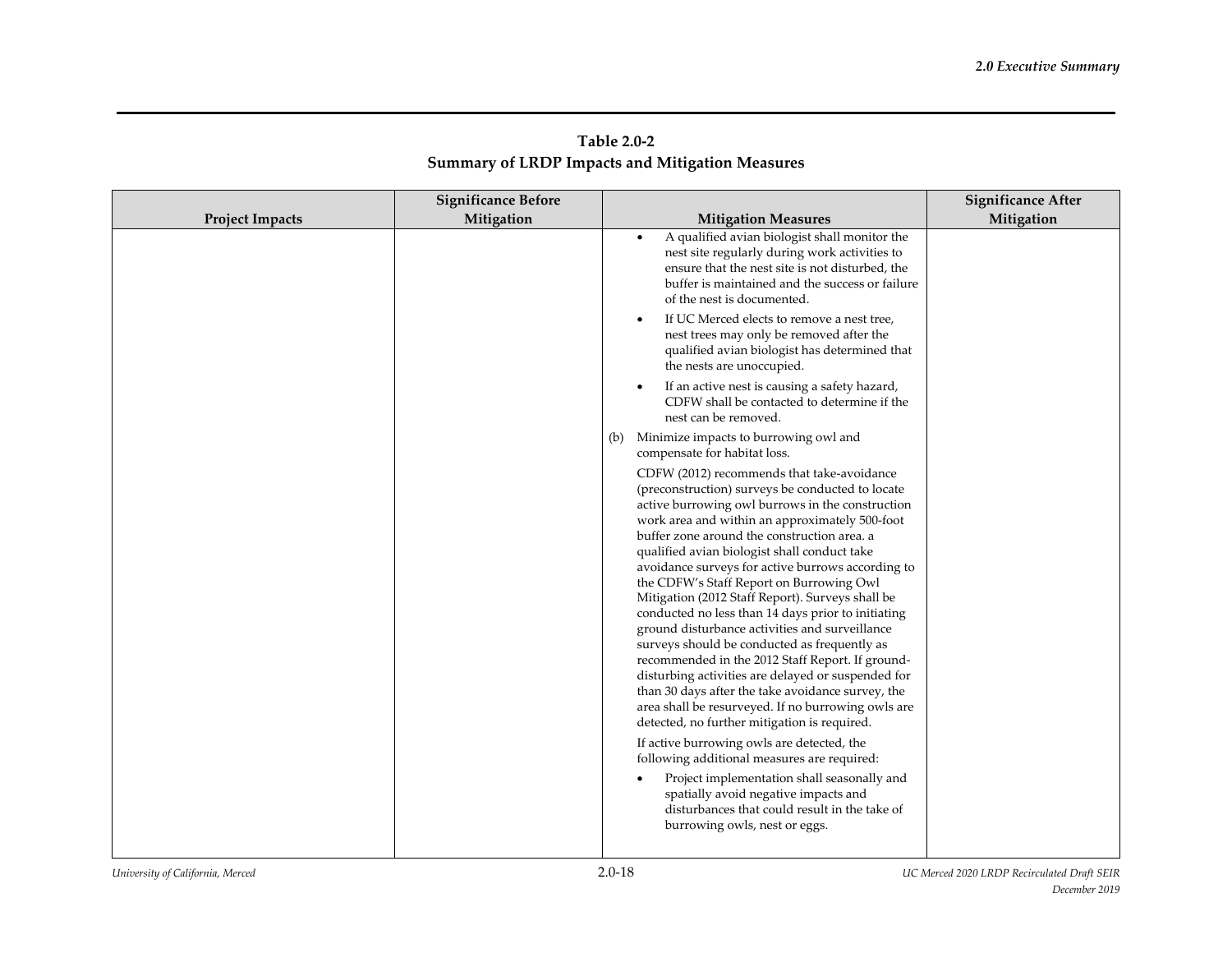| Table 2.0-2                                            |  |
|--------------------------------------------------------|--|
| <b>Summary of LRDP Impacts and Mitigation Measures</b> |  |

|                        | <b>Significance Before</b> |                                                                                                                                                                                                                                                                                                                                                                                                                                                                                                                                                                                                                                                                                  | <b>Significance After</b> |
|------------------------|----------------------------|----------------------------------------------------------------------------------------------------------------------------------------------------------------------------------------------------------------------------------------------------------------------------------------------------------------------------------------------------------------------------------------------------------------------------------------------------------------------------------------------------------------------------------------------------------------------------------------------------------------------------------------------------------------------------------|---------------------------|
| <b>Project Impacts</b> | Mitigation                 | <b>Mitigation Measures</b>                                                                                                                                                                                                                                                                                                                                                                                                                                                                                                                                                                                                                                                       | Mitigation                |
|                        |                            | If burrowing owls and their habitat can be<br>$\bullet$<br>protected in place or adjacent to a construction<br>site, buffer zones, visual screens or other<br>measures shall be used to minimize disturb-<br>ance impacts while project activities are<br>occurring. To use these minimization<br>measures, a qualified avian biologist shall<br>determine the exact measures following the<br>guidance described in the 2012 Staff Report.                                                                                                                                                                                                                                      |                           |
|                        |                            | If owls must be moved away from the project<br>$\bullet$<br>site during the nonbreeding season, passive<br>relocation techniques (e.g., installing one-<br>way doors at burrow entrances) shall be used<br>instead of trapping, as described in CDFW<br>guidelines. At least 1 week will be necessary<br>to complete passive relocation and allow owls<br>to acclimate to alternate burrows.                                                                                                                                                                                                                                                                                     |                           |
|                        |                            | When destruction of occupied burrows is<br>$\bullet$<br>unavoidable during the nonbreeding season<br>(September 1 to January 31), unsuitable<br>burrows shall be enhanced (enlarged or<br>cleared of debris) or new burrows created (by<br>installing artificial burrows) at a ratio of 2:1<br>on protected lands approved by the CDFW.<br>Newly created burrows shall follow<br>guidelines established by the CDFW.                                                                                                                                                                                                                                                             |                           |
|                        |                            | LRDP MM BIO-9b: New buildings and structures<br>proposed under the 2020 LRDP shall incorporate bird-<br>safe design practices (for example, American Bird<br>Conservancy's Bird-Friendly Building Design [2015] or<br>San Francisco Planning Department's Standards for Bird-<br>Safe Buildings [2011]). The UC Merced Physical and<br>Environmental Planning Department shall review the<br>final designs of the buildings and structures to<br>determine that appropriate bird safety designs have<br>been effectively incorporated to reduce potential<br>impacts to birds. The following design strategies shall<br>be considered in the design of buildings and structures: |                           |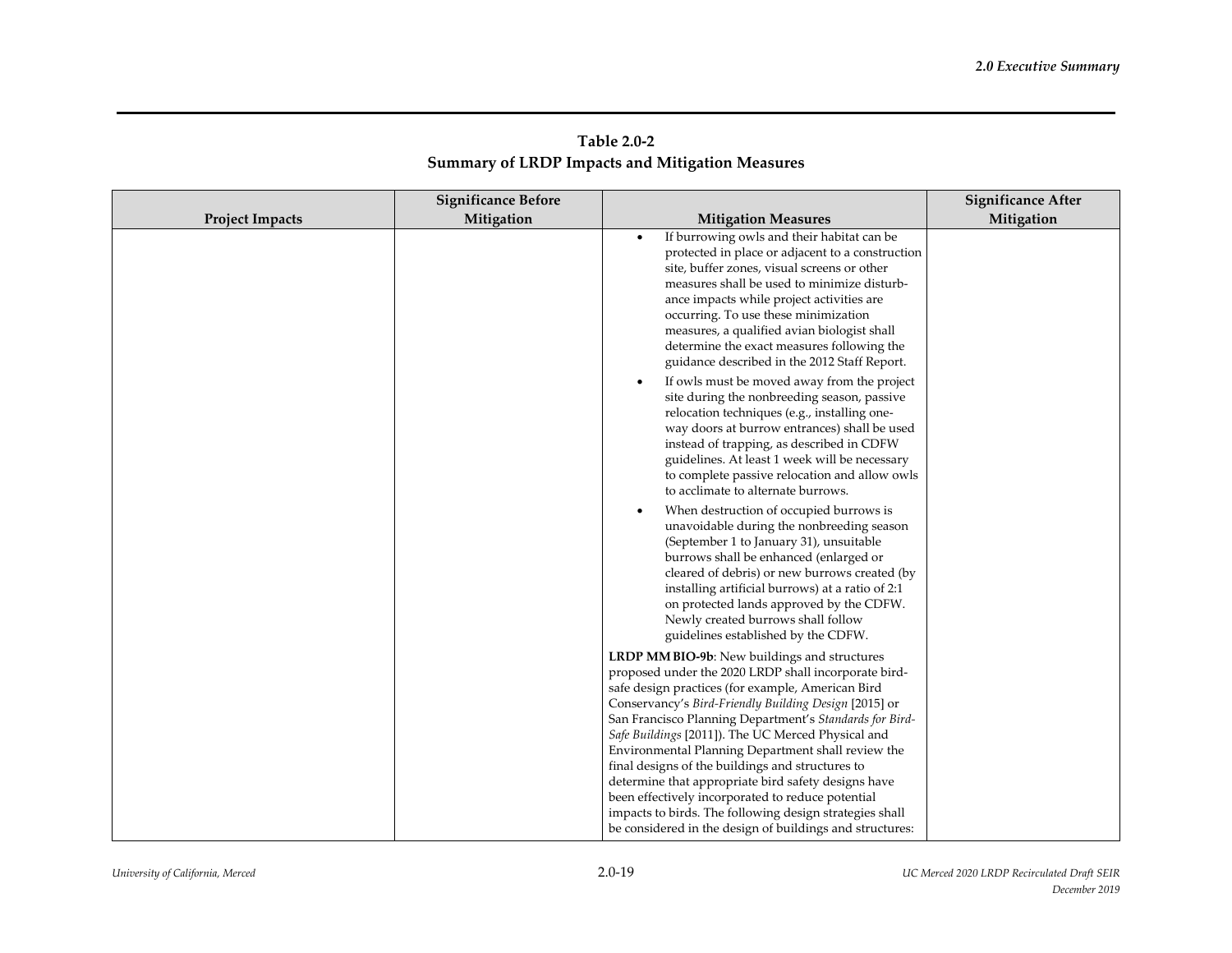| Table 2.0-2                                            |  |
|--------------------------------------------------------|--|
| <b>Summary of LRDP Impacts and Mitigation Measures</b> |  |

|                                                                                                                                                                                                                                                                                                                                         | <b>Significance Before</b> |                                                                                                                                                                                                            | <b>Significance After</b> |
|-----------------------------------------------------------------------------------------------------------------------------------------------------------------------------------------------------------------------------------------------------------------------------------------------------------------------------------------|----------------------------|------------------------------------------------------------------------------------------------------------------------------------------------------------------------------------------------------------|---------------------------|
| <b>Project Impacts</b>                                                                                                                                                                                                                                                                                                                  | Mitigation                 | <b>Mitigation Measures</b>                                                                                                                                                                                 | Mitigation                |
|                                                                                                                                                                                                                                                                                                                                         |                            | Create building facades with "visual noise" via<br>$\bullet$<br>cladding or other design features that make it<br>easier for birds to identify buildings and not<br>mistake windows for open sky or trees. |                           |
|                                                                                                                                                                                                                                                                                                                                         |                            | Incorporate windows that are not clear or reflective<br>into the building or structure designs.                                                                                                            |                           |
|                                                                                                                                                                                                                                                                                                                                         |                            | Use windows that incorporate glass types such as<br>$\bullet$<br>UV-A or fritted glass and windows that<br>incorporate UV-absorbing and UV-reflecting<br>stripe.                                           |                           |
|                                                                                                                                                                                                                                                                                                                                         |                            | Use grid patterns on windows in locations with the<br>highest potential for bird-window collisions (e.g.,<br>windows at the anticipated height of adjacent<br>vegetation at maturity).                     |                           |
|                                                                                                                                                                                                                                                                                                                                         |                            | Reduce the proportion of glass to other building<br>materials in new construction.                                                                                                                         |                           |
|                                                                                                                                                                                                                                                                                                                                         |                            | Avoid placement of bird-friendly attractants (i.e.<br>$\bullet$<br>vegetated roofs, water features, tall trees) near<br>glass whenever possible.                                                           |                           |
|                                                                                                                                                                                                                                                                                                                                         |                            | Install motion-sensitive lighting in any area visible<br>from the exterior that automatically turn lights off<br>during after-work hours.                                                                  |                           |
| LRDP Impact BIO-10: Implementation of the<br>2020 LRDP would not result in substantial<br>adverse impacts to San Joaquin kit fox due to the<br>loss of suitable residence and dispersal habitat.                                                                                                                                        | Less than Significant      | No mitigation is required.                                                                                                                                                                                 | N/A                       |
| Cumulative Impact C-BIO-1: Development of<br>the campus under the 2020 LRDP, in conjunction<br>with other past, present, and reasonably<br>foreseeable future development in the project<br>area, would not result in the loss or adverse<br>modification of vernal pool wetlands, clay slope<br>wetlands, and other seasonal wetlands. | Less than Significant      | No mitigation is required.                                                                                                                                                                                 | N/A                       |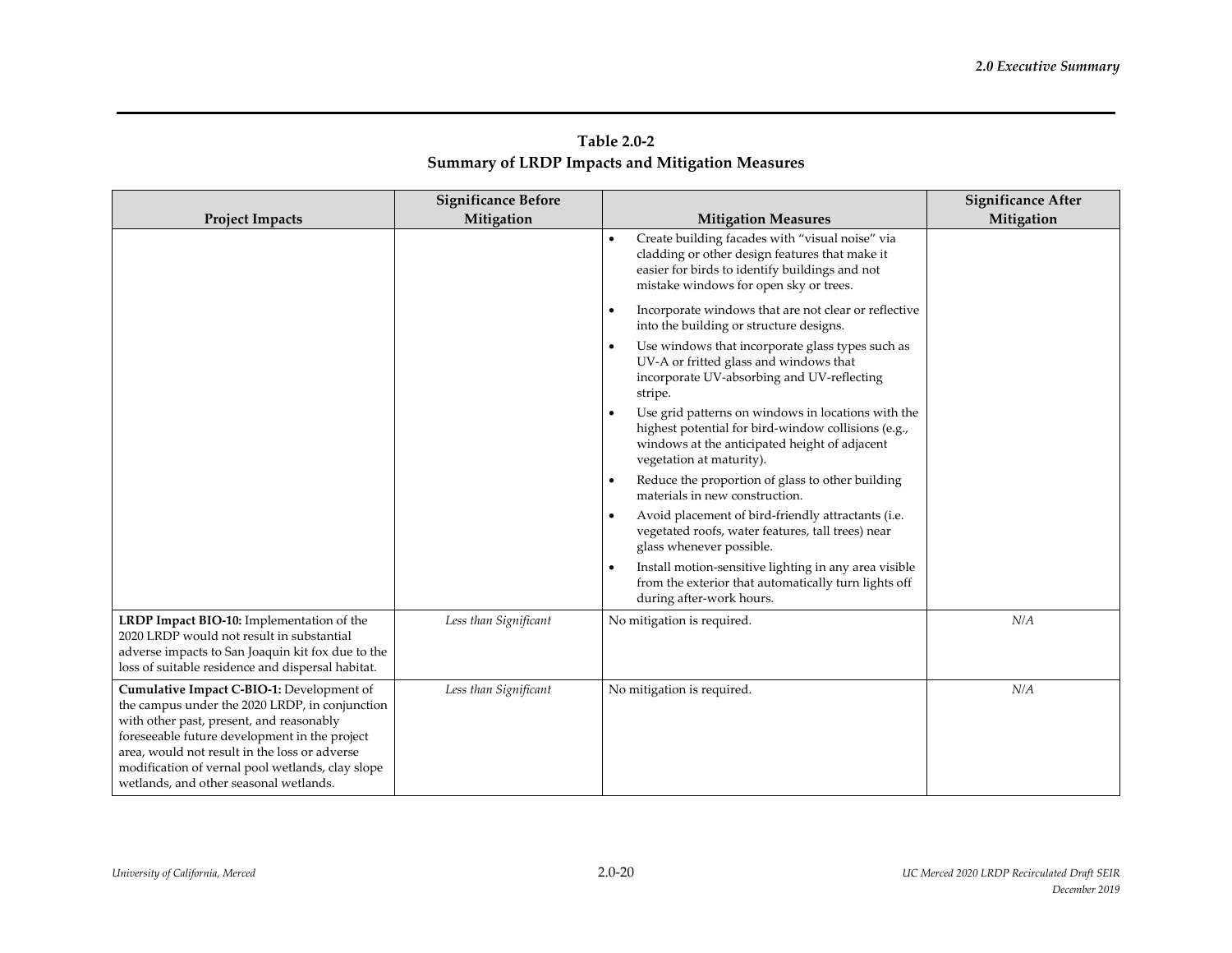| Table 2.0-2                                            |
|--------------------------------------------------------|
| <b>Summary of LRDP Impacts and Mitigation Measures</b> |

| <b>Project Impacts</b>                                                                                                                                                                                                                                                                                                                                                                                                                                       | <b>Significance Before</b><br>Mitigation | <b>Mitigation Measures</b>                                                                                                                                                                                                                                                                                                                                                                                                                                                                                                                                                                                                                                                                                                                                                                                                                                                                                                                                                                                  | <b>Significance After</b><br>Mitigation |
|--------------------------------------------------------------------------------------------------------------------------------------------------------------------------------------------------------------------------------------------------------------------------------------------------------------------------------------------------------------------------------------------------------------------------------------------------------------|------------------------------------------|-------------------------------------------------------------------------------------------------------------------------------------------------------------------------------------------------------------------------------------------------------------------------------------------------------------------------------------------------------------------------------------------------------------------------------------------------------------------------------------------------------------------------------------------------------------------------------------------------------------------------------------------------------------------------------------------------------------------------------------------------------------------------------------------------------------------------------------------------------------------------------------------------------------------------------------------------------------------------------------------------------------|-----------------------------------------|
| Cumulative Impact C-BIO-2: Development of<br>the campus under the 2020 LRDP, in conjunction<br>with other past, present, and reasonably<br>foreseeable future development in the project<br>area, would not result in the loss or adverse<br>modification of important special-status plant<br>and wildlife habitat, including adverse effects to<br>special-status plant and wildlife species that<br>occupy or could potentially occupy these<br>habitats. | Less than Significant                    | No mitigation is required.                                                                                                                                                                                                                                                                                                                                                                                                                                                                                                                                                                                                                                                                                                                                                                                                                                                                                                                                                                                  | N/A                                     |
| <b>Greenhouse Gas Emissions</b>                                                                                                                                                                                                                                                                                                                                                                                                                              |                                          |                                                                                                                                                                                                                                                                                                                                                                                                                                                                                                                                                                                                                                                                                                                                                                                                                                                                                                                                                                                                             |                                         |
| LRDP Impact GHG-1: Implementation of the<br>2020 LRDP would generate greenhouse gas<br>emissions, either directly or indirectly, that<br>would have a significant impact on the<br>environment.                                                                                                                                                                                                                                                              | Significant                              | LRDP MM GHG-1a: UC Merced shall set a goal to<br>reduce or control the increase in its GHG emissions such<br>that the total emissions do not exceed 3,300 MTCO2e/<br>year by the end of the year 2030.<br>UC Merced shall monitor GHG emissions each year,<br>monitor upcoming projects for their potential to<br>increase the campus' GHG emissions, and implement<br>project-specific and campus-wide GHG reduction<br>measures to reduce the campus' GHG emissions in<br>accordance with the 3,300 MTCO2e/year goal for 2030.<br>In the event that adequate reduction is not achieved by<br>these measures, UC Merced shall purchase renewable<br>energy credits, or other verifiable GHG offsets to keep<br>the net emissions at or below 3,300 MTCO2e/year.<br>LRDP MM GHG-1b: UC Merced shall implement<br>LRDP Mitigation Measures AQ-2a and -2b.<br>LRDP MM GHG-1c: UC Merced shall periodically<br>review new technologies that can be implemented to<br>further reduce the campus' GHG emissions. | Less than Significant                   |
| LRDP Impact GHG-2: Implementation of the<br>2020 LRDP would conflict with state law, UC<br>Sustainable Practices Policy, or the UC Merced<br>Climate Action Plan, adopted for the purpose of<br>reducing the emissions of greenhouse gases.                                                                                                                                                                                                                  | Significant                              | LRDP MM GHG-2: Implement LRDP Mitigation<br>Measures GHG-1a, 1b, and 1c.                                                                                                                                                                                                                                                                                                                                                                                                                                                                                                                                                                                                                                                                                                                                                                                                                                                                                                                                    | Less than Significant                   |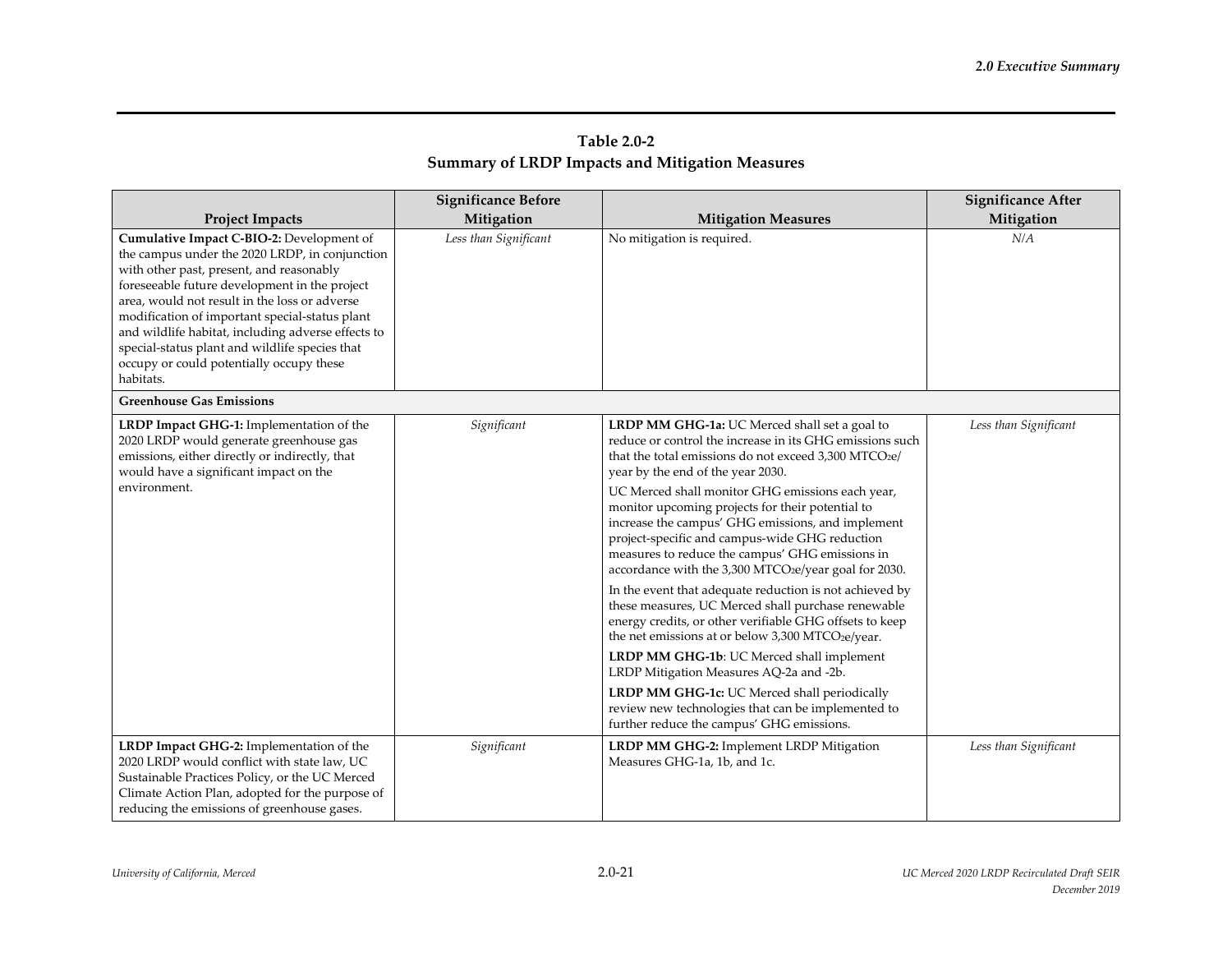| <b>Project Impacts</b>                                                                                                                                                                                                                                                                                                                                                                                                                                                                                                    | <b>Significance Before</b><br>Mitigation | <b>Mitigation Measures</b>                                                                                                                                                                                                                    | <b>Significance After</b><br>Mitigation |
|---------------------------------------------------------------------------------------------------------------------------------------------------------------------------------------------------------------------------------------------------------------------------------------------------------------------------------------------------------------------------------------------------------------------------------------------------------------------------------------------------------------------------|------------------------------------------|-----------------------------------------------------------------------------------------------------------------------------------------------------------------------------------------------------------------------------------------------|-----------------------------------------|
| Cumulative Impact C-GHG-1: Implementation<br>of the 2020 LRDP would result in a significant<br>cumulative GHG impact.                                                                                                                                                                                                                                                                                                                                                                                                     | Significant                              | Cumulative MM C-GHG-1: Implement LRDP<br>Mitigation Measures GHG-1a, 1b, and 1c.                                                                                                                                                              | Less than Significant                   |
| <b>Hydrology and Water Quality</b>                                                                                                                                                                                                                                                                                                                                                                                                                                                                                        |                                          |                                                                                                                                                                                                                                               |                                         |
| LRDP Impact HYD-1: Campus development<br>under the 2020 LRDP would not substantially<br>interfere with groundwater recharge nor<br>substantially decrease groundwater supplies.                                                                                                                                                                                                                                                                                                                                           | Less than Significant                    | No mitigation is required.                                                                                                                                                                                                                    | N/A                                     |
| LRDP Impact HYD-2: Campus development<br>under the 2020 LRDP would not substantially<br>alter the existing drainage pattern of the campus<br>site through alteration of a water course or<br>through the addition of impervious surfaces<br>such that it would result in substantial erosion<br>or siltation on or off site, result in flooding on or<br>off site, contribute runoff water that would<br>exceed the capacity of existing or planned<br>stormwater drainage systems, or impede or<br>redirect flood flows. | Less than Significant                    | No mitigation is required.                                                                                                                                                                                                                    | N/A                                     |
| Cumulative Impact C-HYD-1: Development of<br>the campus under the 2020 LRDP, in conjunction<br>with other past, present, and reasonably<br>foreseeable future development in the project<br>area, could cumulatively increase surface runoff<br>but would not increase local and regional<br>flooding.                                                                                                                                                                                                                    | Less than Significant                    | No mitigation is required.                                                                                                                                                                                                                    | N/A                                     |
| Cumulative Impact C-HYD-2: Development of<br>the campus under the 2020 LRDP, in conjunction<br>with other past, present, and reasonably<br>foreseeable future development in the project<br>area, would not substantially interfere with<br>groundwater recharge but would deplete<br>groundwater supplies and contribute to the<br>overdraft of the regional groundwater aquifer.                                                                                                                                        | Significant                              | Cumulative MM C-HYD-2: UC Merced shall work with<br>the regional water agencies, including the City of<br>Merced and MID, to develop programs to expand<br>conjunctive use capabilities, increase recharge, and<br>reduce groundwater demand. | Significant and Unavoidable             |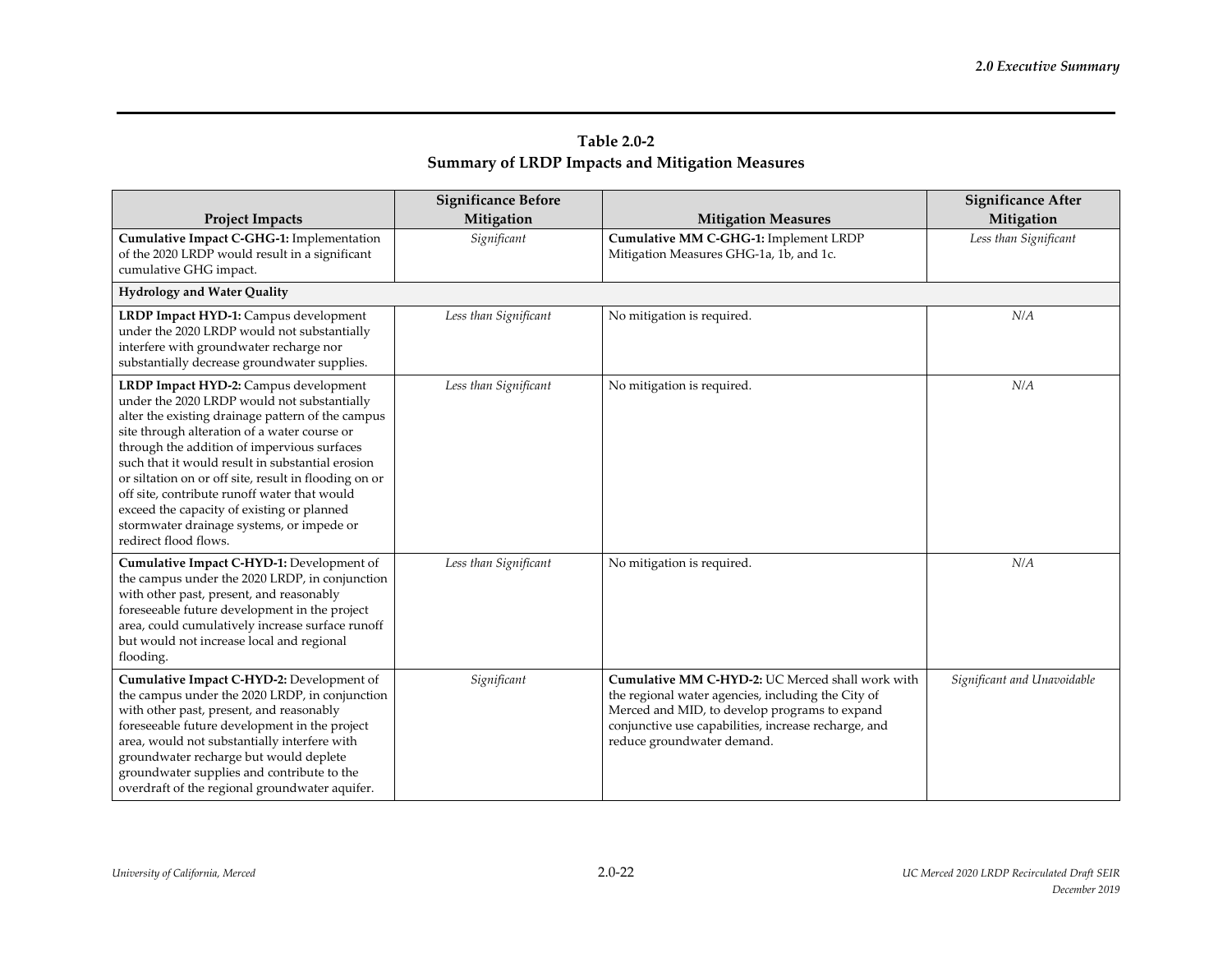|                                                                                                                                                                                                                       | <b>Significance Before</b> |                                                                                                                                                                                                                                                                                                                                                                                                                                                                                                                                                                                                                                                                                                                                                                                                                                                                                                                                                                                                                                                                                                                                                                                                                                                                                                                                                                  | <b>Significance After</b> |
|-----------------------------------------------------------------------------------------------------------------------------------------------------------------------------------------------------------------------|----------------------------|------------------------------------------------------------------------------------------------------------------------------------------------------------------------------------------------------------------------------------------------------------------------------------------------------------------------------------------------------------------------------------------------------------------------------------------------------------------------------------------------------------------------------------------------------------------------------------------------------------------------------------------------------------------------------------------------------------------------------------------------------------------------------------------------------------------------------------------------------------------------------------------------------------------------------------------------------------------------------------------------------------------------------------------------------------------------------------------------------------------------------------------------------------------------------------------------------------------------------------------------------------------------------------------------------------------------------------------------------------------|---------------------------|
| <b>Project Impacts</b>                                                                                                                                                                                                | Mitigation                 | <b>Mitigation Measures</b>                                                                                                                                                                                                                                                                                                                                                                                                                                                                                                                                                                                                                                                                                                                                                                                                                                                                                                                                                                                                                                                                                                                                                                                                                                                                                                                                       | Mitigation                |
| <b>Noise</b>                                                                                                                                                                                                          |                            |                                                                                                                                                                                                                                                                                                                                                                                                                                                                                                                                                                                                                                                                                                                                                                                                                                                                                                                                                                                                                                                                                                                                                                                                                                                                                                                                                                  |                           |
| LRDP Impact NOI-1: Implementation of the<br>2020 LRDP would not substantially increase<br>ambient traffic noise levels at existing off-site<br>noise-sensitive uses.                                                  | Less than Significant      | No mitigation is required.                                                                                                                                                                                                                                                                                                                                                                                                                                                                                                                                                                                                                                                                                                                                                                                                                                                                                                                                                                                                                                                                                                                                                                                                                                                                                                                                       | N/A                       |
| LRDP Impact NOI-2: Daily operations on the<br>campus under the 2020 LRDP would not expose<br>existing off-site and future on-site noise-<br>sensitive receptors to noise levels in excess of<br>applicable standards. | Less than Significant      | No mitigation is required.                                                                                                                                                                                                                                                                                                                                                                                                                                                                                                                                                                                                                                                                                                                                                                                                                                                                                                                                                                                                                                                                                                                                                                                                                                                                                                                                       | N/A                       |
| LRDP Impact NOI-3: Construction activities<br>associated with development under the 2020<br>LRDP could expose existing off-site and future<br>on-site noise-sensitive receptors to elevated<br>noise levels.          | Potentially Significant    | <b>LRDP MM NOI-3:</b> Prior to initiation of construction on<br>a project that is within 500 feet of off-site residential<br>receptors, UC Merced shall develop and implement a<br>construction noise mitigation program for that project<br>that includes but is not limited to the following:<br>Construction activities within 500 feet of any<br>residences shall be restricted to the hours of 7:00<br>AM and 6:00 PM on weekdays and Saturdays with<br>no construction on Sundays and holidays.<br>All noise-producing project equipment and<br>vehicles using internal combustion engines shall be<br>equipped where appropriate with exhaust mufflers<br>and air-inlet silencers in good operating condition<br>that meet or exceed original factory specifications.<br>Mobile or fixed "package" equipment (e.g., arc-<br>welders, air compressors) shall be equipped with<br>shrouds and noise control features that are readily<br>available for that type of equipment.<br>All mobile or fixed noise-producing equipment<br>used on the project that is regulated for noise<br>output by local, state or federal agency shall<br>comply with such regulation while engaged in<br>project-related activities.<br>Electrically powered equipment shall be used<br>instead of pneumatic or internal combustion<br>powered equipment, where practicable. | Less than Significant     |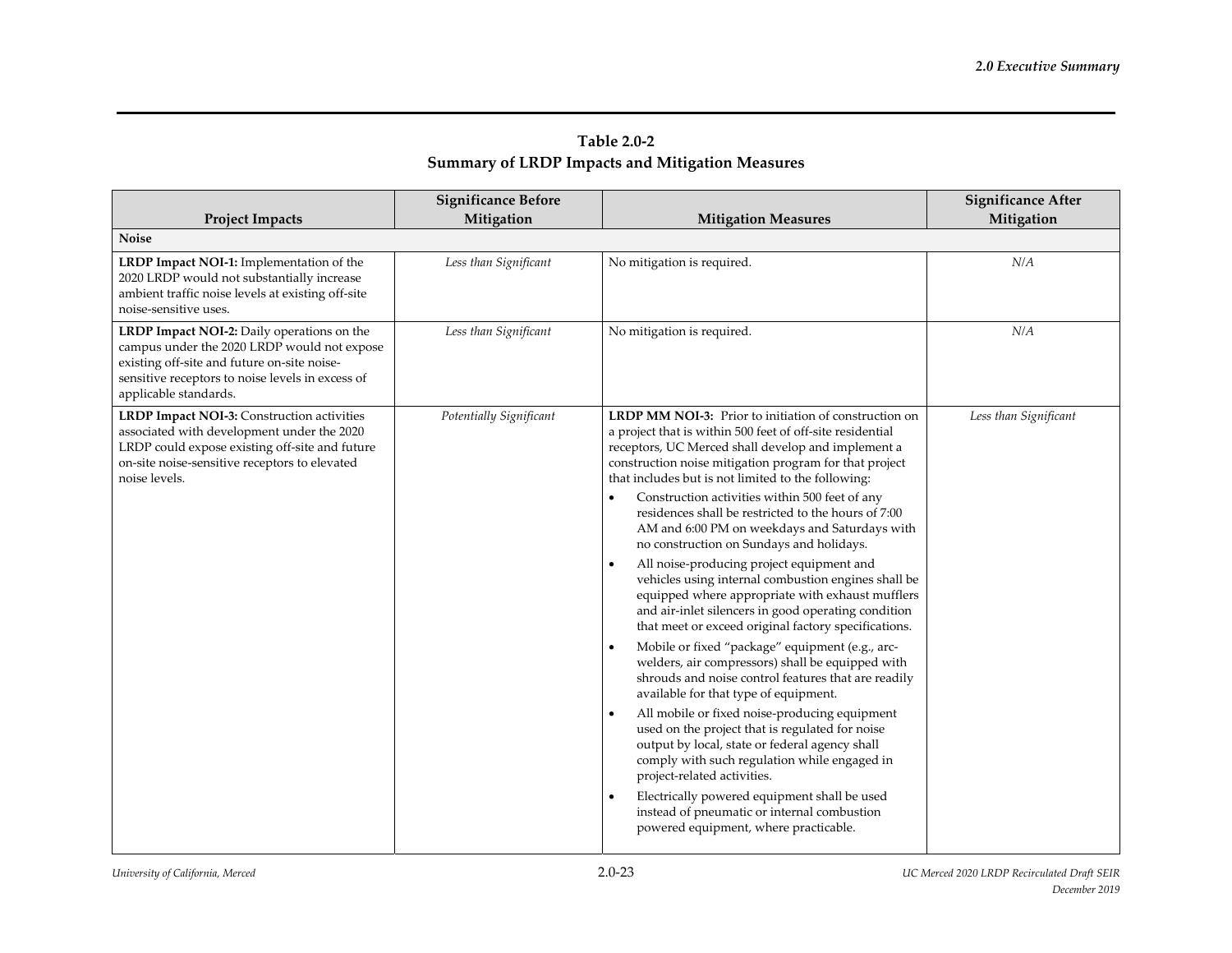| Table 2.0-2                                            |  |
|--------------------------------------------------------|--|
| <b>Summary of LRDP Impacts and Mitigation Measures</b> |  |

|                        | <b>Significance Before</b> |                                                                                                                                                                                                                                                                                                                | <b>Significance After</b> |
|------------------------|----------------------------|----------------------------------------------------------------------------------------------------------------------------------------------------------------------------------------------------------------------------------------------------------------------------------------------------------------|---------------------------|
| <b>Project Impacts</b> | Mitigation                 | <b>Mitigation Measures</b>                                                                                                                                                                                                                                                                                     | Mitigation                |
|                        |                            | Material stockpiles, mobile equipment staging,<br>$\bullet$<br>construction vehicle parking, and maintenance<br>areas shall be located as far as practicable from<br>noise-sensitive land uses.                                                                                                                |                           |
|                        |                            | Stationary noise sources such as generators or<br>pumps shall be located away from noise-sensitive<br>land uses as feasible.                                                                                                                                                                                   |                           |
|                        |                            | The use of noise-producing signals, including<br>horns, whistles, alarms, and bells, shall be for<br>safety warning purposes only. No project-related<br>public address loudspeaker, two-way radio, or<br>music systems shall be audible at any adjacent<br>noise-sensitive receptor except for emergency use. |                           |
|                        |                            | The erection of temporary noise barriers shall be<br>$\bullet$<br>considered where project activity is unavoidably<br>close to noise-sensitive receptors.                                                                                                                                                      |                           |
|                        |                            | The noisiest construction operations shall be<br>scheduled to occur together to avoid continuing<br>periods of the greatest annoyance, wherever<br>possible.                                                                                                                                                   |                           |
|                        |                            | Construction vehicle trips shall be routed as far as<br>٠<br>practical from existing residential uses.                                                                                                                                                                                                         |                           |
|                        |                            | The loudest campus construction activities, such as<br>demolition, blasting, and pile driving, shall be<br>scheduled during summer, Thanksgiving, winter,<br>and spring breaks when fewer people would be<br>disturbed by construction noise.                                                                  |                           |
|                        |                            | Whenever possible, academic, administrative, and<br>residential areas that will be subject to construction<br>noise shall be informed a week before the start of<br>each construction project.                                                                                                                 |                           |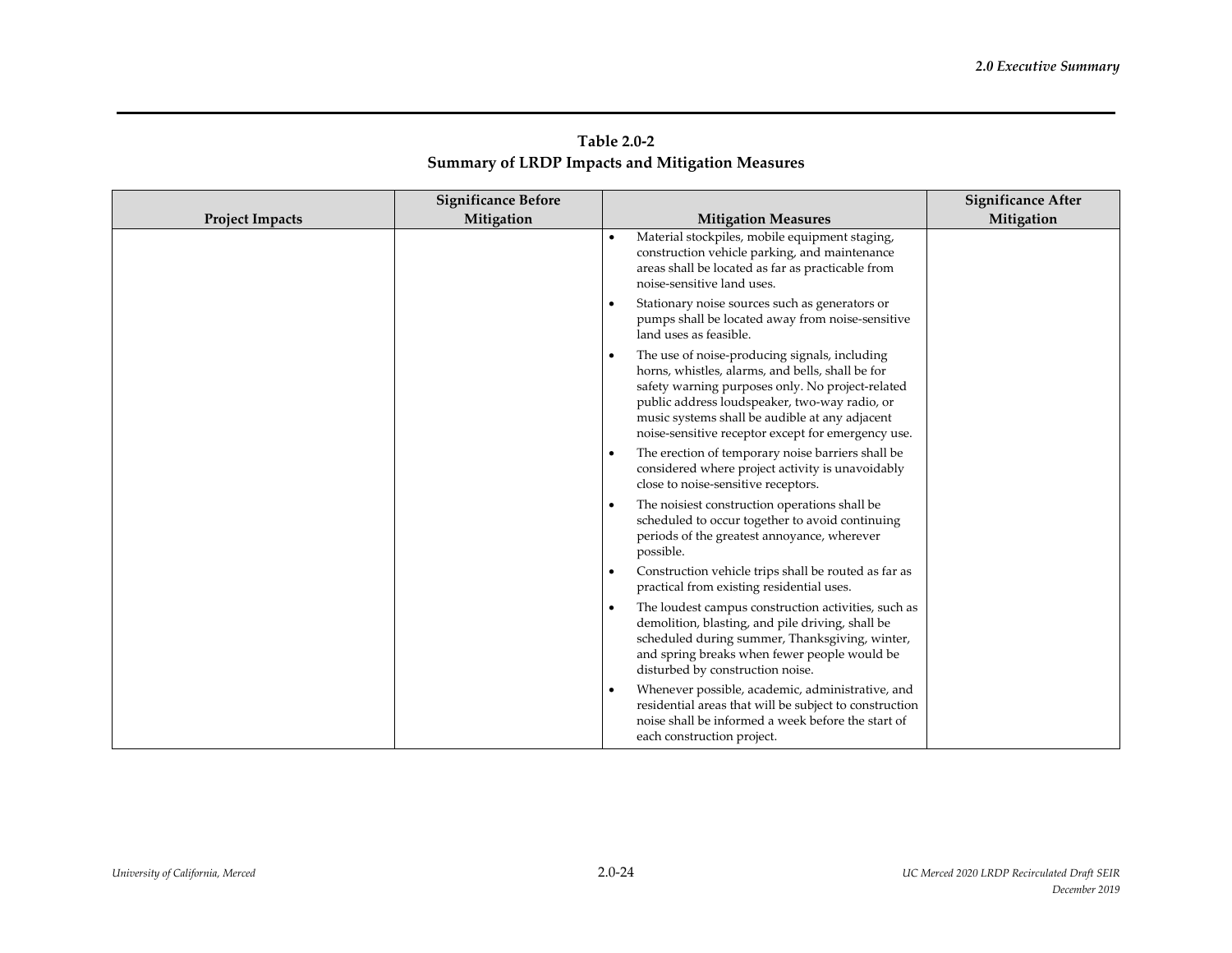| Table 2.0-2                                            |  |
|--------------------------------------------------------|--|
| <b>Summary of LRDP Impacts and Mitigation Measures</b> |  |

|                                                                                                                                                                                                                                                                                                    | <b>Significance Before</b> |                                                                                                                                                                                                                                                                                                                                                                                                                                                                                                                                                                                                                                                                                                                                                                                                                                                                                                                                                                                                                                                                                                                                                                                                            | <b>Significance After</b> |
|----------------------------------------------------------------------------------------------------------------------------------------------------------------------------------------------------------------------------------------------------------------------------------------------------|----------------------------|------------------------------------------------------------------------------------------------------------------------------------------------------------------------------------------------------------------------------------------------------------------------------------------------------------------------------------------------------------------------------------------------------------------------------------------------------------------------------------------------------------------------------------------------------------------------------------------------------------------------------------------------------------------------------------------------------------------------------------------------------------------------------------------------------------------------------------------------------------------------------------------------------------------------------------------------------------------------------------------------------------------------------------------------------------------------------------------------------------------------------------------------------------------------------------------------------------|---------------------------|
| <b>Project Impacts</b>                                                                                                                                                                                                                                                                             | Mitigation                 | <b>Mitigation Measures</b>                                                                                                                                                                                                                                                                                                                                                                                                                                                                                                                                                                                                                                                                                                                                                                                                                                                                                                                                                                                                                                                                                                                                                                                 | Mitigation                |
| LRDP Impact NOI-4: Pile driving activities<br>during construction could expose nearby<br>receptors to perceptible levels of ground-borne<br>vibration.                                                                                                                                             | Potentially Significant    | LRDP MM NOI-4a: UC Merced shall avoid impact pile<br>driving where possible in vibration-sensitive areas.<br>Drilled piles or the use of vibratory pile driving will be<br>used where geological conditions permit their use. For<br>impact pile driving activities occurring within 50 feet of<br>typical structures, limit groundborne vibration due to<br>construction activities to 0.50 inch/second, ppv (limit of<br>potential for damage to typical structures) in the vertical<br>direction at sensitive receptors. Since in many cases the<br>information available during the preliminary engi-<br>neering phase would not be sufficient to define specific<br>vibration mitigation measures, UC Merced shall describe<br>and commit to a mitigation plan to minimize construction<br>vibration damage using all feasible means available.<br><b>LRDP MM NOI-4b:</b> For construction adjacent to highly<br>sensitive uses such as laboratories, UC Merced shall<br>apply additional measures as feasible, including<br>advance notice to occupants of sensitive facilities to<br>ensure that precautions are taken in those facilities to<br>protect ongoing activities from vibration effects. | Less than Significant     |
| Cumulative Impact C-NOI-1: Development on<br>the campus under the 2020 LRDP, in conjunction<br>with other past, present, and reasonably<br>foreseeable future development in the project<br>area, would not generate a substantial<br>permanent increase in noise levels at off-site<br>locations. | Less than Significant      | No mitigation is required.                                                                                                                                                                                                                                                                                                                                                                                                                                                                                                                                                                                                                                                                                                                                                                                                                                                                                                                                                                                                                                                                                                                                                                                 | N/A                       |
| Cumulative Impact C-NOI-2: Noise from<br>construction and/or stationary sources on the<br>campus, in conjunction with other past, present,<br>and reasonably foreseeable future development<br>in the project area, would not combine to<br>substantially affect the same sensitive receptors.     | Less than Significant      | No mitigation is required.                                                                                                                                                                                                                                                                                                                                                                                                                                                                                                                                                                                                                                                                                                                                                                                                                                                                                                                                                                                                                                                                                                                                                                                 | N/A                       |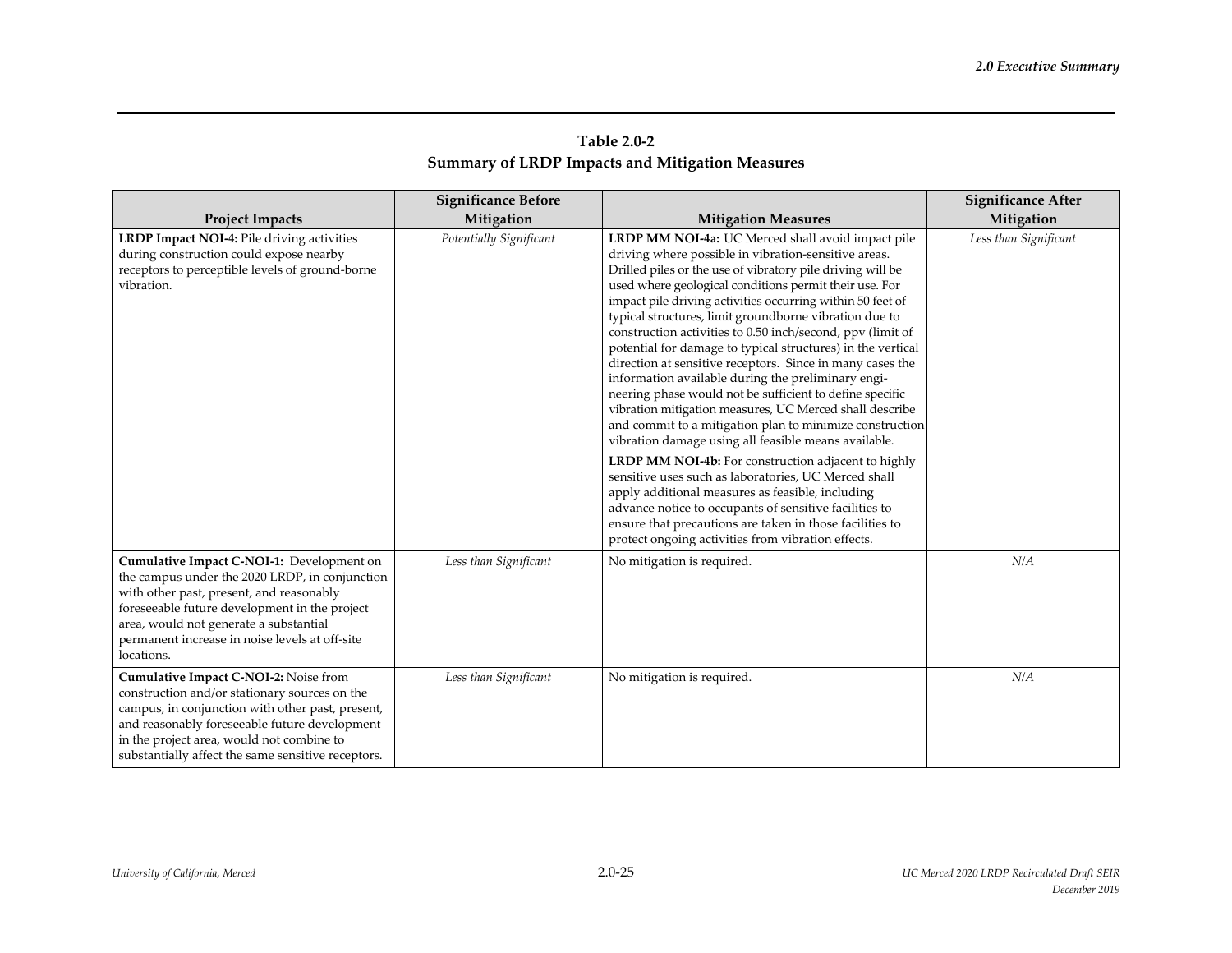|                                                                                                                                                                                                                                                                                                             | <b>Significance Before</b> |                            | <b>Significance After</b> |
|-------------------------------------------------------------------------------------------------------------------------------------------------------------------------------------------------------------------------------------------------------------------------------------------------------------|----------------------------|----------------------------|---------------------------|
| <b>Project Impacts</b><br><b>Population and Housing</b>                                                                                                                                                                                                                                                     | Mitigation                 | <b>Mitigation Measures</b> | Mitigation                |
|                                                                                                                                                                                                                                                                                                             |                            |                            | N/A                       |
| LRDP Impact PH-1: Implementation of the 2020<br>LRDP would not result in substantial unplanned<br>population growth and related demand for<br>housing in the City of Merced and in<br>surrounding communities.                                                                                              | Less than Significant      | No mitigation is required. |                           |
| Cumulative Impact C-PH-1: Development of<br>the campus under the 2020 LRDP, in conjunction<br>with other past, present, and reasonably<br>foreseeable future development in the project<br>area, would not substantially increase regional<br>population.                                                   | Less than Significant      | No mitigation is required. | N/A                       |
| <b>Public Services and Recreation</b>                                                                                                                                                                                                                                                                       |                            |                            |                           |
| LRDP Impact PUB-1: Implementation of the<br>2020 LRDP would increase demand for law<br>enforcement services and would require the<br>construction of new facilities, but the impacts<br>from construction would be less than significant<br>with mitigation.                                                | Less than Significant      | No mitigation is required. | N/A                       |
| LRDP Impact PUB-2: Implementation of the<br>2020 LRDP would increase demand for fire<br>protection services and could require an<br>expansion of an existing fire station or the<br>construction of a new facility, but the impacts<br>from construction would be less than significant<br>with mitigation. | Less than Significant      | No mitigation is required. | N/A                       |
| LRDP Impact PUB-3: Implementation of the<br>2020 LRDP would increase enrollment in local<br>public schools.                                                                                                                                                                                                 | Less than Significant      | No mitigation is required. | N/A                       |
| LRDP Impact PUB-4: Implementation of the<br>2020 LRDP would not substantially increase<br>demand for public libraries.                                                                                                                                                                                      | Less than Significant      | No mitigation is required. | N/A                       |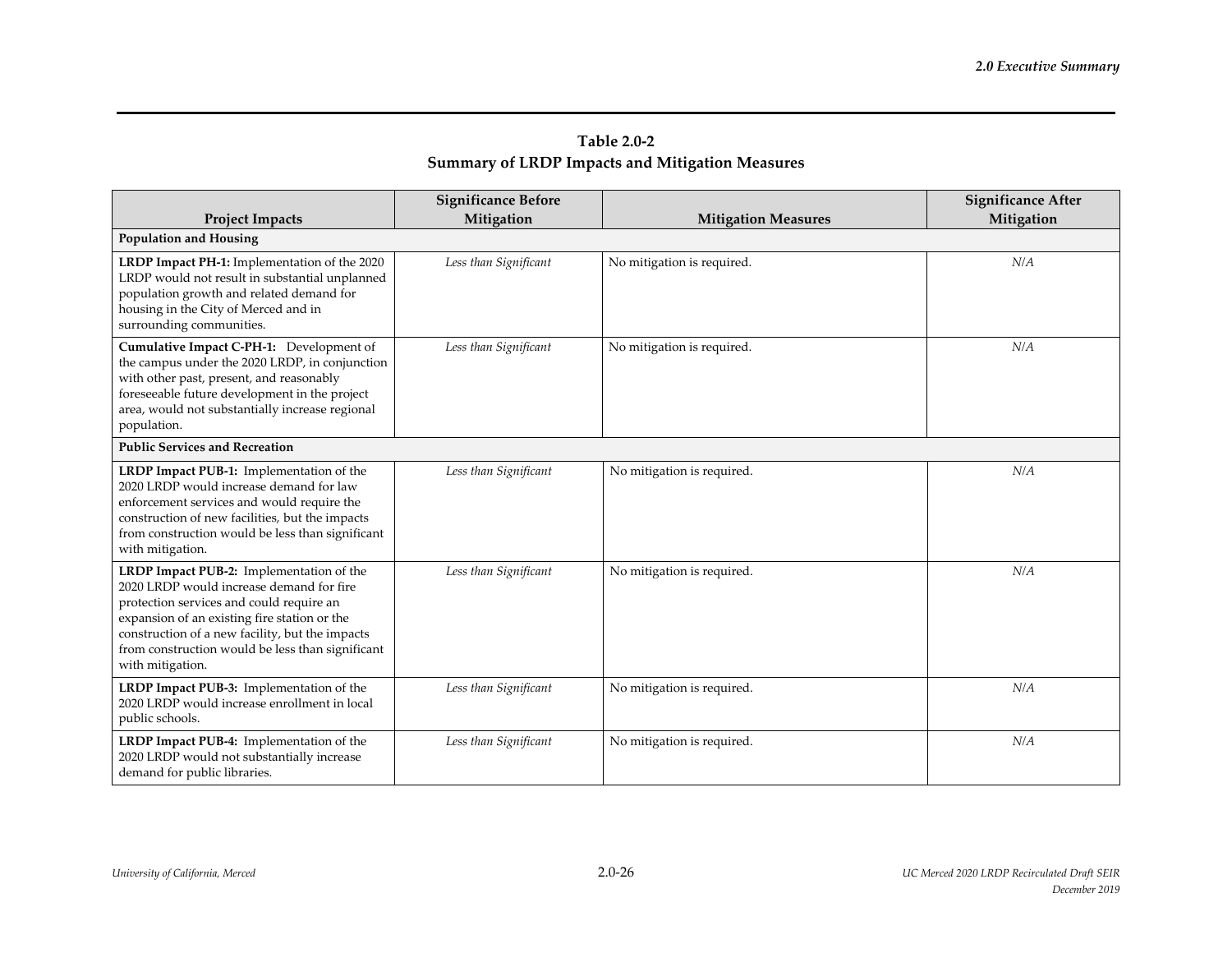| Table 2.0-2                                            |
|--------------------------------------------------------|
| <b>Summary of LRDP Impacts and Mitigation Measures</b> |

| <b>Project Impacts</b>                                                                                                                                                                                                                                                                                                                                     | <b>Significance Before</b><br>Mitigation | <b>Mitigation Measures</b>                                                                                                                                                                                                                                                                                                                                                                                                                                                                                                                                                                                                                                                                                                                                                                                                                                                                                                                                                                                                                                                                             | <b>Significance After</b><br>Mitigation |
|------------------------------------------------------------------------------------------------------------------------------------------------------------------------------------------------------------------------------------------------------------------------------------------------------------------------------------------------------------|------------------------------------------|--------------------------------------------------------------------------------------------------------------------------------------------------------------------------------------------------------------------------------------------------------------------------------------------------------------------------------------------------------------------------------------------------------------------------------------------------------------------------------------------------------------------------------------------------------------------------------------------------------------------------------------------------------------------------------------------------------------------------------------------------------------------------------------------------------------------------------------------------------------------------------------------------------------------------------------------------------------------------------------------------------------------------------------------------------------------------------------------------------|-----------------------------------------|
| LRDP Impact PUB-5: Implementation of the<br>2020 LRDP would result in an increased demand<br>for parks and recreational facilities but would<br>not require the construction of new recreational<br>facilities off site.                                                                                                                                   | Less than Significant                    | No mitigation is required.                                                                                                                                                                                                                                                                                                                                                                                                                                                                                                                                                                                                                                                                                                                                                                                                                                                                                                                                                                                                                                                                             | N/A                                     |
| LRDP Impact PUB-6: Implementation of the<br>2020 LRDP would increase the use of Lake<br>Yosemite Regional Park which could accelerate<br>physical deterioration of park facilities.                                                                                                                                                                        | Potentially Significant                  | <b>LRDP MM PUB-6a: UC Merced shall work with the</b><br>County to avoid physical deterioration of existing<br>facilities at Lake Yosemite Regional Park, and/or<br>improve park facilities within the existing park site as<br>necessitated by the increased uses associated with<br>development of the campus.<br>LRDP MM PUB-6b: UC Merced will pay its fair share of<br>the cost of necessary improvements to the regional park.<br>UC Merced's share of funding will be based on the<br>percentage that on-campus residential population<br>represents of the total population in eastern Merced<br>County at the time that an improvement is implemented.<br>LRDP MM PUB-6c: In recognition of the sensitive<br>resources present on lands immediately adjacent to the<br>regional park, all regional park improvement projects<br>that are implemented by the County within 250 feet of<br>the park's eastern boundary pursuant to LRDP<br>Mitigation Measures PUB-6a and PUB-6b above, will<br>implement mitigation measures to avoid and minimize<br>indirect effects on biological resources. | Less than Significant                   |
| Cumulative Impact C-PUB-1: Campus<br>development under the 2020 LRDP, in<br>conjunction with other past, present, and<br>reasonably foreseeable future development in<br>the project area, would result in increased need<br>for law enforcement services, the provision of<br>which would not result in a significant<br>cumulative environmental impact. | Less than Significant                    | No mitigation is required.                                                                                                                                                                                                                                                                                                                                                                                                                                                                                                                                                                                                                                                                                                                                                                                                                                                                                                                                                                                                                                                                             | N/A                                     |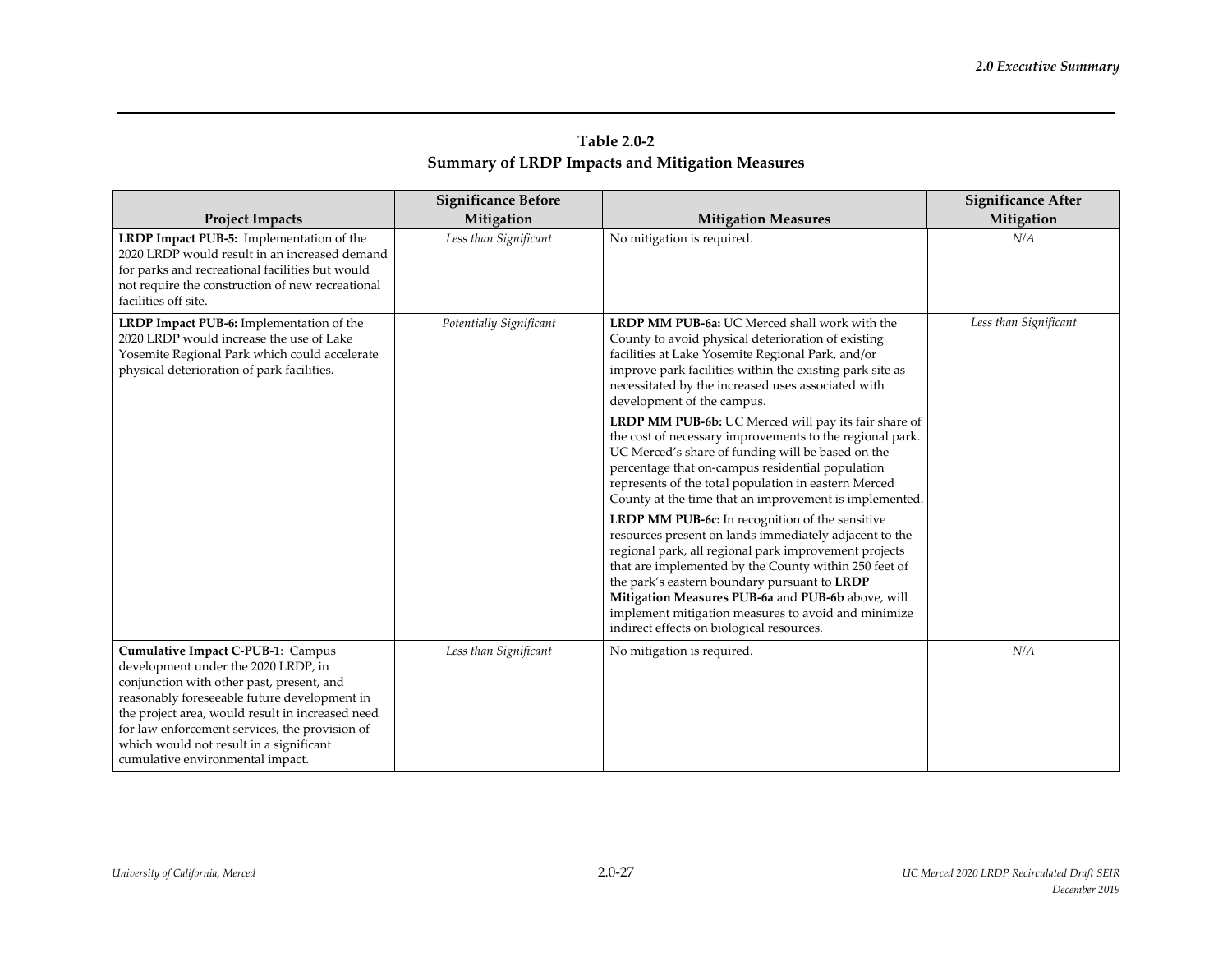| Table 2.0-2                                            |
|--------------------------------------------------------|
| <b>Summary of LRDP Impacts and Mitigation Measures</b> |

|                                                                                                                                                                                                                                                                                                                                                                                                                                                                                                                                  | <b>Significance Before</b> |                            | <b>Significance After</b> |
|----------------------------------------------------------------------------------------------------------------------------------------------------------------------------------------------------------------------------------------------------------------------------------------------------------------------------------------------------------------------------------------------------------------------------------------------------------------------------------------------------------------------------------|----------------------------|----------------------------|---------------------------|
| <b>Project Impacts</b>                                                                                                                                                                                                                                                                                                                                                                                                                                                                                                           | Mitigation                 | <b>Mitigation Measures</b> | Mitigation                |
| Cumulative Impact C-PUB-2: Development of<br>the campus under the 2020 LRDP, in conjunction<br>with other past, present, and reasonably<br>foreseeable future development in the project<br>area, would generate an increased demand for<br>fire protection services, the provision of which<br>would not result in a significant cumulative<br>environmental impact.                                                                                                                                                            | Less than Significant      | No mitigation is required. | N/A                       |
| Cumulative Impact C-PUB-3: Development of<br>the campus under the 2020 LRDP, in conjunction<br>with other past, present, and reasonably<br>foreseeable future development in the project<br>area, would generate an increased demand for<br>elementary and secondary school facilities, the<br>provision of which would not result in a<br>significant cumulative impact.                                                                                                                                                        | Less than Significant      | No mitigation is required. | N/A                       |
| Cumulative Impact C-PUB-4: Development of<br>the campus under the 2020 LRDP, in conjunction<br>with other past, present, and reasonably<br>foreseeable future development in the project<br>area, would result in increased demand for<br>library services, the provision of which would<br>not result in a significant cumulative impact.                                                                                                                                                                                       | Less than Significant      | No mitigation is required. | N/A                       |
| Cumulative Impact C-PUB-5: Development of<br>the campus under the 2020 LRDP, in conjunction<br>with other past, present, and reasonably<br>foreseeable future development in the project<br>area, would not result in a cumulative impact<br>related to neighborhood and community parks,<br>but would result in a cumulative impact<br>associated with the deterioration of the Lake<br>Yosemite Regional Park facilities from increased<br>use. The proposed project's contribution would<br>not be cumulatively considerable. | Less than Significant      | No mitigation is required. | N/A                       |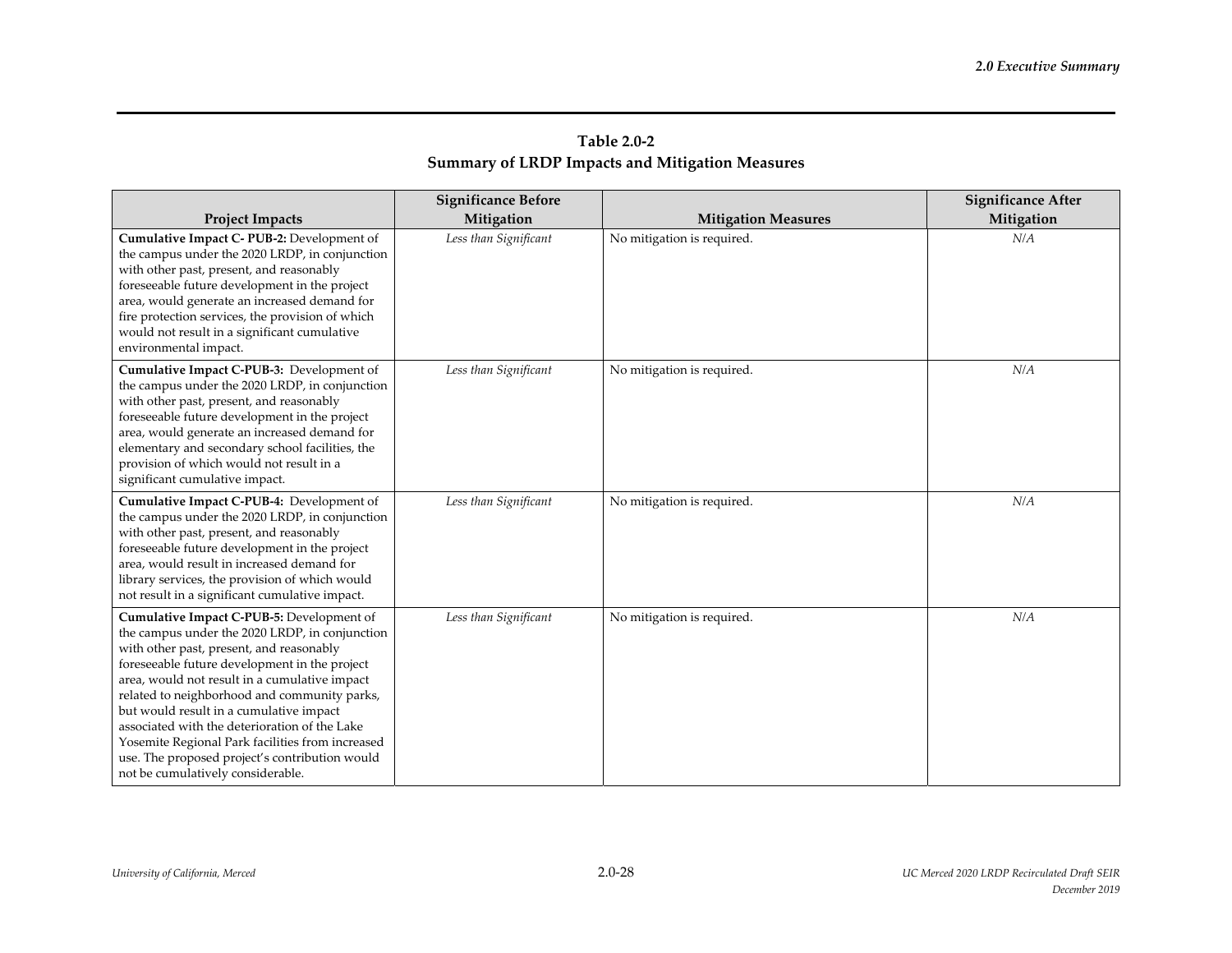| Table 2.0-2                                            |  |
|--------------------------------------------------------|--|
| <b>Summary of LRDP Impacts and Mitigation Measures</b> |  |

|                                                                                                                                                                                 | <b>Significance Before</b> |                                                                                                                                                                                                                                                                                                                                                                                                                                                                                                                                                                                                                                                                                                                                                                                                                         | <b>Significance After</b>   |
|---------------------------------------------------------------------------------------------------------------------------------------------------------------------------------|----------------------------|-------------------------------------------------------------------------------------------------------------------------------------------------------------------------------------------------------------------------------------------------------------------------------------------------------------------------------------------------------------------------------------------------------------------------------------------------------------------------------------------------------------------------------------------------------------------------------------------------------------------------------------------------------------------------------------------------------------------------------------------------------------------------------------------------------------------------|-----------------------------|
| <b>Project Impacts</b>                                                                                                                                                          | Mitigation                 | <b>Mitigation Measures</b>                                                                                                                                                                                                                                                                                                                                                                                                                                                                                                                                                                                                                                                                                                                                                                                              | Mitigation                  |
| Transportation                                                                                                                                                                  |                            |                                                                                                                                                                                                                                                                                                                                                                                                                                                                                                                                                                                                                                                                                                                                                                                                                         |                             |
| LRDP Impact TRANS-1: Implementation of the<br>2020 LRDP would significantly affect study area<br>intersections during peak commute hours under<br>2030 plus project conditions. | Significant                | LRDP MM TRANS-1: Campus Traffic Mitigation<br>Program (CTMP). The Campus Traffic Mitigation<br>Program is a program to monitor trip generation, reduce<br>peak-hour trips, and participate in roadway improve-<br>ments to mitigate impacts at off-campus intersections,<br>and adjacent roadway segments in the case of Lake<br>Road, determined to be affected by the development of<br>the campus under the 2020 LRDP. CEQA provides that<br>an agency can mitigate its contribution to local and<br>regional environmental impacts by contributing its<br>proportional share of funding to mitigation measures<br>designed to alleviate the identified impact (CEQA<br>Guidelines §15130(a)(3)).<br>The CTMP will consist of the following elements/<br>measures:<br>Measure TRANS-1a: Travel Demand Management. To | Significant and Unavoidable |
|                                                                                                                                                                                 |                            | reduce on- and off-campus vehicle trips and resulting<br>impacts, the University will continue to implement and<br>expand a range of Transportation Demand Management<br>(TDM) strategies. TDM strategies will include measures<br>to encourage transit and shuttle use and alternative<br>transportation modes including bicycle transportation,<br>implement parking polices that reduce demand, and<br>implement other mechanisms that reduce vehicle trips<br>to and from the campus. The University shall monitor<br>the performance of campus TDM strategies through<br>annual surveys.                                                                                                                                                                                                                           |                             |
|                                                                                                                                                                                 |                            | Measure TRANS-1b: Transit Enhancement. To<br>enhance transit systems serving the campus, the<br>University will work cooperatively with the City of<br>Merced, County of Merced, CatTracks, The Bus, StaRT,<br>YARTS, and other local agencies to coordinate service<br>routes with existing and proposed shuttle and transit<br>programs.                                                                                                                                                                                                                                                                                                                                                                                                                                                                              |                             |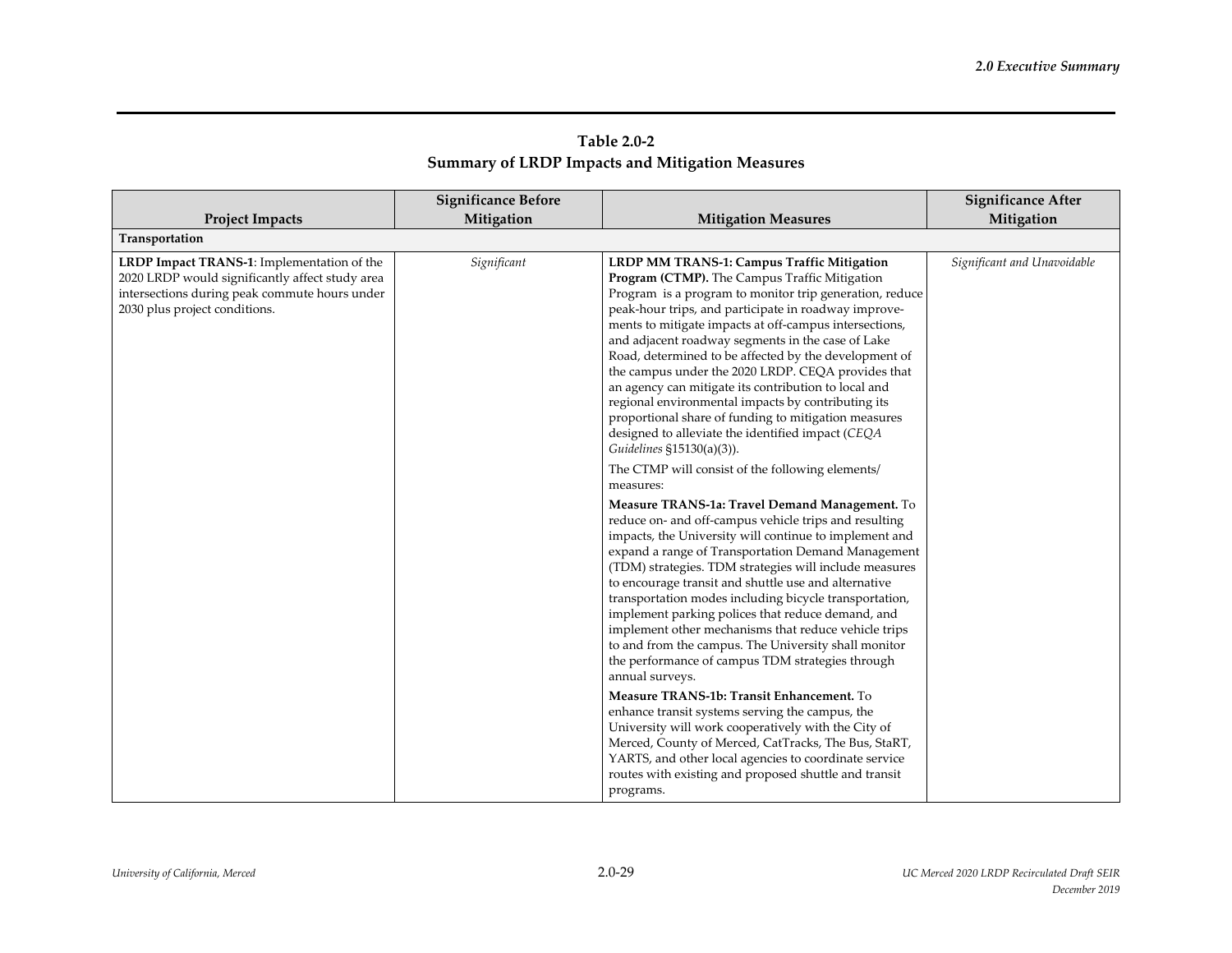| Table 2.0-2                                     |  |
|-------------------------------------------------|--|
| Summary of LRDP Impacts and Mitigation Measures |  |

|                        | <b>Significance Before</b> |                                                                                                                                                                                                                                                                                                                                                                                                                                                                                                                                                                                                                                                                                                                                                                                                                                                                                                            | Significance After |
|------------------------|----------------------------|------------------------------------------------------------------------------------------------------------------------------------------------------------------------------------------------------------------------------------------------------------------------------------------------------------------------------------------------------------------------------------------------------------------------------------------------------------------------------------------------------------------------------------------------------------------------------------------------------------------------------------------------------------------------------------------------------------------------------------------------------------------------------------------------------------------------------------------------------------------------------------------------------------|--------------------|
| <b>Project Impacts</b> | Mitigation                 | <b>Mitigation Measures</b>                                                                                                                                                                                                                                                                                                                                                                                                                                                                                                                                                                                                                                                                                                                                                                                                                                                                                 | Mitigation         |
|                        |                            | Measure TRANS-1c: Sustainability and Monitoring.<br>The University will review individual projects<br>proposed under the 2020 LRDP for consistency with<br>UC Sustainable Practices Policy and UC Merced TDM<br>strategies set forth in the 2020 LRDP to ensure that<br>bicycle and pedestrian improvements, alternative fuel<br>infrastructure, transit stops, and other project features<br>that promote alternative transportation are<br>incorporated in the project.                                                                                                                                                                                                                                                                                                                                                                                                                                  |                    |
|                        |                            | Measure TRANS-1d: Campus Traffic Impact<br>Monitoring. The University will monitor trip<br>generation resulting from the campus development<br>under the 2020 LRDP to track the actual trip generation<br>relative to the projections in this SEIR. The University<br>will conduct traffic cordon counts of the campus with<br>each 2,000-person increase in student population,<br>measured by three-term average headcount enrollment<br>increases with 2019 - 2020 as the base academic year. If<br>this monitoring determines that traffic attributable to<br>the campus contributes to a significant traffic impact at<br>any of the intersections listed in Table 4.8-9, the<br>University will implement measures to reduce vehicle<br>trips contributing to the impact or provide its<br>proportional share of funding for improvements at the<br>impacted intersections presented in Table 4.8-9. |                    |
|                        |                            | <b>Measure TRANS-1e: Proportional Share</b><br>Determination. At the time a significant impact is<br>identified pursuant to the monitoring under Measure<br>TRANS-1d, the University's actual percent contribution<br>to the total traffic volume at pertinent intersections and<br>roadway segments will be calculated and used as the<br>basis for determining the University's mitigation<br>obligation, or proportional share of funding for the<br>traffic improvements listed in the table.                                                                                                                                                                                                                                                                                                                                                                                                          |                    |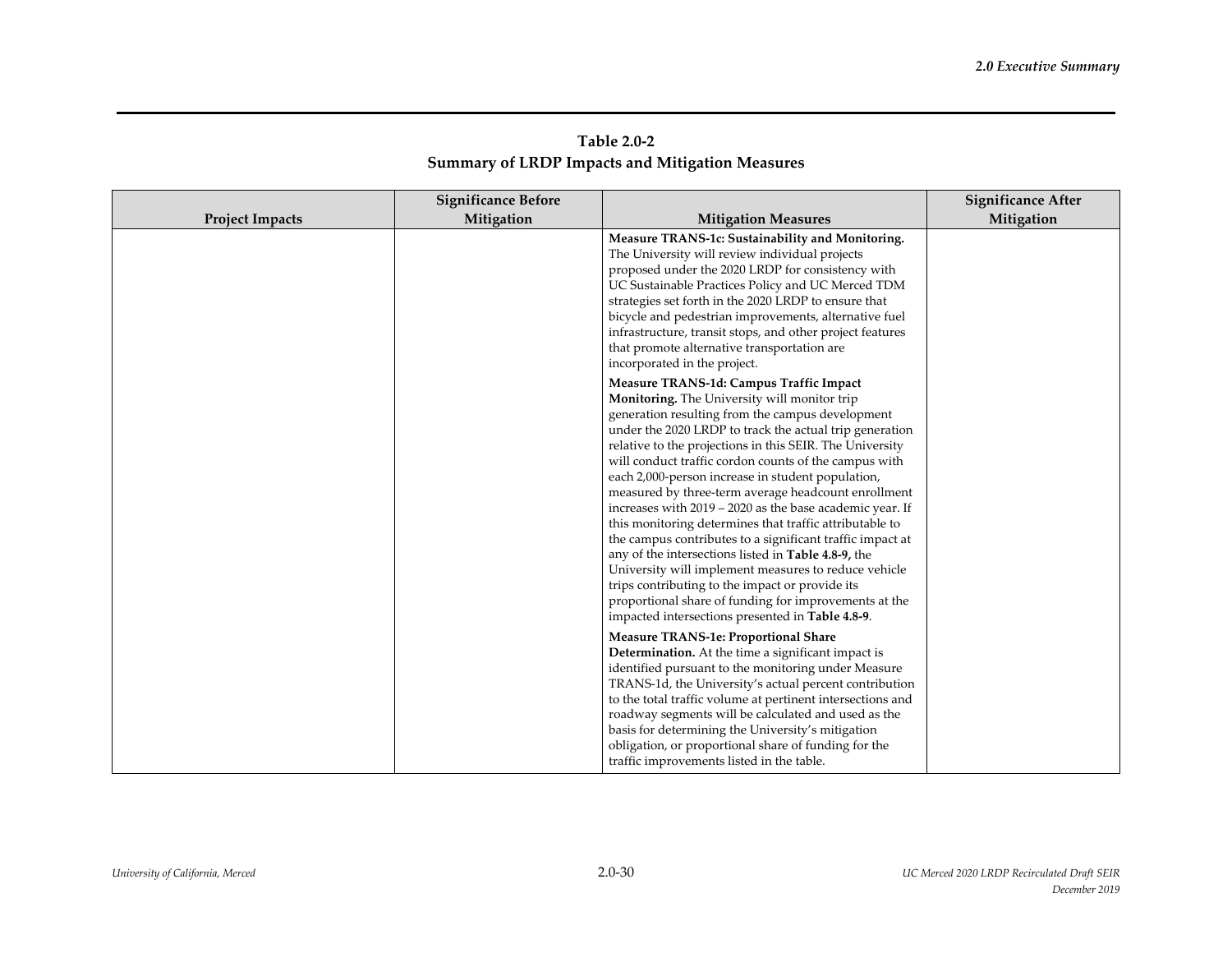| Table 2.0-2                                     |  |
|-------------------------------------------------|--|
| Summary of LRDP Impacts and Mitigation Measures |  |

|                                                                                                                                                              | <b>Significance Before</b> |                                                                                                                                                                                                                                                                                                                                                                                                                                                                                                                                                                                                                                                                                                                                                                                                                                                                                                                                                                                                                                                                                                                                                                                                                                                                                                                                                                                  | <b>Significance After</b> |
|--------------------------------------------------------------------------------------------------------------------------------------------------------------|----------------------------|----------------------------------------------------------------------------------------------------------------------------------------------------------------------------------------------------------------------------------------------------------------------------------------------------------------------------------------------------------------------------------------------------------------------------------------------------------------------------------------------------------------------------------------------------------------------------------------------------------------------------------------------------------------------------------------------------------------------------------------------------------------------------------------------------------------------------------------------------------------------------------------------------------------------------------------------------------------------------------------------------------------------------------------------------------------------------------------------------------------------------------------------------------------------------------------------------------------------------------------------------------------------------------------------------------------------------------------------------------------------------------|---------------------------|
| <b>Project Impacts</b>                                                                                                                                       | Mitigation                 | <b>Mitigation Measures</b>                                                                                                                                                                                                                                                                                                                                                                                                                                                                                                                                                                                                                                                                                                                                                                                                                                                                                                                                                                                                                                                                                                                                                                                                                                                                                                                                                       | Mitigation                |
|                                                                                                                                                              |                            | Measure TRANS-1f: Mitigation Payments. The amount<br>of the University's mitigation funding will be based on<br>the University's proportional share of the affected<br>jurisdiction's actual cost of the relevant traffic improve-<br>ment(s) at the time of final bid/contract documents. The<br>amount will be calculated by applying the University's<br>proportional share determined in Measure TRANS-1e to<br>the total cost of the improvement. Funding will be<br>internally committed by the University at the time the<br>traffic impact is triggered pursuant to the results of<br>monitoring under Measure TRANS-1d. Payments will<br>be made to the appropriate jurisdiction at the time a<br>Notice to Proceed with the construction of the improve-<br>ments is issued. If improvements are constructed before<br>the impact is triggered, the University will pay its<br>proportional share at the time that the impact is<br>triggered, based on the University's monitoring under<br>Measure TRANS-1d. Mitigation payments will be made<br>only after the University has been provided the<br>opportunity to review the scope and budget of the<br>improvement project. As Intersection #3, Lake/Bellevue<br>Road intersection, directly serves the campus, the<br>University will be responsible for the entire cost of<br>improvements at this intersection. |                           |
| LRDP Impact TRANS-2: Implementation of the<br>2020 LRDP would not significantly impact study<br>area freeway segments under 2030 plus project<br>conditions. | Less than Significant      | No mitigation is required.                                                                                                                                                                                                                                                                                                                                                                                                                                                                                                                                                                                                                                                                                                                                                                                                                                                                                                                                                                                                                                                                                                                                                                                                                                                                                                                                                       | N/A                       |
| LRDP Impact TRANS-3: Implementation of the<br>2020 LRDP would not significantly impact<br>transit facilities.                                                | Less than Significant      | No mitigation is required.                                                                                                                                                                                                                                                                                                                                                                                                                                                                                                                                                                                                                                                                                                                                                                                                                                                                                                                                                                                                                                                                                                                                                                                                                                                                                                                                                       | N/A                       |
| LRDP Impact TRANS-4: Implementation of the<br>2020 LRDP would not significantly impact<br>pedestrian and bicycle facilities.                                 | Less than Significant      | No mitigation is required.                                                                                                                                                                                                                                                                                                                                                                                                                                                                                                                                                                                                                                                                                                                                                                                                                                                                                                                                                                                                                                                                                                                                                                                                                                                                                                                                                       | N/A                       |
| LRDP Impact TRANS-5: The campus road<br>network system would be adequately sized and<br>designed to facilitate emergency access vehicles.                    | Less than Significant      | No mitigation is required.                                                                                                                                                                                                                                                                                                                                                                                                                                                                                                                                                                                                                                                                                                                                                                                                                                                                                                                                                                                                                                                                                                                                                                                                                                                                                                                                                       | N/A                       |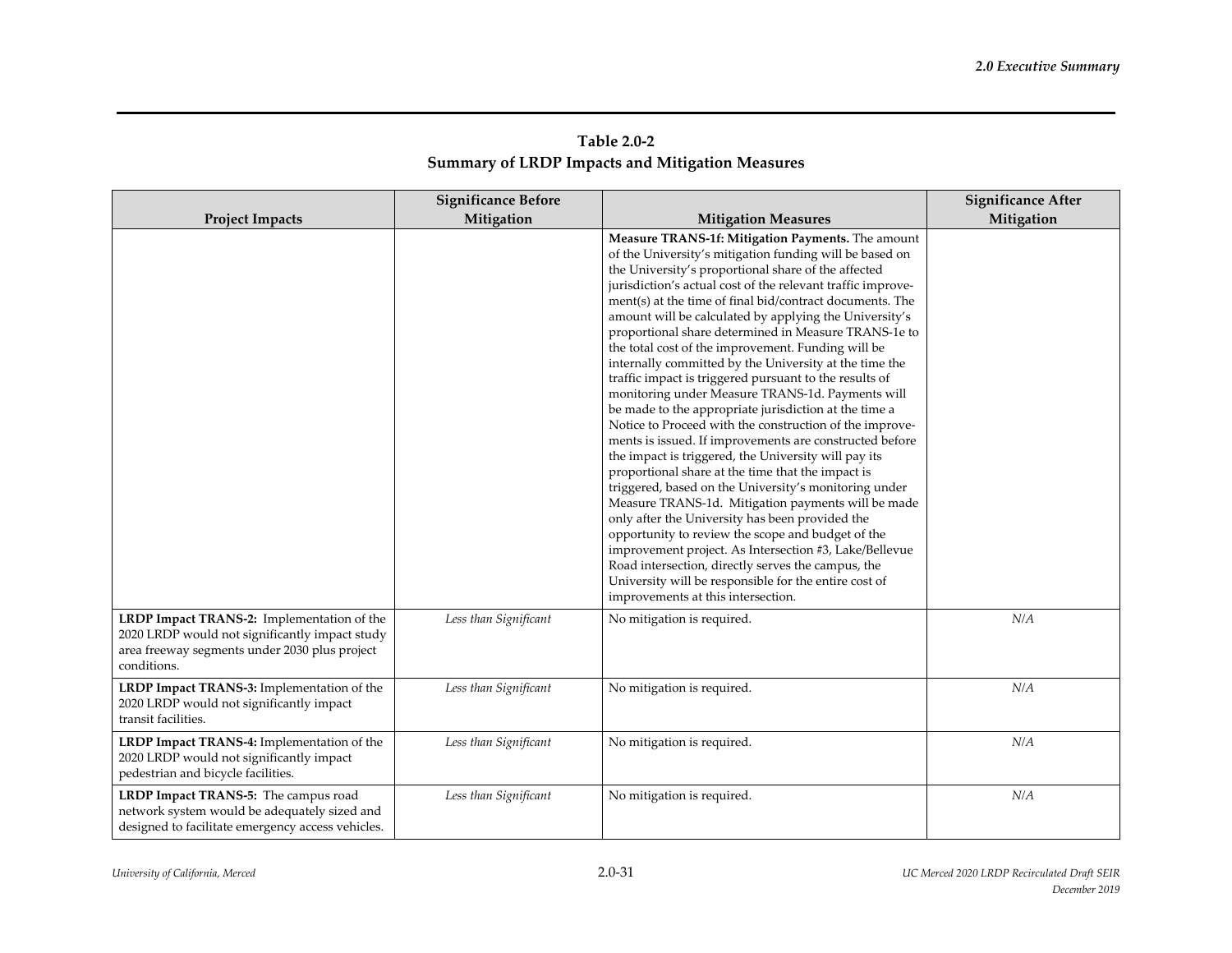| Table 2.0-2                                            |  |
|--------------------------------------------------------|--|
| <b>Summary of LRDP Impacts and Mitigation Measures</b> |  |

|                                                                                                                                                                                                       | <b>Significance Before</b> |                                                                                                                                                                                                                                                                                                                              | <b>Significance After</b>   |
|-------------------------------------------------------------------------------------------------------------------------------------------------------------------------------------------------------|----------------------------|------------------------------------------------------------------------------------------------------------------------------------------------------------------------------------------------------------------------------------------------------------------------------------------------------------------------------|-----------------------------|
| <b>Project Impacts</b>                                                                                                                                                                                | Mitigation                 | <b>Mitigation Measures</b>                                                                                                                                                                                                                                                                                                   | Mitigation                  |
| <b>Cumulative Impact C-TRANS-1:</b><br>Implementation of the 2020 LRDP would<br>significantly impact study area intersections<br>during peak commute hours under 2035 plus<br>project conditions.     | Significant                | Cumulative MM C-TRANS-1: The University will<br>implement LRDP MM TRANS-1 to reduce vehicle trips,<br>monitor traffic growth, and make fair share contributions<br>to address the project's contribution to cumulative<br>impacts under 2035 conditions.                                                                     | Significant and Unavoidable |
|                                                                                                                                                                                                       |                            | Certain improvements in Table 4.8-12 are the same as,<br>or similar to, improvements identified in Table 4.8-9 for<br>the 2030 with LRDP Project scenario; therefore, as and<br>when fair share is calculated for these intersection<br>improvements, the calculation shall take into account<br>the redundant improvements. |                             |
|                                                                                                                                                                                                       |                            | As Intersections #3, #18 and #19 would directly serve the<br>campus, the University will be responsible for the entire<br>cost of improvements at these three intersections.                                                                                                                                                 |                             |
| <b>Cumulative Impact C-TRANS-2:</b><br>Implementation of the 2020 LRDP would not<br>significantly affect study area freeway segments<br>under 2035 plus project conditions.                           | Less than Significant      | No mitigation is required.                                                                                                                                                                                                                                                                                                   | N/A                         |
| <b>Tribal Cultural Resources</b>                                                                                                                                                                      |                            |                                                                                                                                                                                                                                                                                                                              |                             |
| LRDP Impact TCR-1: The proposed project<br>would not cause a substantial adverse change in<br>the significance of a Tribal Cultural Resource as<br>defined in Section 21074.                          | Less than Significant      | No mitigation is required.                                                                                                                                                                                                                                                                                                   | N/A                         |
| Cumulative Impact C-TCR-1: Implementation<br>of the proposed 2020 LRDP would not result in a<br>significant cumulative impact on Tribal Cultural<br>Resources.                                        | Less than Significant      | No mitigation is required.                                                                                                                                                                                                                                                                                                   | N/A                         |
| <b>Utilities and Service Systems</b>                                                                                                                                                                  |                            |                                                                                                                                                                                                                                                                                                                              |                             |
| LRDP Impact UTL-1: Implementation of the<br>2020 LRDP would generate demand for potable<br>water for which sufficient water supplies would<br>be available in normal, dry, and multiple dry<br>years. | Less than Significant      | No mitigation is required.                                                                                                                                                                                                                                                                                                   | N/A                         |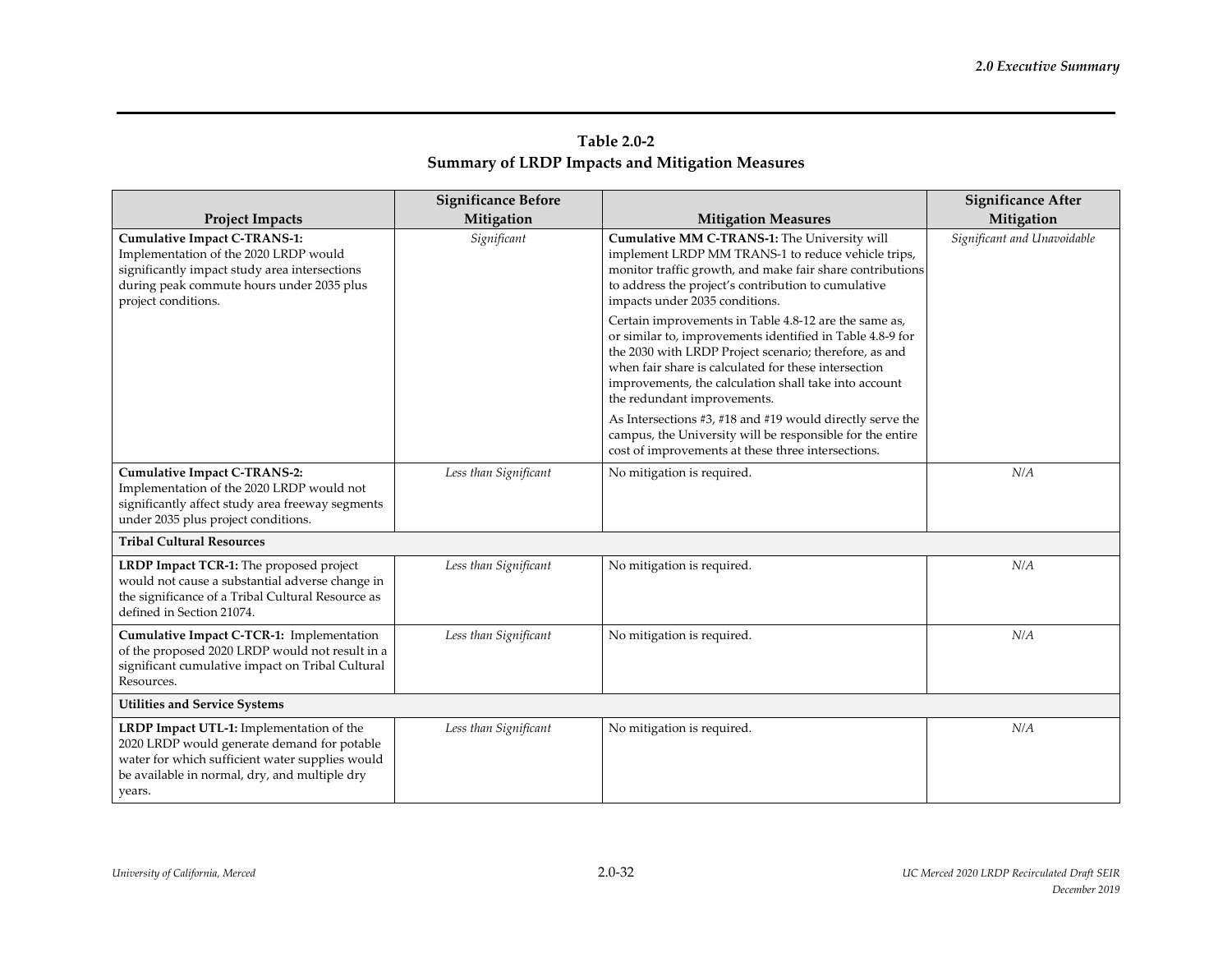|                                                                                                                                                                                                                                                                                                                                                                                         | <b>Significance Before</b> |                            | <b>Significance After</b> |
|-----------------------------------------------------------------------------------------------------------------------------------------------------------------------------------------------------------------------------------------------------------------------------------------------------------------------------------------------------------------------------------------|----------------------------|----------------------------|---------------------------|
| <b>Project Impacts</b>                                                                                                                                                                                                                                                                                                                                                                  | Mitigation                 | <b>Mitigation Measures</b> | Mitigation                |
| LRDP Impact UTL-2: Implementation of the<br>2020 LRDP could require the construction of<br>new water supply and conveyance facilities;<br>these facilities would not result in significant<br>impacts on the environment.                                                                                                                                                               | Less than Significant      | No mitigation is required. | N/A                       |
| LRDP Impact UTL-3: Implementation of the<br>2020 LRDP would not require construction or<br>expansion of new wastewater conveyance or<br>treatment facilities; nor would the proposed<br>project result in a determination by the<br>wastewater treatment provider that it has<br>inadequate capacity to serve the project's<br>projected demand in addition to existing<br>commitments. | Less than Significant      | No mitigation is required. | N/A                       |
| LRDP Impact UTL-4: Implementation of the<br>2020 LRDP would not generate solid waste that<br>is in excess of State or local standards, or in<br>excess of local infrastructure, or otherwise<br>impair attainment of solid waste reduction<br>goals.                                                                                                                                    | Less than Significant      | No mitigation is required. | N/A                       |
| LRDP Impact UTL-5: Implementation of the<br>2020 LRDP would require on- and off-site<br>improvements to electric transmission lines and<br>natural gas pipelines.                                                                                                                                                                                                                       | Less than Significant      | No mitigation is required. | N/A                       |
| Cumulative Impact C-UTL-1: Development of<br>the campus under the 2020 LRDP, in conjunction<br>with other past, present, and reasonably<br>foreseeable future development in the project<br>area, would not result in a substantial increase in<br>demand for water that would not be served by<br>existing supplies.                                                                   | Less than Significant      | No mitigation is required. | N/A                       |
| Cumulative Impact C-UTL-2: Development of<br>the campus under the 2020 LRDP, in conjunction<br>with other past, present, and reasonably<br>foreseeable future development in the project<br>area, would not result in a significant<br>cumulative impact on wastewater collection and<br>treatment facilities.                                                                          | Less than Significant      | No mitigation is required. | N/A                       |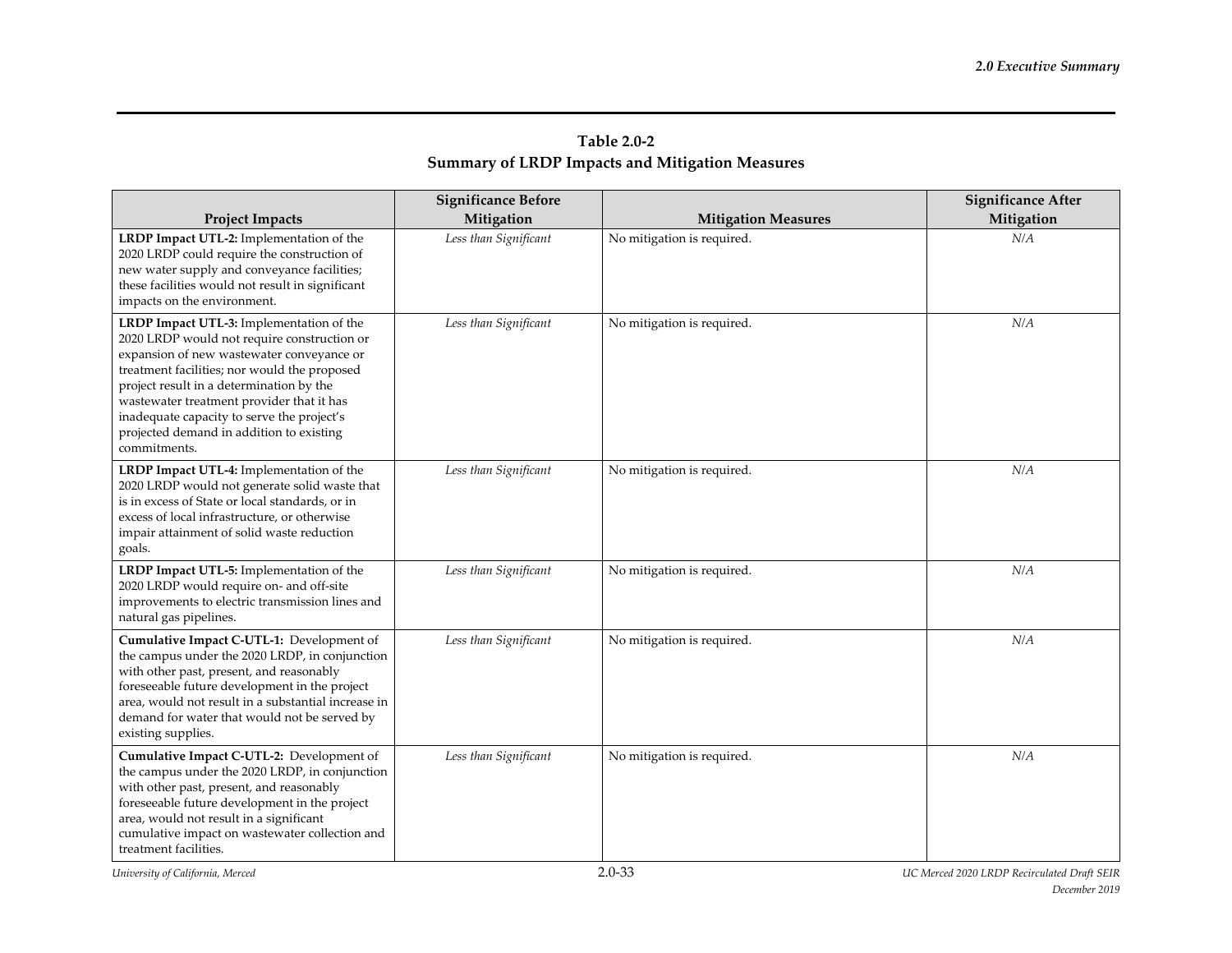| Table 2.0-2                                            |  |
|--------------------------------------------------------|--|
| <b>Summary of LRDP Impacts and Mitigation Measures</b> |  |

|                                                                                                                                                                                                                                                                                                                                                                                            | <b>Significance Before</b> |                            | <b>Significance After</b> |
|--------------------------------------------------------------------------------------------------------------------------------------------------------------------------------------------------------------------------------------------------------------------------------------------------------------------------------------------------------------------------------------------|----------------------------|----------------------------|---------------------------|
| <b>Project Impacts</b>                                                                                                                                                                                                                                                                                                                                                                     | Mitigation                 | <b>Mitigation Measures</b> | Mitigation                |
| Cumulative Impact C-UTL-3: Development of<br>the campus under the 2020 LRDP, in conjunction<br>with other past, present, and reasonably<br>foreseeable future development in the project<br>area, would not result in a significant cumulative<br>impact on the regional landfill capacity.                                                                                                | Less than Significant      | No mitigation is required. | N/A                       |
| Cumulative Impact C-UTL-4: Development of<br>the campus under the 2020 LRDP, in conjunction<br>with other past, present, and reasonably<br>foreseeable future development in the project<br>area, would not result in a significant<br>cumulative impact related to electrical and<br>natural gas facilities.                                                                              | Less than Significant      | No mitigation is required. | N/A                       |
| <b>Energy</b>                                                                                                                                                                                                                                                                                                                                                                              |                            |                            |                           |
| <b>LRDP Impact EN-1:</b> Construction and operation<br>of campus development under the 2020 LRDP<br>would increase the use of energy resources on<br>the campus but would not result in wasteful,<br>inefficient or unnecessary consumption of<br>energy resources nor would the increased<br>energy use conflict with a state or local plan for<br>renewable energy or energy efficiency. | Less than Significant      | No mitigation is required. | N/A                       |
| Cumulative Impact EN-1: Implementation of<br>the 2020 LRDP would not contribute<br>substantially to a cumulative impact on energy<br>resources.                                                                                                                                                                                                                                            | Less than Significant      | No mitigation is required. | N/A                       |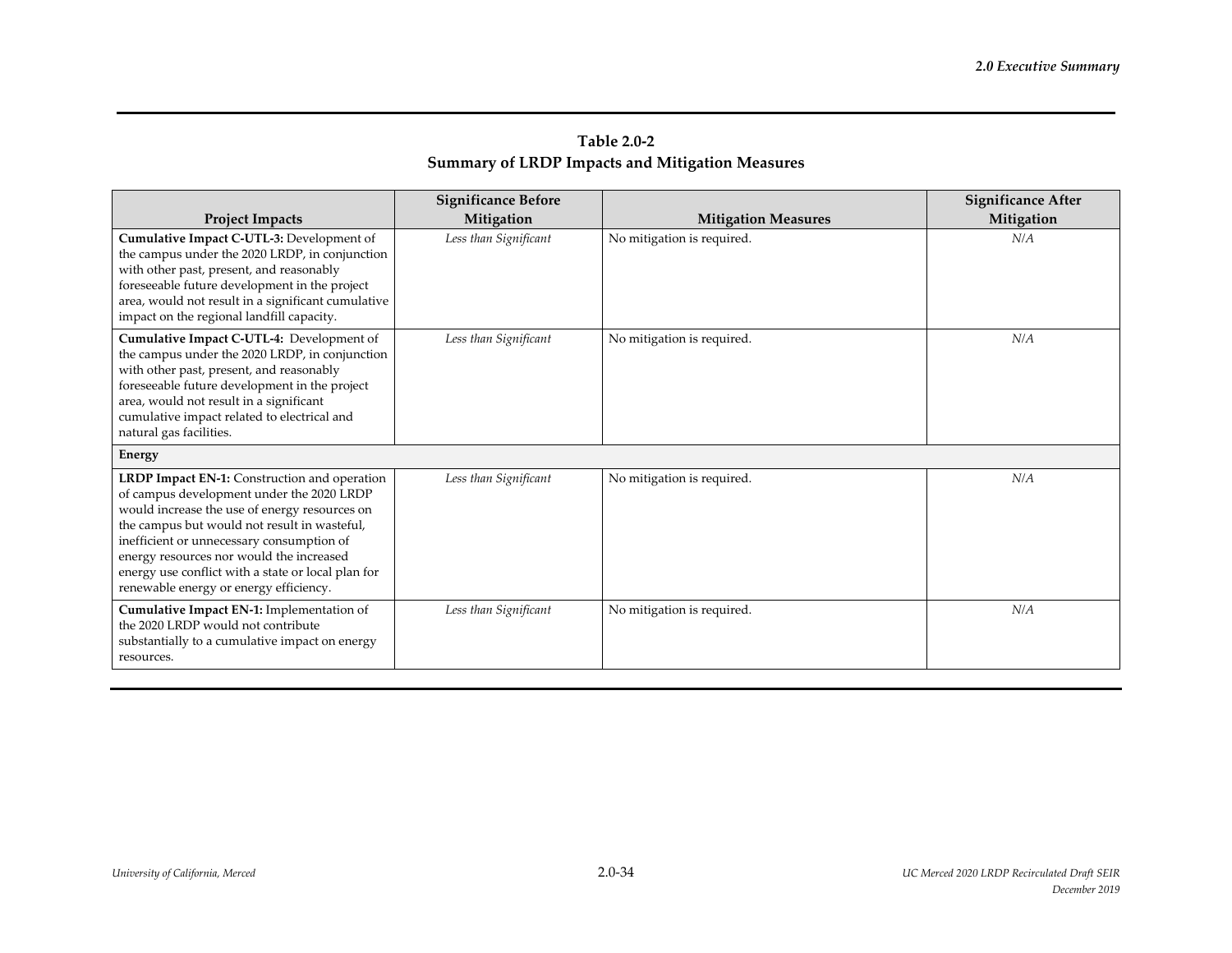| <b>Table 2.0-3</b>                                |
|---------------------------------------------------|
| <b>Summary Comparison of Project Alternatives</b> |

|                                                                                                                                                                                                                                                                                                                                                                                             |                                 |                       |                            | <b>Alternative 3:</b>         |
|---------------------------------------------------------------------------------------------------------------------------------------------------------------------------------------------------------------------------------------------------------------------------------------------------------------------------------------------------------------------------------------------|---------------------------------|-----------------------|----------------------------|-------------------------------|
|                                                                                                                                                                                                                                                                                                                                                                                             | <b>Proposed Project (Before</b> | <b>Alternative 1:</b> | <b>Alternative 2:</b>      | <b>Distributed Employment</b> |
| Project Impact                                                                                                                                                                                                                                                                                                                                                                              | and After Mitigation)           | No Project            | <b>Reduced Development</b> | Location                      |
| LRDP Impact AQ-2: Campus development<br>under the 2020 LRDP would result in<br>operational emissions that would involve a<br>cumulatively considerable net increase of<br>criteria pollutants for which the air basin is<br>in non-attainment.                                                                                                                                              | S/SU                            | Similar; S/SU         | Reduced; S/SU              | Similar; S/SU                 |
| Cumulative Impact C-AQ-1: The<br>construction and operation of the campus<br>under the 2020 LRDP, in conjunction with<br>other past, present, and reasonably<br>foreseeable future development in the<br>project area, could hinder air quality<br>attainment and maintenance efforts for<br>criteria pollutants.                                                                           | S/SU                            | Similar; S/SU         | Reduced; S/SU              | Similar; S/SU                 |
| LRDP Impact BIO-4: Implementation of the<br>2020 LRDP would result in a potentially<br>significant adverse impact on nesting and<br>overwintering habitat for the Crotch<br>bumble bee.                                                                                                                                                                                                     | <i>PS/LTS</i>                   | Greater; PS/LTS       | Reduced; PS/LTS            | Similar; PS/LTS               |
| LRDP Impact BIO-9: Implementation of the<br>2020 LRDP would result in potentially<br>significant adverse impacts on special-<br>status bird species and non-special-status<br>migratory birds and raptors.                                                                                                                                                                                  | <b>PS/LTS</b>                   | Greater; PS/LTS       | Reduced; PS/LTS            | Similar; PS/LTS               |
| <b>Cumulative Impact C-HYD-2:</b><br>Development of the campus under the 2020<br>LRDP, in conjunction with other past,<br>present, and reasonably foreseeable future<br>development in the project area, would not<br>substantially interfere with groundwater<br>recharge but would deplete groundwater<br>supplies and contribute to an overdraft of<br>the regional groundwater aquifer. | S/SU                            | Similar; S/SU         | Reduced; S/SU              | Similar; S/SU                 |